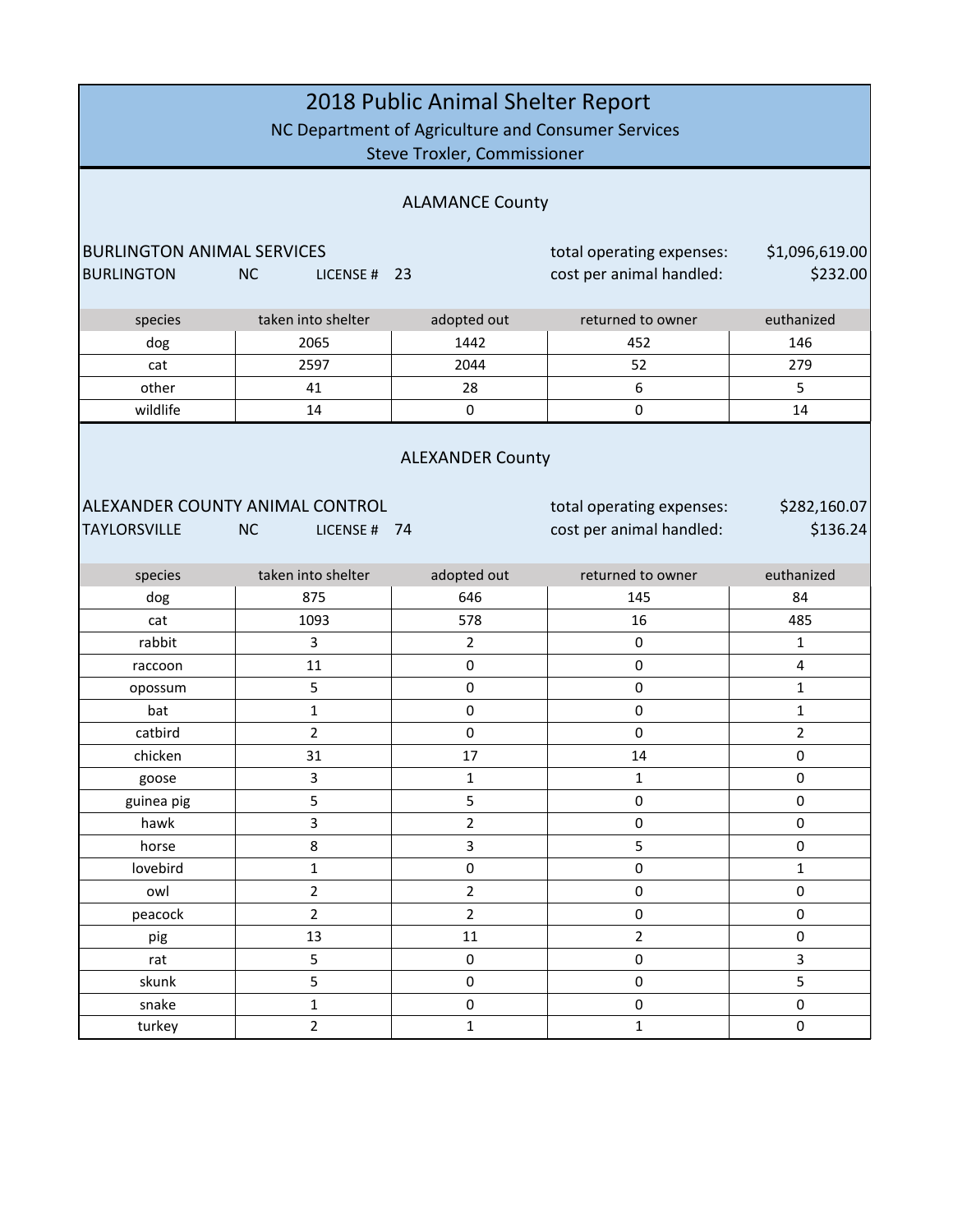|                                                      |                            | <b>ALLEGHANY County</b> |                                                       |                          |
|------------------------------------------------------|----------------------------|-------------------------|-------------------------------------------------------|--------------------------|
| <b>ALLEGHANY ANIMAL SHELTER</b>                      |                            |                         | total operating expenses:                             |                          |
| <b>SPARTA</b>                                        | <b>NC</b><br>LICENSE # 101 |                         | cost per animal handled:                              |                          |
| species                                              | taken into shelter         | adopted out             | returned to owner                                     | euthanized               |
| dog                                                  | 206                        | 0                       | 20                                                    | 8                        |
| cat                                                  | 84                         | 0                       | 3                                                     | $\overline{2}$           |
| rabbit                                               | $\overline{2}$             | 0                       | 0                                                     | 0                        |
|                                                      |                            | <b>ANSON County</b>     |                                                       |                          |
| <b>ANSON COUNTY ANIMAL SHELTER</b>                   |                            |                         | total operating expenses:                             | \$224,097.34             |
| <b>POLKTON</b>                                       | <b>NC</b><br>LICENSE # 43  |                         | cost per animal handled:                              | \$290.28                 |
| species                                              | taken into shelter         | adopted out             | returned to owner                                     | euthanized               |
| dog                                                  | 537                        | 421                     | 42                                                    | 74                       |
| cat                                                  | 235                        | 163                     | 8                                                     | 57                       |
| bat                                                  | 3                          | 0                       | 0                                                     | $\overline{3}$           |
| skunk                                                | 4                          | 0                       | 0                                                     | $\mathsf{O}\xspace$      |
| <b>ASHE COUNTY ANIMAL SHELTER</b><br><b>CRUMPLER</b> | <b>NC</b><br>LICENSE # 79  | <b>ASHE County</b>      | total operating expenses:<br>cost per animal handled: | \$274,225.00<br>\$357.00 |
| species                                              | taken into shelter         | adopted out             | returned to owner                                     | euthanized               |
| dog                                                  | 325                        | 73                      | 54                                                    | 32                       |
| cat                                                  | 362                        | 11                      | 1                                                     | 257                      |
| raccoon                                              | 45                         | $\pmb{0}$               | $\pmb{0}$                                             | 45                       |
| opossum                                              | 5                          | 0                       | 0                                                     | 5                        |
| mink                                                 | $\mathbf 1$                | $\mathsf 0$             | $\pmb{0}$                                             | $\mathbf{1}$             |
| coyote                                               | $\mathbf 1$                | 0                       | 0                                                     | $\mathbf 1$              |
| bobcat                                               | $\mathbf{1}$               | $\mathbf 0$             | $\pmb{0}$                                             | $\mathbf{1}$             |
| skunk                                                | 8                          | $\mathsf 0$             | 0                                                     | 8                        |
| bat                                                  | 3                          | 0                       | 0                                                     | $\mathbf{3}$             |
| barn owl                                             | $\mathbf 1$                | $\mathsf{O}\xspace$     | $\pmb{0}$                                             | 0                        |
| barred owl                                           | $\mathbf 1$                | $\mathsf 0$             | $\pmb{0}$                                             | 0                        |
| squirrel                                             | $\mathbf 1$                | $\pmb{0}$               | $\pmb{0}$                                             | 0                        |
| fox                                                  | $\mathbf 2$                | $\mathsf 0$             | $\pmb{0}$                                             | $\overline{2}$           |
| groundhog                                            | $\mathbf 1$                | 0                       | 0                                                     | $\mathbf{1}$             |
| snake                                                | $\mathbf 1$                | $\pmb{0}$               | $\pmb{0}$                                             | $\mathsf{O}\xspace$      |
| deer                                                 | 5                          | 0                       | $\pmb{0}$                                             | 5                        |
| pig                                                  | $\mathbf 1$                | $\pmb{0}$               | $\mathbf 1$                                           | 0                        |
| horse                                                | $\mathbf 1$                | $\mathbf 1$             | 0                                                     | 0                        |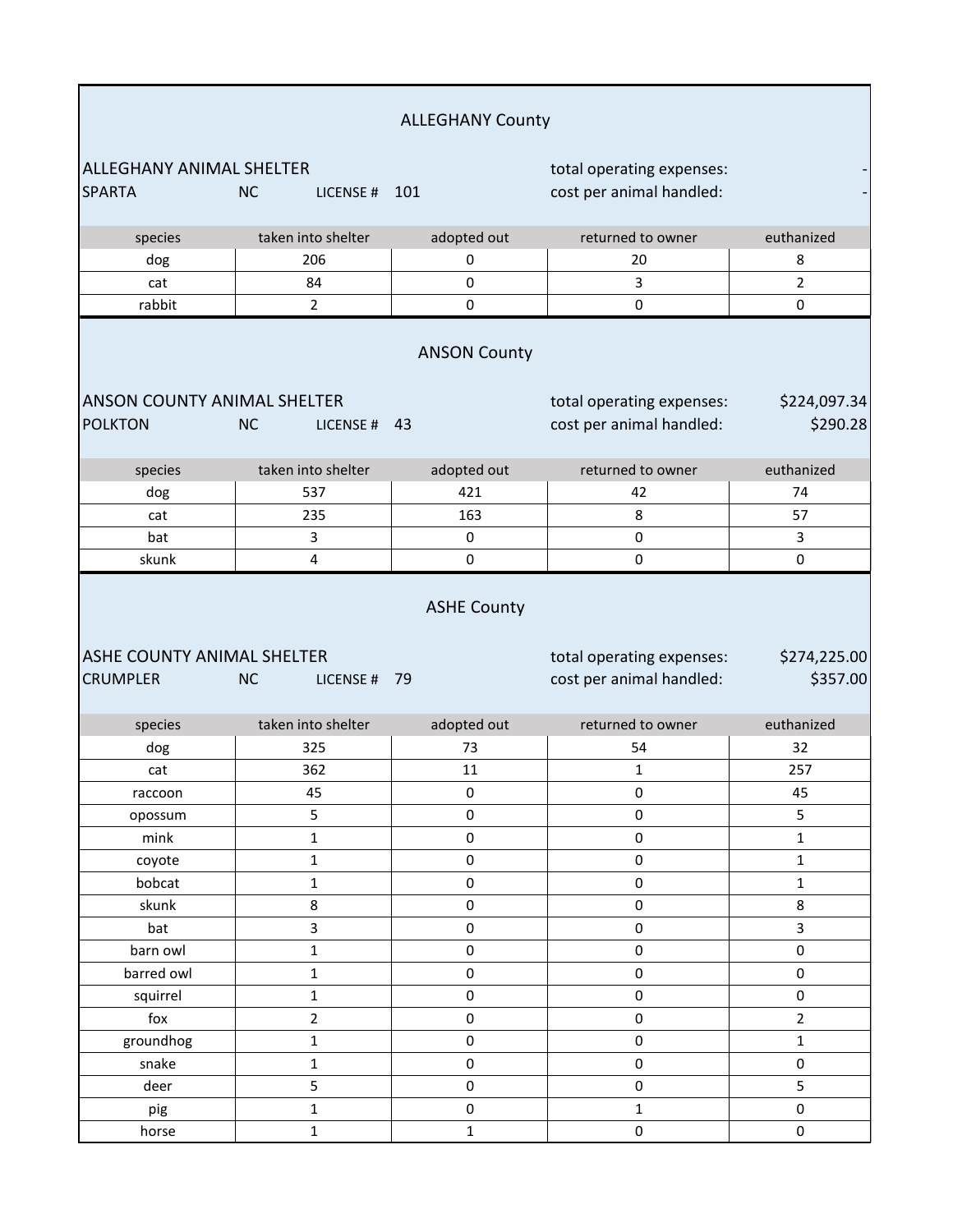| bird                                                 | 1                                       | $\pmb{0}$                      | $\mathbf 1$                                           | 0                        |  |
|------------------------------------------------------|-----------------------------------------|--------------------------------|-------------------------------------------------------|--------------------------|--|
| snake                                                | $\overline{2}$                          | $\pmb{0}$                      | $\mathbf 1$                                           | 0                        |  |
| <b>AVERY County</b>                                  |                                         |                                |                                                       |                          |  |
| <b>AVERY COUNTY HUMANE SOCIETY</b><br><b>NEWLAND</b> | <b>NC</b><br>LICENSE#                   | -6                             | total operating expenses:<br>cost per animal handled: | \$621,919.00<br>\$111.21 |  |
| species                                              | taken into shelter                      | adopted out                    | returned to owner                                     | euthanized               |  |
| dog                                                  | 387                                     | 358                            | 25                                                    | 16                       |  |
| cat                                                  | 242                                     | 182                            | $\overline{7}$                                        | 38                       |  |
| guinea pig                                           | 5                                       | 5                              | 0                                                     | 0                        |  |
| pig                                                  | $\mathbf 1$                             | $\mathbf{1}$                   | $\pmb{0}$                                             | 0                        |  |
| hamster                                              | $\overline{2}$                          | $\overline{2}$                 | $\pmb{0}$                                             | 0                        |  |
|                                                      |                                         | <b>BEAUFORT County</b>         |                                                       |                          |  |
|                                                      | BETSY BAILEY NELSON ANIMAL CONTROL FAC. |                                | total operating expenses:                             | \$359,025.00             |  |
| <b>WASHINGTON</b>                                    | <b>NC</b><br>LICENSE #                  | 58                             | cost per animal handled:                              | \$176.60                 |  |
|                                                      |                                         |                                |                                                       |                          |  |
| species                                              | taken into shelter                      | adopted out                    | returned to owner                                     | euthanized               |  |
| dog                                                  | 859                                     | 521                            | 124                                                   | 198                      |  |
| cat                                                  | 1146                                    | 564                            | 11                                                    | 557                      |  |
| rabbit                                               | $\overline{2}$                          | $\mathbf{1}$                   | $\pmb{0}$                                             | $\mathbf{1}$             |  |
| chincilla                                            | $\mathbf{1}$                            | $\mathbf 1$                    | $\pmb{0}$                                             | 0                        |  |
| opossum                                              | 1                                       | 0                              | 0                                                     | 0                        |  |
| ferret                                               | $\mathbf{1}$                            | $\mathbf{1}$                   | 0                                                     | 0                        |  |
| fox                                                  | $\mathbf{1}$                            | $\pmb{0}$                      | $\pmb{0}$                                             | 0                        |  |
| horse                                                | 1                                       | $\mathbf{1}$                   | $\mathsf 0$                                           | 1                        |  |
| pig                                                  | 15                                      | 14                             | $\mathbf 1$                                           | 0                        |  |
| snake                                                | 1                                       | 1                              | 0                                                     | 0                        |  |
| turtle                                               | 3                                       | 3                              | $\pmb{0}$                                             | 0                        |  |
| bat                                                  | $\overline{2}$                          | $\mathsf 0$                    | $\pmb{0}$                                             | $\overline{2}$           |  |
| <b>BERTIE COUNTY ANIMAL SHELTER</b>                  |                                         | <b>BERTIE County</b><br>$\ast$ | total operating expenses:                             | \$213,821.00             |  |
| <b>WINDSOR</b>                                       | <b>NC</b><br>LICENSE #                  | 80                             | cost per animal handled:                              | \$661.98                 |  |
|                                                      |                                         |                                |                                                       |                          |  |
| species                                              | taken into shelter                      | adopted out                    | returned to owner                                     | euthanized               |  |
| dog                                                  | 315                                     | 227                            | 16                                                    | 72                       |  |
| cat                                                  | 68                                      | 12                             | $\pmb{0}$                                             | 56                       |  |
|                                                      |                                         |                                |                                                       |                          |  |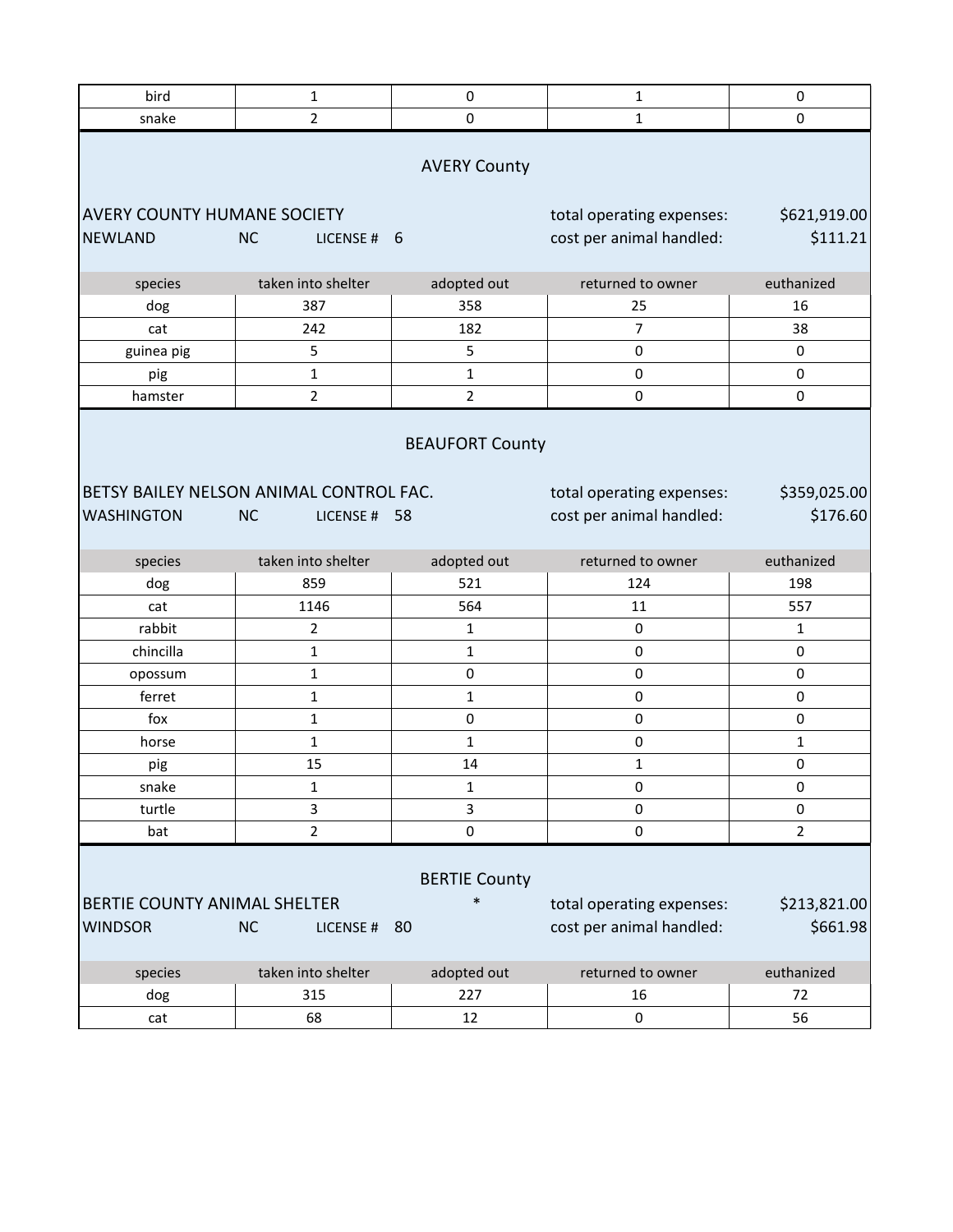| <b>TOWN OF WINDSOR</b>              |                                                                         | $\ast$              | total operating expenses:                             | \$11,291.91                |  |  |
|-------------------------------------|-------------------------------------------------------------------------|---------------------|-------------------------------------------------------|----------------------------|--|--|
| <b>WINDSOR</b>                      | <b>NC</b><br>LICENSE # 126                                              |                     | cost per animal handled:                              | \$1,129.19                 |  |  |
| species                             | taken into shelter                                                      | adopted out         | returned to owner                                     | euthanized                 |  |  |
| dog                                 | 8                                                                       | 4                   | 0                                                     | 4                          |  |  |
| cat                                 | $\overline{2}$                                                          | $\mathbf 0$         | $\mathbf 0$                                           | $\overline{2}$             |  |  |
| <b>BLADEN County</b>                |                                                                         |                     |                                                       |                            |  |  |
| <b>BLADEN COUNTY ANIMAL SHELTER</b> |                                                                         |                     | total operating expenses:                             | \$265,533.58               |  |  |
| <b>ELIZABETHTOWN</b>                | <b>NC</b><br>LICENSE #                                                  | 85                  | cost per animal handled:                              | \$118.23                   |  |  |
|                                     |                                                                         |                     |                                                       |                            |  |  |
| species                             | taken into shelter                                                      | adopted out         | returned to owner                                     | euthanized                 |  |  |
| dog                                 | 1138                                                                    | 848                 | 198                                                   | 61                         |  |  |
| cat                                 | 1100                                                                    | 543                 | 10                                                    | 495                        |  |  |
| goat                                | $\mathbf{1}$                                                            | 1                   | $\pmb{0}$                                             | 0                          |  |  |
| chicken                             | 3                                                                       | 3                   | $\pmb{0}$                                             | 0                          |  |  |
| pig                                 | $\overline{2}$                                                          | $\mathbf 1$         | $\mathsf 0$                                           | 0                          |  |  |
| bat                                 | $\overline{2}$                                                          | $\pmb{0}$           | $\pmb{0}$                                             | $\overline{2}$             |  |  |
| <b>SUPPLY</b>                       | BRUNSWICK SHERIFF'S ANIMAL PROTECTIVE SERVICES<br><b>NC</b><br>LICENSE# | 15                  | total operating expenses:<br>cost per animal handled: | \$1,164,267.22<br>\$263.29 |  |  |
| species                             | taken into shelter                                                      | adopted out         | returned to owner                                     | euthanized                 |  |  |
| dog                                 | 2039                                                                    | 820                 | 491                                                   | 595                        |  |  |
| cat                                 | 2283                                                                    | 616                 | 44                                                    | 476                        |  |  |
| rabbit                              | 6                                                                       | 5                   | $\mathbf{1}$                                          | 0                          |  |  |
| raccoon                             | 25                                                                      | 0                   | 0                                                     | 21                         |  |  |
| opossum                             | 4                                                                       | 0                   | $\pmb{0}$                                             | $\overline{2}$             |  |  |
| bat                                 | $\mathbf{1}$                                                            | $\pmb{0}$           | $\pmb{0}$                                             | $\mathbf{1}$               |  |  |
| chicken                             | 15                                                                      | $\pmb{0}$           | $\pmb{0}$                                             | 15                         |  |  |
| $f$                                 | $\overline{\mathbf{4}}$                                                 | $\pmb{0}$           | $\pmb{0}$                                             | 4                          |  |  |
| ferret                              | $\overline{2}$                                                          | $\overline{2}$      | $\mathbf 0$                                           | 0                          |  |  |
| goat                                | 6                                                                       | $\overline{2}$      | $\overline{4}$                                        | 0                          |  |  |
| goose                               | $\mathbf{1}$                                                            | $\pmb{0}$           | $\pmb{0}$                                             | $\mathbf{1}$               |  |  |
| guinea pig                          | 22                                                                      | 17                  | $\pmb{0}$                                             | 5                          |  |  |
| hawk                                | $\mathbf 1$                                                             | $\mathsf{O}\xspace$ | $\pmb{0}$                                             | 0                          |  |  |
| јау                                 | $\mathbf 1$                                                             | $\pmb{0}$           | $\pmb{0}$                                             | 0                          |  |  |
| monkey                              | $\mathbf 1$                                                             | $\pmb{0}$           | $\mathsf 0$                                           | 0                          |  |  |
| pig                                 | $\mathbf{3}$                                                            | 3                   | $\mathsf 0$                                           | 0                          |  |  |
| pot belly pig                       | 5                                                                       | $\mathbf{1}$        | $\mathsf 0$                                           | 3                          |  |  |
| sea bird                            | $\mathbf 1$                                                             | $\pmb{0}$           | $\pmb{0}$                                             | 0                          |  |  |
| squirrel                            | $\overline{2}$                                                          | $\mathsf{O}\xspace$ | $\mathsf{O}\xspace$                                   | $\mathbf{1}$               |  |  |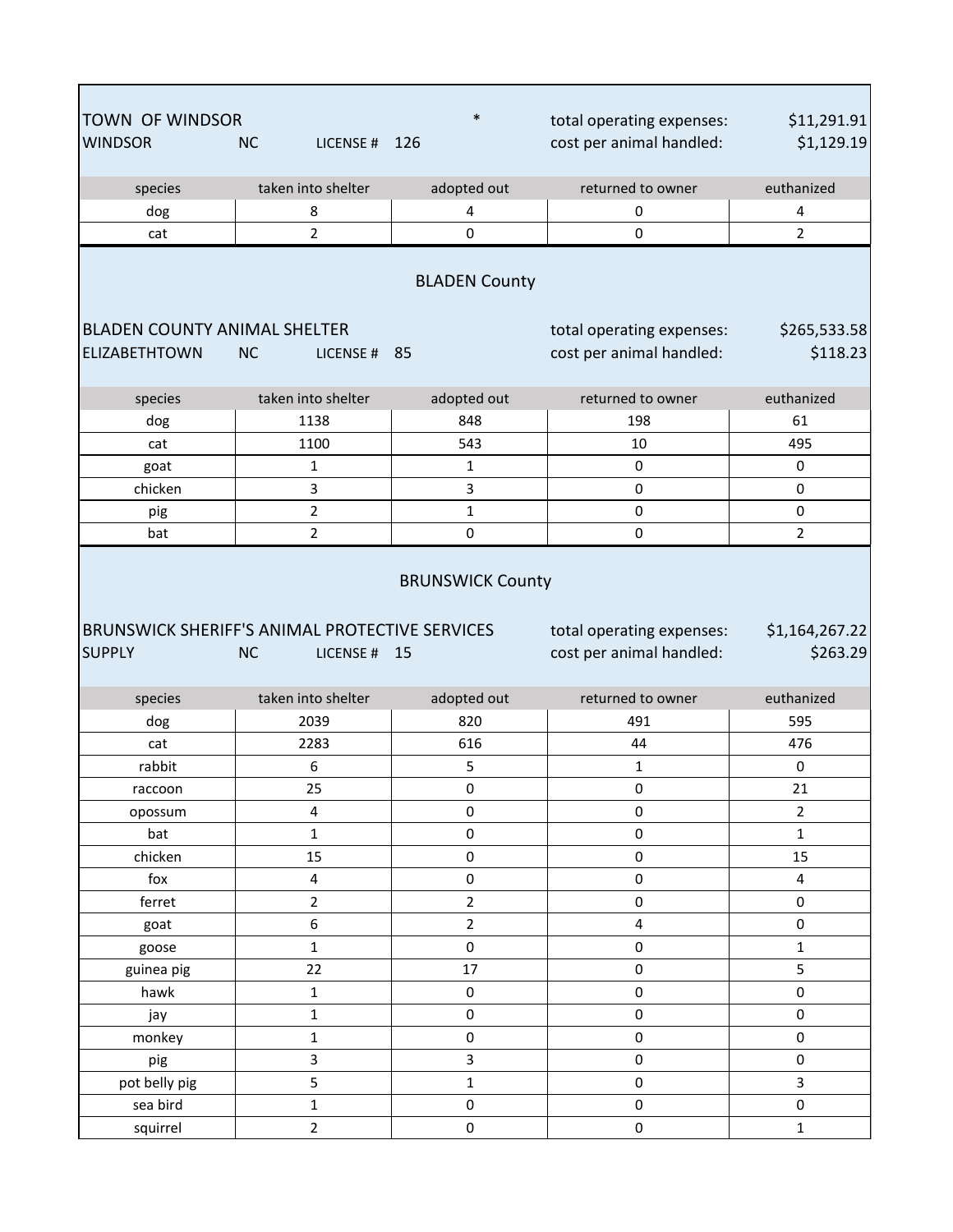| BRUNSWICK CO SHERIFF APS - OAK ISLAND DIV<br><b>SUPPLY</b>                                                                                                                                                       | <b>NC</b><br>LICENSE # 150 | $\ast$                  | total operating expenses:<br>cost per animal handled: | \$0.00<br>\$0.00 |  |
|------------------------------------------------------------------------------------------------------------------------------------------------------------------------------------------------------------------|----------------------------|-------------------------|-------------------------------------------------------|------------------|--|
| species                                                                                                                                                                                                          | taken into shelter         | adopted out             | returned to owner                                     | euthanized       |  |
| dog                                                                                                                                                                                                              | 0                          | 0                       | $\pmb{0}$                                             | 0                |  |
| cat                                                                                                                                                                                                              | $\mathbf 0$                | $\mathbf 0$             | $\mathbf 0$                                           | $\mathbf 0$      |  |
| <b>TOWN OF SUNSET BEACH</b><br><b>SUNSET BEACH</b>                                                                                                                                                               | <b>NC</b><br>LICENSE#      | $\ast$<br>110           | total operating expenses:<br>cost per animal handled: |                  |  |
| species                                                                                                                                                                                                          | taken into shelter         | adopted out             | returned to owner                                     | euthanized       |  |
| dog                                                                                                                                                                                                              | 8                          | 0                       | 8                                                     | 0                |  |
| <b>BUNCOMBE County</b><br>BUNCOMBE CO ANIMAL SHELTER/ASHEVILLE HUMANE SOC total operating expenses:<br>\$1,217,573.00<br><b>ASHEVILLE</b><br><b>NC</b><br>cost per animal handled:<br>\$197.18<br>66<br>LICENSE# |                            |                         |                                                       |                  |  |
| species                                                                                                                                                                                                          | taken into shelter         | adopted out             | returned to owner                                     | euthanized       |  |
| dog                                                                                                                                                                                                              | 2944                       | 1508                    | 958                                                   | 350              |  |
| cat                                                                                                                                                                                                              | 2673                       | 2173                    | 96                                                    | 269              |  |
| rabbit                                                                                                                                                                                                           | 73                         | 63                      | 3                                                     | $\overline{7}$   |  |
| raccoon                                                                                                                                                                                                          | 23                         | $\mathbf 0$             | $\mathbf 0$                                           | 23               |  |
| opossum                                                                                                                                                                                                          | 19                         | $\pmb{0}$               | 0                                                     | 19               |  |
| bat                                                                                                                                                                                                              | 39                         | $\pmb{0}$               | 0                                                     | 33               |  |
| cattle                                                                                                                                                                                                           | 9                          | $\overline{2}$          | 7                                                     | 0                |  |
| chincilla                                                                                                                                                                                                        | $\overline{2}$             | $\mathbf 0$             | 0                                                     | 0                |  |
| coyote                                                                                                                                                                                                           | $\mathbf 1$                | $\mathbf 0$             | 0                                                     | 0                |  |
| deer                                                                                                                                                                                                             | 1                          | $\pmb{0}$               | 0                                                     | 1                |  |
| bird (domestic)                                                                                                                                                                                                  | 6                          | $\overline{4}$          | $\overline{2}$                                        | $\pmb{0}$        |  |
| equine                                                                                                                                                                                                           | $\pmb{4}$                  | 3                       | 3                                                     | 0                |  |
| ferret                                                                                                                                                                                                           | 6                          | $\overline{\mathbf{4}}$ | $\pmb{0}$                                             | $\overline{2}$   |  |
| fowl                                                                                                                                                                                                             | 64                         | 15                      | 40                                                    | 5                |  |
| fox                                                                                                                                                                                                              | $\overline{2}$             | $\pmb{0}$               | 0                                                     | $\mathbf{1}$     |  |
| gecko                                                                                                                                                                                                            | $\overline{2}$             | $\mathbf 1$             | $\pmb{0}$                                             | $\mathbf 1$      |  |
| gerbil                                                                                                                                                                                                           | 8                          | 8                       | $\pmb{0}$                                             | 0                |  |
| goat/sheep                                                                                                                                                                                                       | 14                         | 5                       | 5                                                     | 0                |  |
| ground hog                                                                                                                                                                                                       | 17                         | $\pmb{0}$               | $\pmb{0}$                                             | 15               |  |
| guinea pig                                                                                                                                                                                                       | 22                         | 19                      | $\pmb{0}$                                             | $\overline{2}$   |  |
| hamster                                                                                                                                                                                                          | 3                          | $\overline{2}$          | 0                                                     | $\mathbf{1}$     |  |
| hedgehog                                                                                                                                                                                                         | $\mathbf{1}$               | $\mathbf{1}$            | 0                                                     | 0                |  |
| lizard                                                                                                                                                                                                           | $\pmb{4}$                  | $\pmb{0}$               | 0                                                     | $\mathbf 1$      |  |
| rat                                                                                                                                                                                                              | 23                         | 13                      | $\pmb{0}$                                             | $10\,$           |  |
| snake                                                                                                                                                                                                            | $\overline{2}$             | $\mathbf{1}$            | $\mathbf 1$                                           | 0                |  |
| squirrel                                                                                                                                                                                                         | $\pmb{4}$                  | $\pmb{0}$               | $\pmb{0}$                                             | 3                |  |

г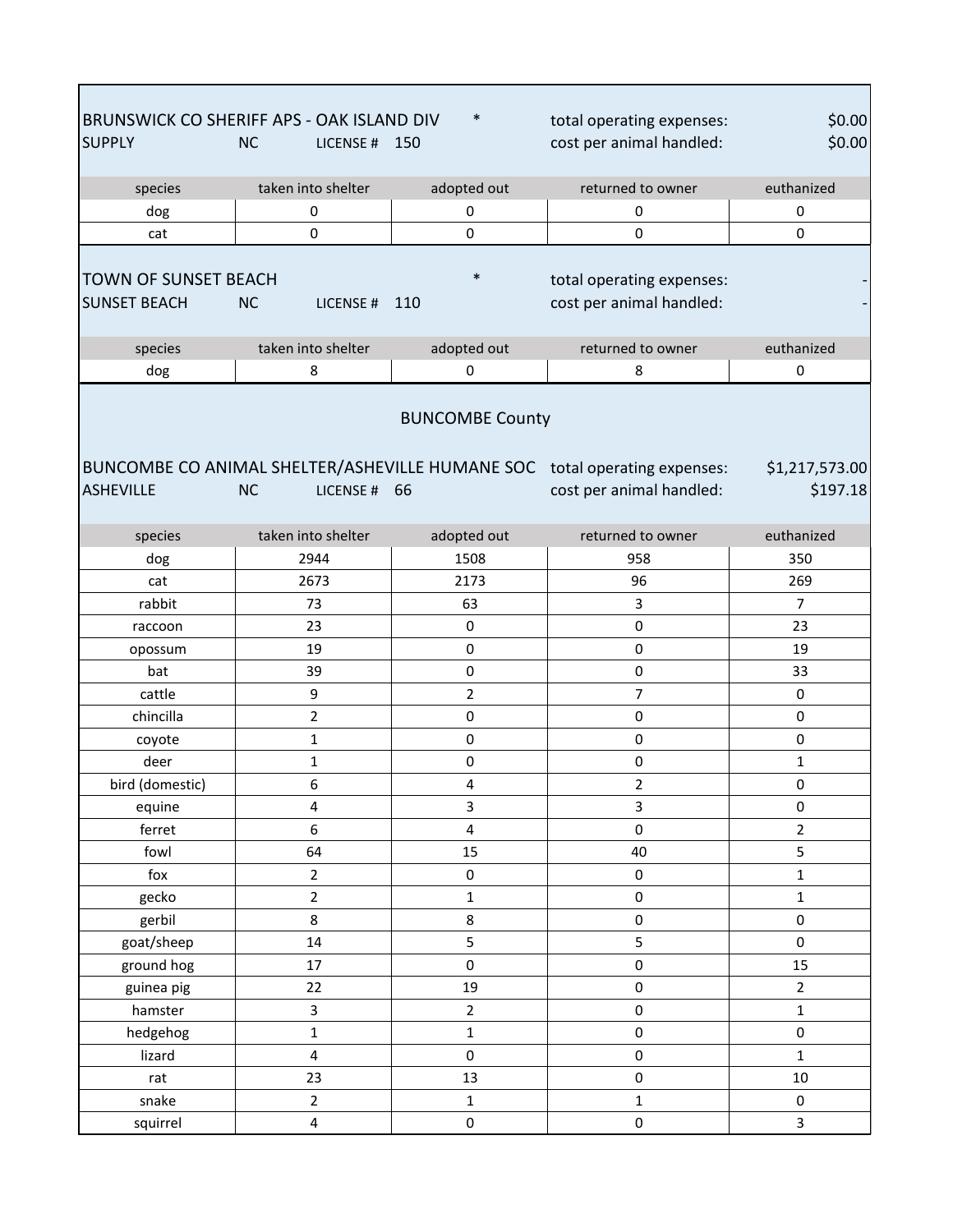| swine                                                                                                                                                                                                  | 21                        | 18             | 2                        | 1              |  |
|--------------------------------------------------------------------------------------------------------------------------------------------------------------------------------------------------------|---------------------------|----------------|--------------------------|----------------|--|
| wild                                                                                                                                                                                                   | 3                         | $\pmb{0}$      | $\pmb{0}$                | $\overline{2}$ |  |
| turtle/tortoise                                                                                                                                                                                        | $\mathbf 2$               | $\pmb{0}$      | 0                        | $\overline{2}$ |  |
| <b>BURKE County</b><br><b>BURKE COUNTY ANIMAL SHELTER</b><br>total operating expenses:<br>\$315,425.75                                                                                                 |                           |                |                          |                |  |
| <b>MORGANTON</b>                                                                                                                                                                                       | <b>NC</b><br>LICENSE # 54 |                | cost per animal handled: | \$94.89        |  |
| species                                                                                                                                                                                                | taken into shelter        | adopted out    | returned to owner        | euthanized     |  |
| dog                                                                                                                                                                                                    | 1442                      | 547            | 231                      | 664            |  |
| cat                                                                                                                                                                                                    | 1843                      | 234            | 14                       | 1595           |  |
| rabbit                                                                                                                                                                                                 | $\overline{2}$            | $\overline{2}$ | 0                        | 0              |  |
| raccoon                                                                                                                                                                                                | 3                         | $\mathsf 0$    | $\pmb{0}$                | 3              |  |
| opossum                                                                                                                                                                                                | $\overline{2}$            | $\pmb{0}$      | $\pmb{0}$                | $\overline{2}$ |  |
| goat                                                                                                                                                                                                   | $\mathbf 2$               | 1              | $\pmb{0}$                | $\mathbf{1}$   |  |
| bird                                                                                                                                                                                                   | $\mathbf{1}$              | $\mathbf{1}$   | $\pmb{0}$                | $\pmb{0}$      |  |
| pot belly pig                                                                                                                                                                                          | $\mathbf 1$               | $\pmb{0}$      | $\pmb{0}$                | $\mathbf{1}$   |  |
| skunk                                                                                                                                                                                                  | 3                         | $\pmb{0}$      | $\pmb{0}$                | 3              |  |
| deer                                                                                                                                                                                                   | 5                         | $\pmb{0}$      | 0                        | 5              |  |
| ground hog                                                                                                                                                                                             | $\mathbf 1$               | $\pmb{0}$      | $\pmb{0}$                | $\mathbf{1}$   |  |
| hamster                                                                                                                                                                                                | 12                        | 12             | $\pmb{0}$                | $\pmb{0}$      |  |
| bat                                                                                                                                                                                                    | 4                         | $\pmb{0}$      | $\pmb{0}$                | 4              |  |
| <b>CABARRUS County</b><br><b>CABARRUS COUNTY ANIMAL SHELTER</b><br>\$444,227.00<br>total operating expenses:<br>\$144.84<br><b>CONCORD</b><br>cost per animal handled:<br><b>NC</b><br>161<br>LICENSE# |                           |                |                          |                |  |
| species                                                                                                                                                                                                | taken into shelter        | adopted out    | returned to owner        | euthanized     |  |
| dog                                                                                                                                                                                                    | 1347                      | 705            | 429                      | 195            |  |
| cat                                                                                                                                                                                                    | 1700                      | 1377           | 16                       | 263            |  |
| rabbit                                                                                                                                                                                                 | $\mathbf{3}$              | 3              | $\pmb{0}$                | $\pmb{0}$      |  |
| raccoon                                                                                                                                                                                                | $\mathbf 1$               | $\mathbf 1$    | $\pmb{0}$                | $\pmb{0}$      |  |
| pig                                                                                                                                                                                                    | $\overline{\mathbf{4}}$   | 4              | $\pmb{0}$                | $\pmb{0}$      |  |
| guinea pig                                                                                                                                                                                             | 6                         | 6              | $\pmb{0}$                | $\pmb{0}$      |  |
| bird                                                                                                                                                                                                   | $\overline{2}$            | $\overline{2}$ | $\pmb{0}$                | $\pmb{0}$      |  |
| hamster                                                                                                                                                                                                | $\mathbf 1$               | $\mathbf{1}$   | $\pmb{0}$                | $\pmb{0}$      |  |
| turtle                                                                                                                                                                                                 | $\mathbf{1}$              | $\mathbf{1}$   | $\mathbf 0$              | $\pmb{0}$      |  |
| mouse                                                                                                                                                                                                  | $\overline{2}$            | $\overline{2}$ | $\pmb{0}$                | $\pmb{0}$      |  |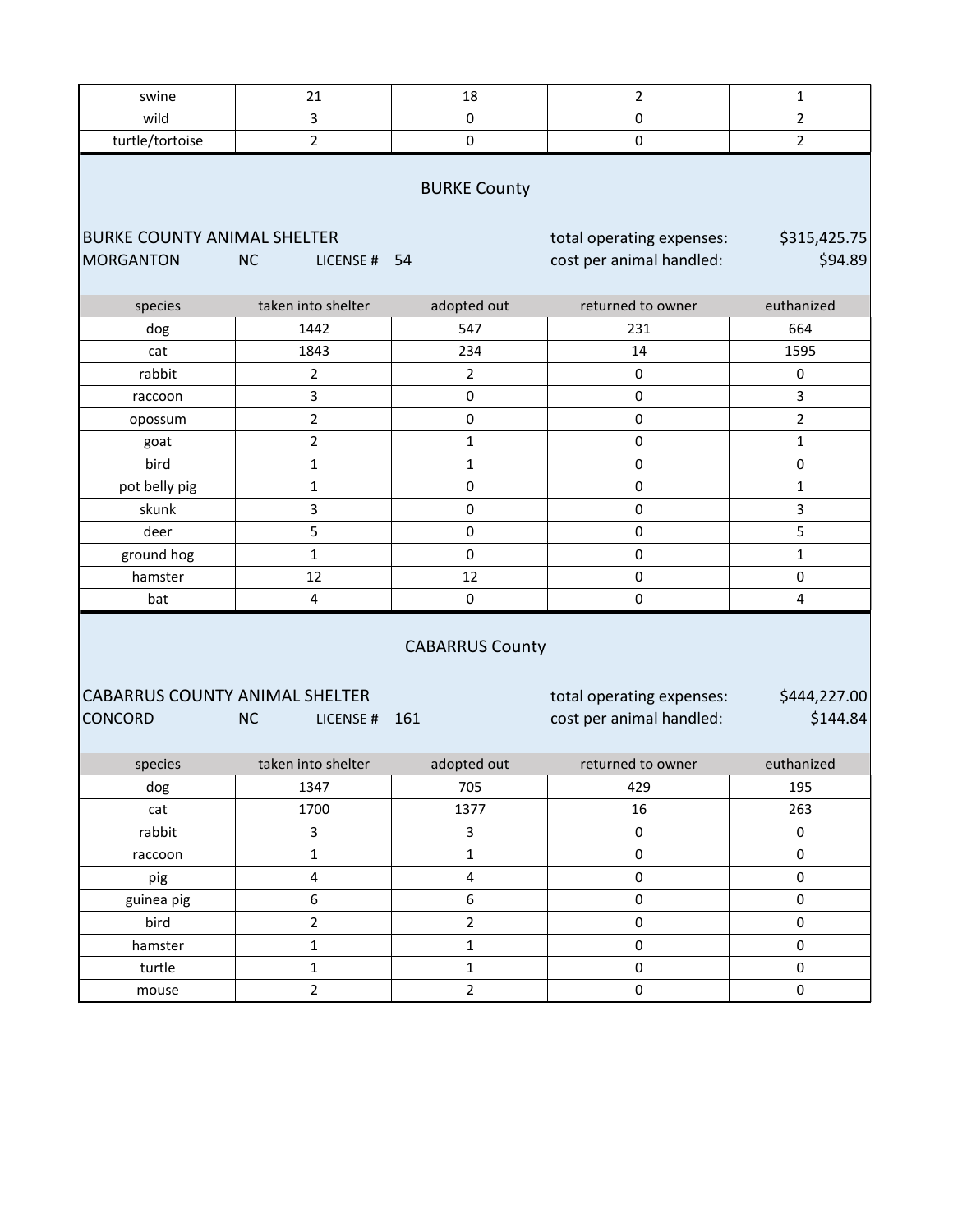| <b>CARTERET County</b>                                                                                                                                                      |                       |                |                                                       |                          |
|-----------------------------------------------------------------------------------------------------------------------------------------------------------------------------|-----------------------|----------------|-------------------------------------------------------|--------------------------|
| <b>CARTERET COUNTY HUMANE SOCIETY</b><br><b>NEWPORT</b>                                                                                                                     | <b>NC</b><br>LICENSE# | 12             | total operating expenses:<br>cost per animal handled: | \$327,135.17<br>\$144.18 |
| species                                                                                                                                                                     | taken into shelter    | adopted out    | returned to owner                                     | euthanized               |
| dog                                                                                                                                                                         | 847                   | 545            | 257                                                   | 77                       |
| cat                                                                                                                                                                         | 1341                  | 648            | 32                                                    | 616                      |
| rabbit                                                                                                                                                                      | 11                    | 10             | $\pmb{0}$                                             | 0                        |
| raccoon                                                                                                                                                                     | 5                     | $\pmb{0}$      | 0                                                     | 1                        |
| bird                                                                                                                                                                        | 20                    | 8              | 0                                                     | 0                        |
| chicken                                                                                                                                                                     | 21                    | 15             | $\pmb{0}$                                             | 0                        |
| duck                                                                                                                                                                        | 5                     | 5              | $\pmb{0}$                                             | 0                        |
| goat                                                                                                                                                                        | 1                     | $\pmb{0}$      | $\mathbf{1}$                                          | $\pmb{0}$                |
| guinea pig                                                                                                                                                                  | 4                     | $\overline{2}$ | $\mathsf 0$                                           | 0                        |
| hamster                                                                                                                                                                     | 6                     | 6              | $\pmb{0}$                                             | 0                        |
| pig                                                                                                                                                                         | 5                     | $\overline{2}$ | 3                                                     | 0                        |
| rat                                                                                                                                                                         | 3                     | 3              | $\mathbf 0$                                           | 0                        |
| <b>CASWELL County</b><br>ANIMAL PROTECTION SOCIETY OF CASWELL COUNTY<br>total operating expenses:<br><b>BLANCH</b><br>cost per animal handled:<br><b>NC</b><br>LICENSE # 67 |                       |                |                                                       | \$130,000.00<br>\$131.30 |
| species                                                                                                                                                                     | taken into shelter    | adopted out    | returned to owner                                     | euthanized               |
| dog                                                                                                                                                                         | 600                   | 387            | 69                                                    | 149                      |
| cat                                                                                                                                                                         | 387                   | 281            | 5                                                     | 168                      |
| rabbit                                                                                                                                                                      | 1                     | $\mathbf 1$    | $\pmb{0}$                                             | 0                        |
| bat                                                                                                                                                                         | 1                     | $\pmb{0}$      | $\pmb{0}$                                             | 1                        |
| <b>CATAWBA County</b>                                                                                                                                                       |                       |                |                                                       |                          |
| HUMANE SOCIETY OF NEWTON<br><b>NEWTON</b>                                                                                                                                   | <b>NC</b><br>LICENSE# | 146            | total operating expenses:<br>cost per animal handled: | \$500,000.00<br>\$103.00 |
| species                                                                                                                                                                     | taken into shelter    | adopted out    | returned to owner                                     | euthanized               |
| dog                                                                                                                                                                         | 2210                  | 631            | 425                                                   | 326                      |
| cat                                                                                                                                                                         | 2964                  | 309            | 46                                                    | 1618                     |
| rabbit                                                                                                                                                                      | 5                     | $\mathbf{1}$   | 0                                                     | $\overline{2}$           |
| raccoon                                                                                                                                                                     | 23                    | $\pmb{0}$      | $\pmb{0}$                                             | 23                       |
| opossum                                                                                                                                                                     | 8                     | 0              | $\pmb{0}$                                             | 8                        |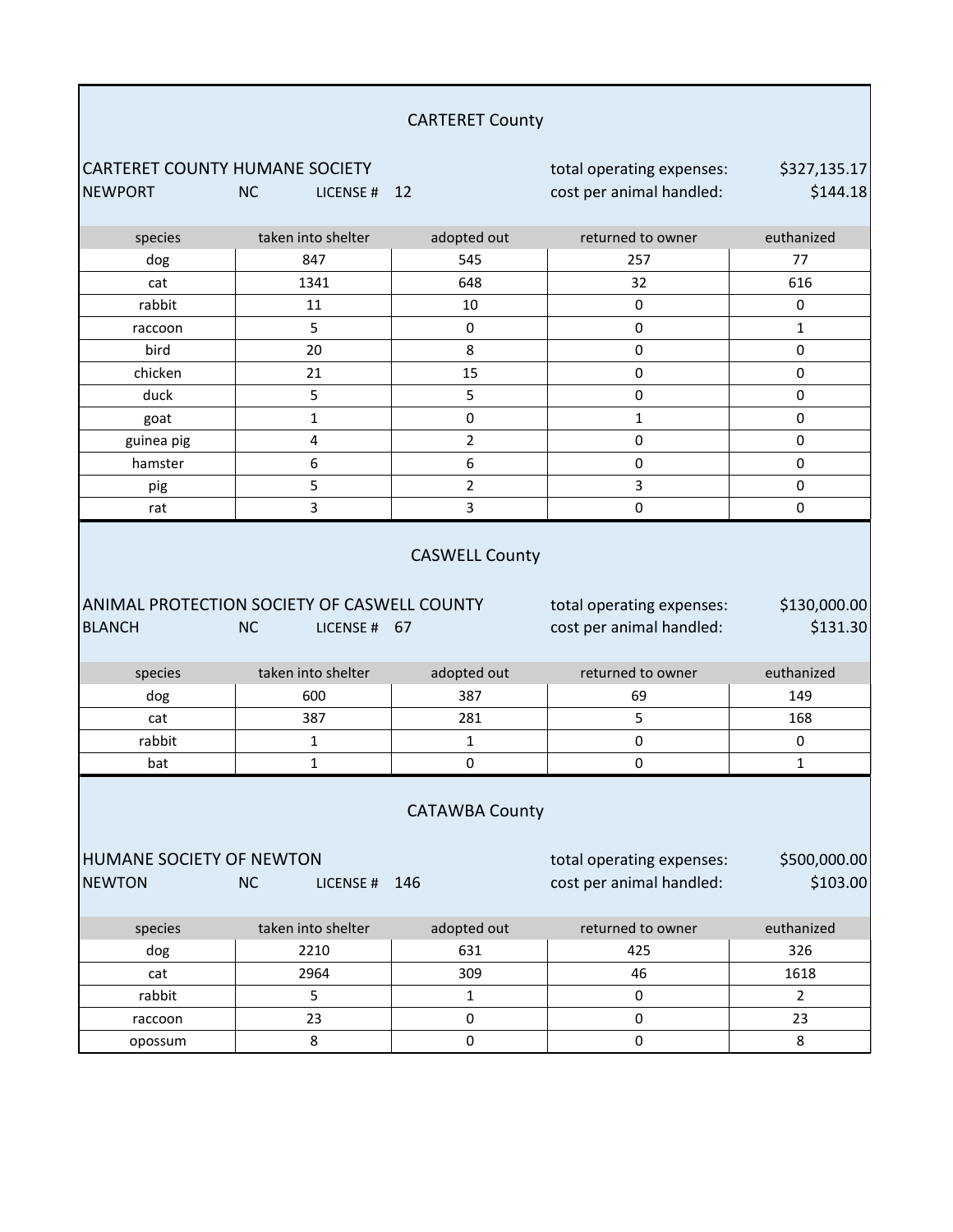| <b>CHATHAM County</b>                                                                                                                                                                           |                           |                      |                                                       |                          |
|-------------------------------------------------------------------------------------------------------------------------------------------------------------------------------------------------|---------------------------|----------------------|-------------------------------------------------------|--------------------------|
| CHATHAM COUNTY ANIMAL CONTROL<br><b>PITTSBORO</b>                                                                                                                                               | <b>NC</b><br>LICENSE # 45 |                      | total operating expenses:<br>cost per animal handled: | \$807,926.00<br>\$569.76 |
| species                                                                                                                                                                                         | taken into shelter        | adopted out          | returned to owner                                     | euthanized               |
| dog                                                                                                                                                                                             | 665                       | 384                  | 96                                                    | 182                      |
| cat                                                                                                                                                                                             | 725                       | 263                  | 16                                                    | 414                      |
| rabbit                                                                                                                                                                                          | $\mathbf{1}$              | $\mathbf{1}$         | 0                                                     | 0                        |
| raccoon                                                                                                                                                                                         | 6                         | $\pmb{0}$            | 0                                                     | 6                        |
| opossum                                                                                                                                                                                         | $\mathbf{1}$              | $\mathbf 0$          | $\pmb{0}$                                             | $\mathbf{1}$             |
| bat                                                                                                                                                                                             | 12                        | 0                    | 0                                                     | 12                       |
| ferret                                                                                                                                                                                          | $\mathbf 1$               | $\mathbf 1$          | 0                                                     | 0                        |
| fox                                                                                                                                                                                             | $\mathbf 1$               | 0                    | 0                                                     | 1                        |
| ground hog                                                                                                                                                                                      | $\mathbf{1}$              | $\pmb{0}$            | 0                                                     | $\mathbf{1}$             |
| guinea pig                                                                                                                                                                                      | $\pmb{4}$                 | $\pmb{4}$            | $\pmb{0}$                                             | 0                        |
| hamster                                                                                                                                                                                         | $\mathbf{1}$              | $\mathbf 1$          | $\mathbf 0$                                           | $\mathbf 0$              |
| <b>TRI-COUNTY ANIMAL SHELTER</b><br><b>TYNER</b>                                                                                                                                                | <b>NC</b><br>LICENSE # 35 | <b>CHOWAN County</b> | total operating expenses:<br>cost per animal handled: | \$186,078.95<br>\$121.46 |
| species                                                                                                                                                                                         | taken into shelter        | adopted out          | returned to owner                                     | euthanized               |
| dog                                                                                                                                                                                             | 508                       | 286                  | 93                                                    | 114                      |
| cat                                                                                                                                                                                             | 1024                      | 222                  | 6                                                     | 775                      |
| <b>CLEVELAND County</b><br>CLEVELAND COUNTY ANIMAL SHELTER<br>total operating expenses:<br>\$1,148,369.00<br>\$362.72<br><b>SHELBY</b><br><b>NC</b><br>cost per animal handled:<br>LICENSE # 75 |                           |                      |                                                       |                          |
| species                                                                                                                                                                                         | taken into shelter        | adopted out          | returned to owner                                     | euthanized               |
| dog                                                                                                                                                                                             | 1642                      | 1111                 | 238                                                   | 242                      |
| cat                                                                                                                                                                                             | 1396                      | 1154                 | 11                                                    | 214                      |
| raccoon                                                                                                                                                                                         | 53                        | $\pmb{0}$            | $\pmb{0}$                                             | 53                       |
| skunk                                                                                                                                                                                           | 6                         | $\pmb{0}$            | $\pmb{0}$                                             | 6                        |
| sheep                                                                                                                                                                                           | $\mathbf{1}$              | 0                    | $\mathbf{1}$                                          | $\Omega$                 |
| fox                                                                                                                                                                                             | 13                        | $\mathsf 0$          | $\pmb{0}$                                             | 13                       |
| opossum                                                                                                                                                                                         | $\overline{4}$            | $\mathsf 0$          | $\mathsf 0$                                           | $\overline{4}$           |
| bat                                                                                                                                                                                             | 18                        | $\mathbf 0$          | $\mathsf 0$                                           | 18                       |
| horse/pony                                                                                                                                                                                      | 5                         | 0                    | 3                                                     | $\overline{2}$           |
| ground hog                                                                                                                                                                                      | $\mathbf 1$               | $\mathsf 0$          | $\mathbf 0$                                           | $\mathbf{1}$             |
| crane                                                                                                                                                                                           | $\mathbf{1}$              | $\pmb{0}$            | $\mathbf 0$                                           | $\mathbf{1}$             |
| pig                                                                                                                                                                                             | 14                        | 5                    | 5                                                     | $\mathbf{1}$             |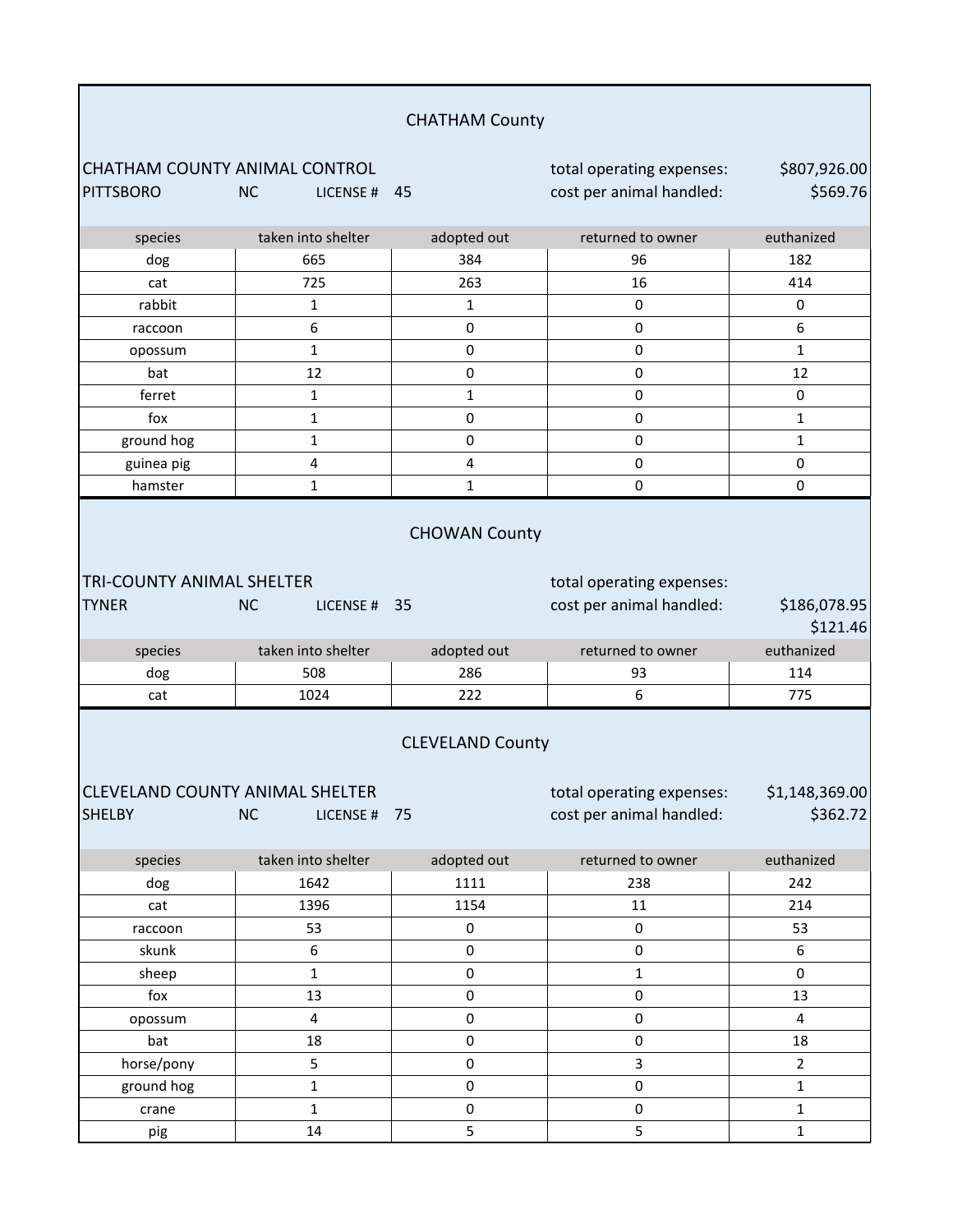| goat                                                                                                                 | $\overline{2}$           | $\overline{2}$ | $\pmb{0}$                                             | 0                        |  |  |
|----------------------------------------------------------------------------------------------------------------------|--------------------------|----------------|-------------------------------------------------------|--------------------------|--|--|
| deer                                                                                                                 | $\mathbf 1$              | $\mathbf 0$    | $\mathbf 0$                                           | 1                        |  |  |
| donkey                                                                                                               | $\mathbf 1$              | $\pmb{0}$      | $\mathbf 1$                                           | 0                        |  |  |
| squirrel                                                                                                             | 1                        | $\pmb{0}$      | 0                                                     | 1                        |  |  |
| lizard                                                                                                               | $\mathbf 1$              | $\mathbf{1}$   | $\mathbf 0$                                           | $\pmb{0}$                |  |  |
| chicken                                                                                                              | $\mathsf S$              | 5              | $\pmb{0}$                                             | 0                        |  |  |
| rabbit                                                                                                               | $\mathbf{1}$             | $\mathbf{1}$   | $\pmb{0}$                                             | $\pmb{0}$                |  |  |
| <b>COLUMBUS County</b><br><b>COLUMBUS COUNTY ANIMAL SHELTER</b><br>\$259,400.00<br>total operating expenses:         |                          |                |                                                       |                          |  |  |
| <b>WHITEVILLE</b>                                                                                                    | <b>NC</b><br>LICENSE # 2 |                | cost per animal handled:                              | \$100.00                 |  |  |
| species                                                                                                              | taken into shelter       | adopted out    | returned to owner                                     | euthanized               |  |  |
| dog                                                                                                                  | 1378                     | 1134           | 114                                                   | 24                       |  |  |
| cat                                                                                                                  | 1216                     | 1095           | 1                                                     | 72                       |  |  |
| <b>CRAVEN County</b><br><b>CRAVEN-PAMLICO ANIMAL SERVICES CENTER</b><br><b>NEW BERN</b><br><b>NC</b><br>LICENSE # 34 |                          |                | total operating expenses:<br>cost per animal handled: | \$677,923.00<br>\$168.09 |  |  |
| species                                                                                                              | taken into shelter       | adopted out    |                                                       |                          |  |  |
| dog                                                                                                                  |                          |                | returned to owner                                     | euthanized               |  |  |
| cat                                                                                                                  | 1713                     | 524            | 226                                                   | 225                      |  |  |
| rabbit                                                                                                               | 2252                     | 214            | 55                                                    | 1094                     |  |  |
|                                                                                                                      | 4                        | 4              | $\pmb{0}$                                             | 0                        |  |  |
| raccoon                                                                                                              | $\boldsymbol{7}$         | $\mathsf 0$    | 0                                                     | $\overline{2}$           |  |  |
| opossum                                                                                                              | $\overline{2}$           | $\pmb{0}$      | $\pmb{0}$                                             | 0                        |  |  |
| bat                                                                                                                  | $\overline{2}$           | $\mathsf 0$    | $\pmb{0}$                                             | $\pmb{0}$                |  |  |
| bird                                                                                                                 | $\overline{2}$           | $\mathbf{1}$   | 0                                                     | $\mathbf 0$              |  |  |
| chicken                                                                                                              | 12                       | 5              | 0                                                     | 1                        |  |  |
| ferret                                                                                                               | $\mathbf 2$              | $\overline{2}$ | $\mathsf{O}\xspace$                                   | $\mathsf 0$              |  |  |
| fox                                                                                                                  | $\mathbf 2$              | 0              | 0                                                     | 0                        |  |  |
| guinea pig                                                                                                           | $\mathbf 1$              | $\mathbf{1}$   | $\mathsf{O}\xspace$                                   | 0                        |  |  |
| hamster                                                                                                              | $\mathbf 1$              | 0              | $\mathbf{1}$                                          | $\mathsf 0$              |  |  |
| parrot                                                                                                               | $\mathbf 1$              | $\mathbf{1}$   | $\mathsf{O}\xspace$                                   | 0                        |  |  |
| pig                                                                                                                  | $\overline{2}$           | $\mathbf{1}$   | 0                                                     | 0                        |  |  |
| rat                                                                                                                  | 29                       | $\overline{2}$ | $\pmb{0}$                                             | 29                       |  |  |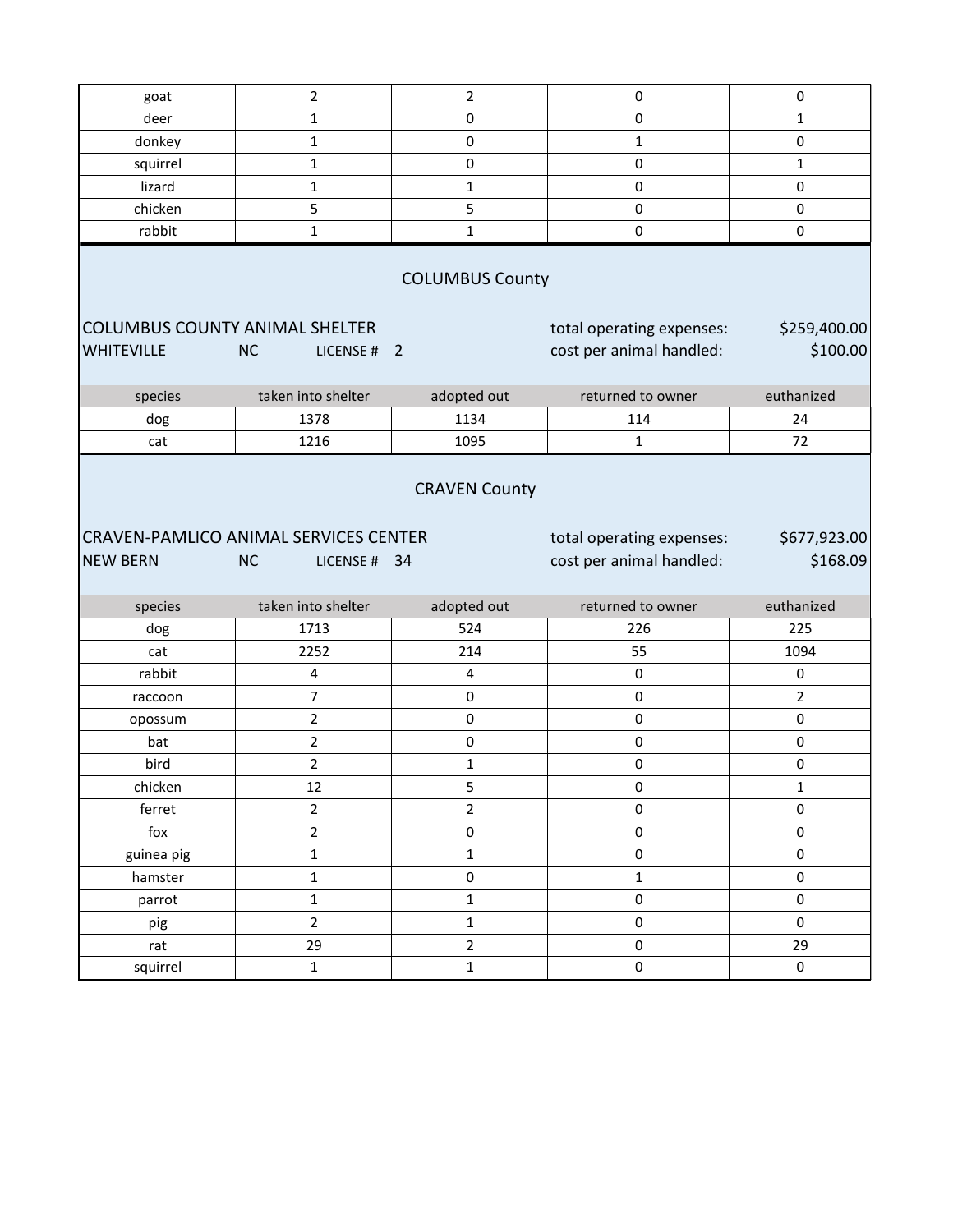# CUMBERLAND COUNTY ANIMAL CONTROL **total operating expenses**: FAYETTEVILLE NC LICENSE # 14 cost per animal handled: DARE CO ANIMAL SHELTER **the expenses:** total operating expenses: MANTEO NC LICENSE # 5 cost per animal handled: squirrel | 1 | 0 | 0 | 0 sandpiper | 1 | 0 | 0 | 0 seagull 3 0 0 2 nutria | 1 | 0 | 0 | 1 osprey 3 0 0 0 guinea pig 2 2 0 0 loon | 2 | 0 0 0 | 0 fox 1 1 0 0 0 1 goose | 1 | 0 | 0 | 0 duck | 2 | 0 0 | 0 ferret | 1 | 0 | 0 | 1 chicken | 1 | 0 | 0 | 1 cormorant | 1 | 0 | 0 | 0 opossum | 9 | 0 | 0 | 3 bat 1 1 0 0 0 1 rabbit | 3 | 2 | 0 | 0 raccoon | 2 | 0 | 0 | 2 dog 438 259 127 34 cat | 768 | 358 | 116 | 119 DARE County \$625,662.59 \$503.35 species taken into shelter adopted out returned to owner euthanized insect | 2 | 2 | 0 | 0 other mammal 192 192 8 0 152 reptile 9 7 0 1 swine | 30 | 19 | 9 | 2 rabbit | 97 | 79 | 0 | 17 rodent | 80 | 65 | 4 | 4 fish | 1 | 1 0 | 0 goat/sheep | 2 | 1 | 1 | 0 bird 119 45 0 56 equine | 9 | 7 | 1 | 0 cat | 5273 | 1835 | 58 | 2630 dog 5467 3155 938 1160 CUMBERLAND County \$2,331,045.00 \$206.63 species taken into shelter adopted out returned to owner euthanized

woodpecker | 1 | 0 | 0 | 0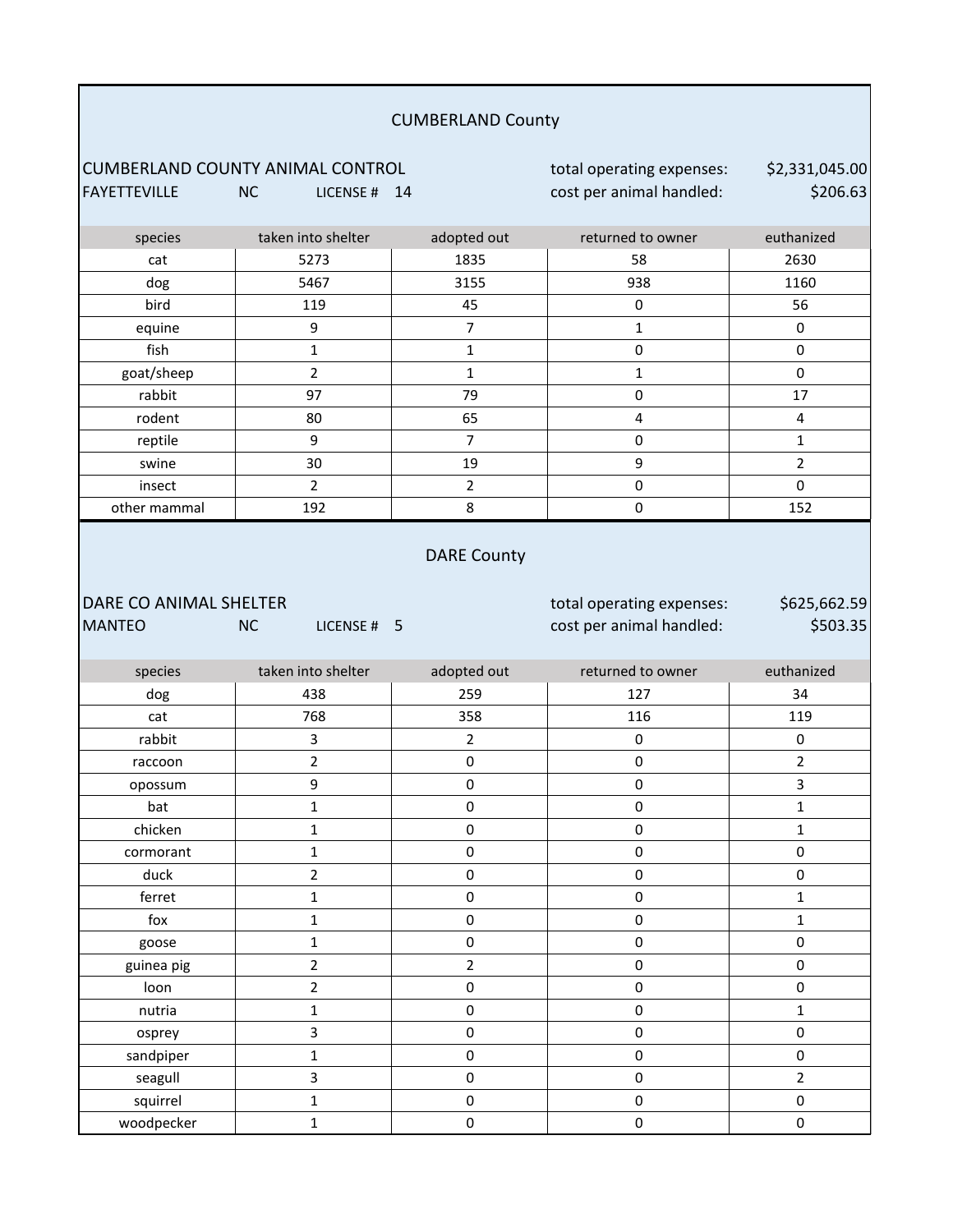| wren                                                                                            | $\mathbf{1}$              | $\mathsf{O}\xspace$    | $\pmb{0}$                                             | $\pmb{0}$               |
|-------------------------------------------------------------------------------------------------|---------------------------|------------------------|-------------------------------------------------------|-------------------------|
|                                                                                                 |                           | <b>DAVIDSON County</b> |                                                       |                         |
| DAVIDSON COUNTY ANIMAL SHELTER                                                                  |                           |                        | total operating expenses:                             | \$580,733.00            |
| <b>LEXINGTON</b>                                                                                | <b>NC</b><br>LICENSE#     | 153                    | cost per animal handled:                              | \$114.09                |
|                                                                                                 |                           |                        |                                                       |                         |
| species                                                                                         | taken into shelter        | adopted out            | returned to owner                                     | euthanized              |
| dog                                                                                             | 2090                      | 433                    | 374                                                   | 444                     |
| cat                                                                                             | 3000                      | 404                    | 43                                                    | 1465                    |
| rabbit                                                                                          | 7                         | $\overline{7}$         | $\pmb{0}$                                             | 0                       |
| raccoon                                                                                         | $\overline{7}$            | $\pmb{0}$              | $\pmb{0}$                                             | $\overline{2}$          |
| opossum                                                                                         | $\mathbf{1}$              | $\pmb{0}$              | 0                                                     | $\mathbf{1}$            |
| <b>DAVIE County</b><br>DAVIE COUNTY ANIMAL SHELTER<br>total operating expenses:<br>\$107,996.00 |                           |                        |                                                       |                         |
| <b>MOCKSVILLE</b>                                                                               | <b>NC</b><br>LICENSE # 62 |                        | cost per animal handled:                              | \$100.08                |
| species                                                                                         | taken into shelter        | adopted out            | returned to owner                                     | euthanized              |
| dog                                                                                             | 450                       | 250                    | 117                                                   | 83                      |
| cat                                                                                             | 607                       | 476                    | 4                                                     | 127                     |
| rabbit                                                                                          | 1                         | $\pmb{0}$              | $\mathbf{1}$                                          | 0                       |
| raccoon                                                                                         | $\overline{2}$            | $\pmb{0}$              | $\pmb{0}$                                             | $\overline{2}$          |
| opossum                                                                                         | 1                         | $\pmb{0}$              | $\mathbf 1$                                           | 0                       |
| emu                                                                                             | $\mathbf{1}$              | $\pmb{0}$              | $\mathbf{1}$                                          | $\pmb{0}$               |
| wolf hybrid                                                                                     | 2                         | $\pmb{0}$              | $\overline{2}$                                        | $\pmb{0}$               |
| pig                                                                                             | $\overline{2}$            | $\pmb{0}$              | $\overline{2}$                                        | $\pmb{0}$               |
| goat                                                                                            | 4                         | 0                      | 4                                                     | 0                       |
| cow                                                                                             | 3                         | 0                      | 3                                                     | 0                       |
| red tail hawk                                                                                   | 4                         | 0                      | 2                                                     | 2                       |
| barn owl                                                                                        | $\overline{2}$            | 0                      | $\mathbf 2$                                           | $\pmb{0}$               |
| turkey                                                                                          | $\mathbf{1}$              | $\pmb{0}$              | $\mathbf{1}$                                          | $\pmb{0}$               |
| horse                                                                                           | $\overline{2}$            | 0                      | $\mathbf 2$                                           | $\pmb{0}$               |
| chicken                                                                                         | 3                         | $\pmb{0}$              | 3                                                     | $\pmb{0}$               |
| goose                                                                                           | $\mathbf{1}$              | $\pmb{0}$              | $\mathbf{1}$                                          | $\pmb{0}$               |
| <b>DUPLIN County</b>                                                                            |                           |                        |                                                       |                         |
| DUPLIN COUNTY ANIMAL SHELTER<br>KENANSVILLE                                                     | <b>NC</b><br>LICENSE # 41 |                        | total operating expenses:<br>cost per animal handled: | \$313,744.00<br>\$95.65 |
| species                                                                                         | taken into shelter        | adopted out            | returned to owner                                     | euthanized              |
| dog                                                                                             | 1796                      | 954                    | 213                                                   | 132                     |
| cat                                                                                             | 1327                      | 475                    | 23                                                    | 713                     |
| rabbit                                                                                          | 26                        | 26                     | 0                                                     | 0                       |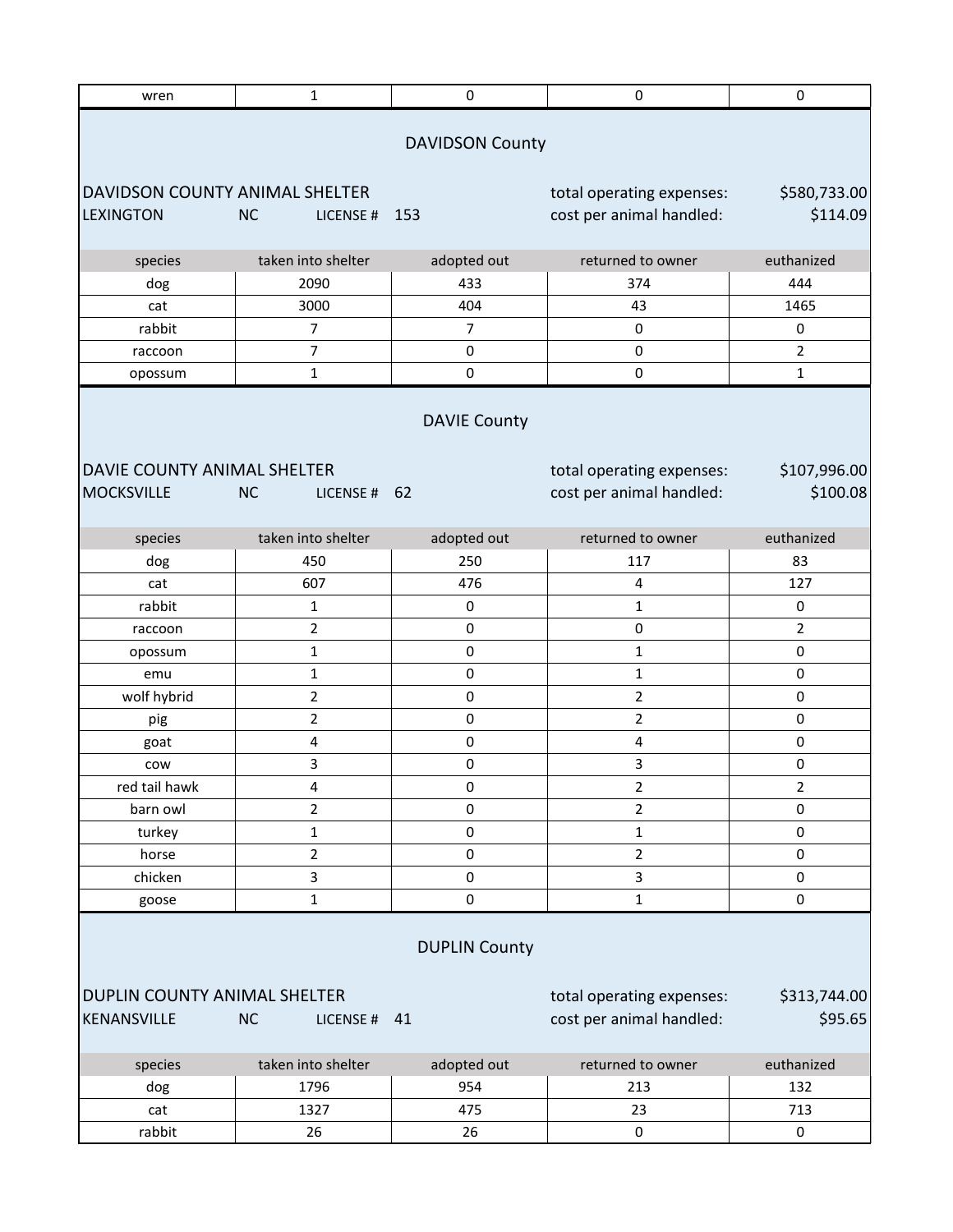| raccoon                                                                                              | 3                         | $\pmb{0}$                              | $\pmb{0}$                                             | 3                          |  |
|------------------------------------------------------------------------------------------------------|---------------------------|----------------------------------------|-------------------------------------------------------|----------------------------|--|
| horse                                                                                                | 12                        | 10                                     | 0                                                     | 1                          |  |
| pig                                                                                                  | 25                        | 25                                     | $\pmb{0}$                                             | 0                          |  |
| chicken                                                                                              | 30                        | 5                                      | 13                                                    | 11                         |  |
| turtle                                                                                               | $\overline{2}$            | 0                                      | $\overline{2}$                                        | 0                          |  |
| <b>TOWN OF WALLACE</b><br><b>WALLACE</b>                                                             | <b>NC</b><br>LICENSE #    | $\ast$<br>104                          | total operating expenses:<br>cost per animal handled: | \$7,836.00<br>\$111.94     |  |
| species                                                                                              | taken into shelter        | adopted out                            | returned to owner                                     | euthanized                 |  |
| dog                                                                                                  | 32                        | $\pmb{0}$                              | $\pmb{0}$                                             | 0                          |  |
| cat                                                                                                  | 38                        | $\mathbf 0$                            | $\pmb{0}$                                             | $\mathsf{O}\xspace$        |  |
| DURHAM COUNTY ANIMAL SHELTER<br><b>DURHAM</b>                                                        | <b>NC</b><br>LICENSE#     | <b>DURHAM County</b><br>$\overline{7}$ | total operating expenses:<br>cost per animal handled: | \$1,056,179.54<br>\$228.07 |  |
| species                                                                                              | taken into shelter        | adopted out                            | returned to owner                                     | euthanized                 |  |
| dog                                                                                                  | 2483                      | 1125                                   | 511                                                   | 812                        |  |
| cat                                                                                                  | 1779                      | 854                                    | 36                                                    | 856                        |  |
| rabbit                                                                                               | 23                        | 16                                     | $\pmb{0}$                                             | 5                          |  |
| raccoon                                                                                              | 131                       | $\mathbf 0$                            | $\pmb{0}$                                             | 122                        |  |
| opossum                                                                                              | 14                        | 10                                     | $\pmb{0}$                                             | 2                          |  |
| bat                                                                                                  | 26                        | $\mathbf 0$                            | $\mathsf 0$                                           | 26                         |  |
| bird                                                                                                 | 61                        | 31                                     | $\overline{7}$                                        | 20                         |  |
| coyote                                                                                               | 1                         | 0                                      | $\pmb{0}$                                             | 1                          |  |
| ferret                                                                                               | 3                         | 3                                      | 0                                                     | $\mathbf{1}$               |  |
| fish                                                                                                 | 6                         | $\pmb{0}$                              | $\pmb{0}$                                             | $\pmb{0}$                  |  |
| fox                                                                                                  | 31                        | $\pmb{0}$                              | $\mathsf 0$                                           | 27                         |  |
| livestock                                                                                            | $\overline{2}$            | 0                                      | $\mathbf 1$                                           | $\mathbf 1$                |  |
| reptile                                                                                              | $\overline{7}$            | 5                                      | $\overline{2}$                                        | $\mathbf{1}$               |  |
| rodent                                                                                               | 64                        | 66                                     | $\mathbf 0$                                           | 11                         |  |
| <b>EDGECOMBE County</b><br><b>TARBORO ANIMAL SHELTER</b><br>total operating expenses:<br>\$71,353.15 |                           |                                        |                                                       |                            |  |
| <b>TARBORO</b>                                                                                       | <b>NC</b><br>LICENSE # 27 |                                        | cost per animal handled:                              | \$311.59                   |  |
| species                                                                                              | taken into shelter        | adopted out                            | returned to owner                                     | euthanized                 |  |
| dog                                                                                                  | 92                        | 64                                     | 14                                                    | 21                         |  |
| cat                                                                                                  | 137                       | 62                                     | 20                                                    | 55                         |  |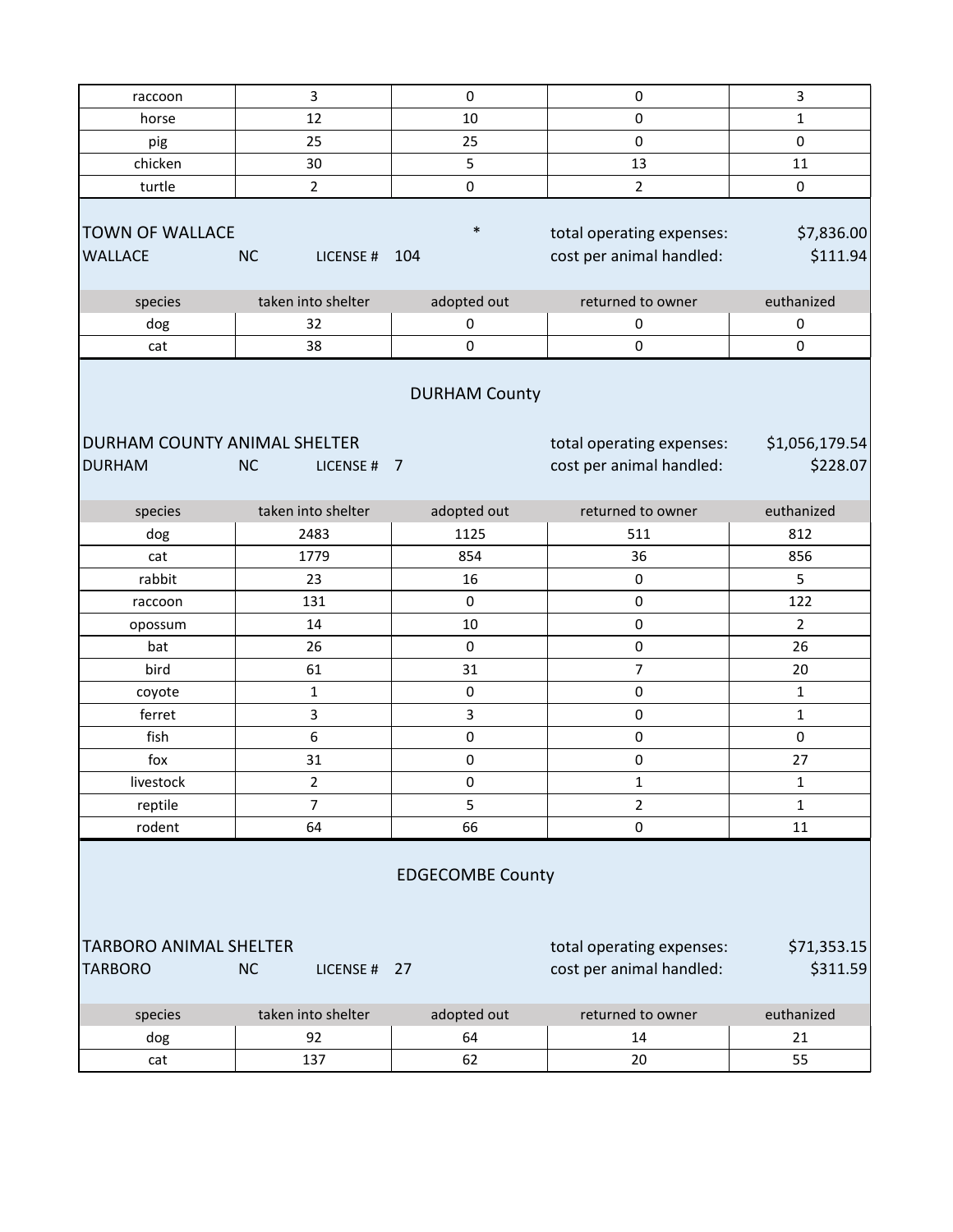#### FORSYTH County

## FORSYTH COUNTY DEPT OF ANIMAL CONTROL **total operating expenses:** WINSTON SALEM NC LICENSE # 351 cost per animal handled:

\$2,153,889.00 \$401.32

| species                        | taken into shelter       | adopted out            | returned to owner         | euthanized     |
|--------------------------------|--------------------------|------------------------|---------------------------|----------------|
| dog                            | 3201                     | 1946                   | 52                        | 1175           |
| cat                            | 1907                     | 770                    | 12                        | 1085           |
| bat                            | 62                       | $\mathsf 0$            | $\pmb{0}$                 | 62             |
| raccoon                        | 44                       | 0                      | $\pmb{0}$                 | 44             |
| opossum                        | 8                        | $\mathbf 0$            | $\mathbf 0$               | 8              |
| chicken                        | 32                       | 30                     | $\mathbf 0$               | $\overline{2}$ |
| deer                           | 12                       | $\mathsf{O}\xspace$    | $\mathsf{O}\xspace$       | 12             |
| ferret                         | 3                        | 3                      | $\pmb{0}$                 | $\pmb{0}$      |
| skunk                          | 11                       | $\mathsf{O}\xspace$    | $\mathsf{O}\xspace$       | 11             |
| squirrel                       | 4                        | $\mathbf 0$            | $\mathsf 0$               | $\pmb{4}$      |
| fox                            | 8                        | $\mathsf{O}\xspace$    | $\mathsf{O}\xspace$       | 8              |
| ground hog                     | $\mathbf 1$              | 0                      | $\pmb{0}$                 | $\mathbf{1}$   |
| coyote                         | $\overline{2}$           | $\pmb{0}$              | $\mathsf 0$               | $\overline{2}$ |
| guinea pig                     | 15                       | 13                     | $\mathbf{1}$              | $\mathbf{1}$   |
| sheep                          | $\mathbf 1$              | $\mathsf 0$            | $\pmb{0}$                 | $\mathbf 1$    |
| rabbit                         | 34                       | 29                     | $\mathbf 0$               | 5              |
| goose                          | $\overline{2}$           | $\mathbf{1}$           | $\pmb{0}$                 | $\mathbf{1}$   |
| horse                          | $\overline{2}$           | $\mathbf{1}$           | $\pmb{0}$                 | $\mathbf{1}$   |
| hamster                        | 11                       | $\mathbf{1}$           | 0                         | 10             |
| turtle                         | $\mathbf{1}$             | $\mathsf{O}\xspace$    | $\mathsf{O}\xspace$       | $\mathbf{1}$   |
| gerbil                         | $\mathbf 1$              | $\pmb{0}$              | $\pmb{0}$                 | $\mathbf{1}$   |
| pig                            | 5                        | $\mathbf{1}$           | $\overline{\mathbf{4}}$   | $\mathsf 0$    |
|                                |                          | <b>FRANKLIN County</b> |                           |                |
| FRANKLIN COUNTY ANIMAL SHELTER |                          |                        | total operating expenses: | \$719,705.00   |
| <b>LOUISBURG</b>               | <b>NC</b><br>LICENSE # 1 |                        | cost per animal handled:  | \$285.71       |
| species                        | taken into shelter       | adopted out            | returned to owner         | euthanized     |
| dog                            | 1406                     | 879                    | 303                       | 212            |
| cat                            | 1093                     | 534                    | 68                        | 456            |
| rabbit                         | $\overline{7}$           | $\overline{7}$         | $\mathsf 0$               | $\mathbf 0$    |
| bird                           | 4                        | $\overline{2}$         | $\overline{2}$            | $\mathsf 0$    |

pig 1 1 0 0 squirrel | 1 | 0 | 0 | 1

horse | 2 | 2 | 0 | 0 lizard | 1 | 1 | 0 | 0

fox 1 1 0 0 0 1 guinea pig  $1$   $1$   $1$  0 0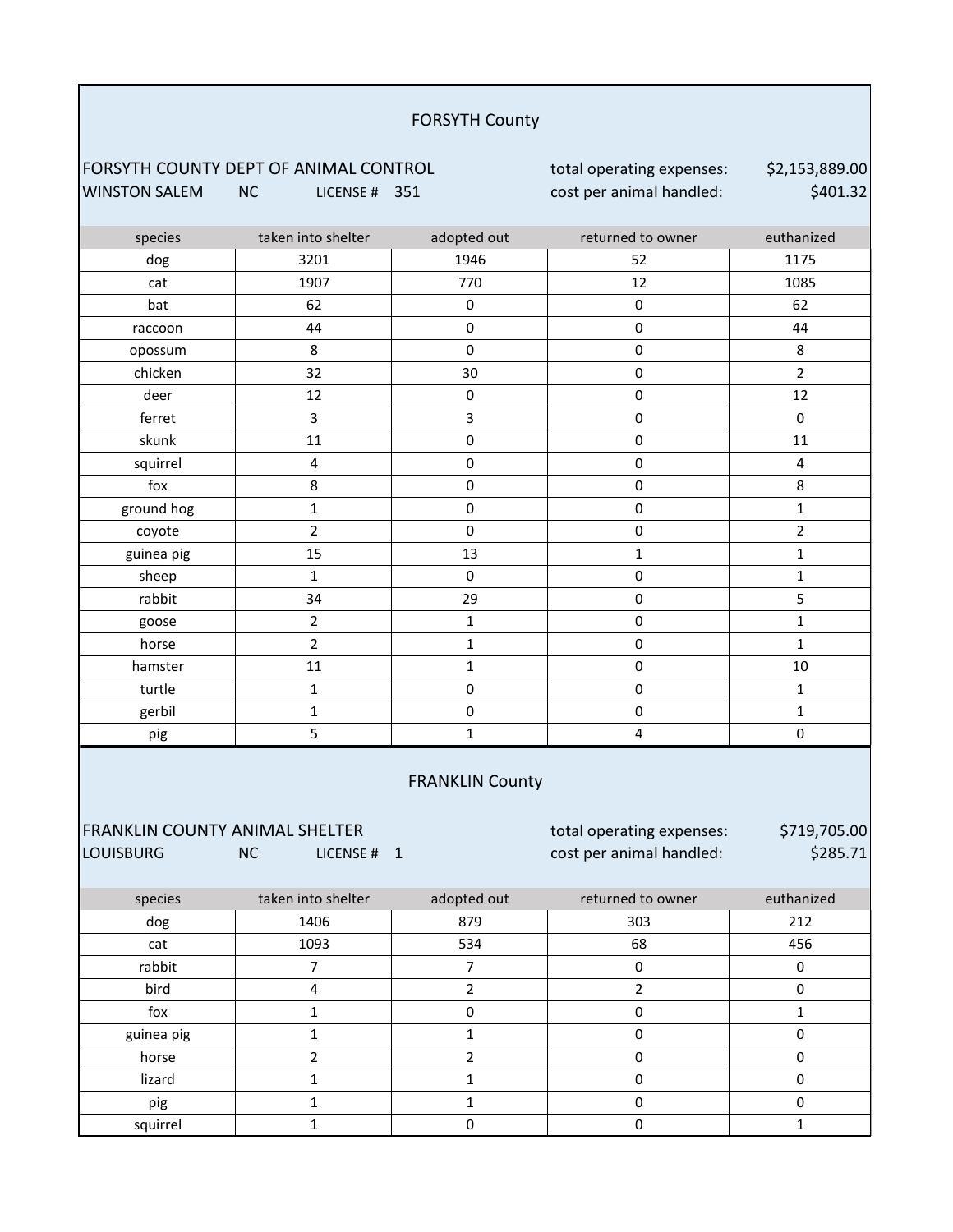| skunk<br>snake    | $\mathbf{1}$<br>$\mathbf{1}$                                        | 0<br>1                  | 0<br>$\pmb{0}$                                        | $\mathbf{1}$<br>$\pmb{0}$        |
|-------------------|---------------------------------------------------------------------|-------------------------|-------------------------------------------------------|----------------------------------|
|                   |                                                                     |                         |                                                       |                                  |
|                   |                                                                     | <b>GASTON County</b>    |                                                       |                                  |
|                   |                                                                     |                         |                                                       |                                  |
|                   | ANIMAL CARE & ENFORCEMENT DIV/GASTON CO POLICE                      |                         | total operating expenses:                             | \$2,154,469.00                   |
| <b>DALLAS</b>     | <b>NC</b><br>LICENSE # 37                                           |                         | cost per animal handled:                              | \$145.00                         |
| species           | taken into shelter                                                  | adopted out             | returned to owner                                     | euthanized                       |
| dog               | 1809                                                                | 1155                    | 254                                                   | 318                              |
| cat               | 1648                                                                | 1289                    | 13                                                    | 262                              |
| rabbit            | $\overline{2}$                                                      | 0                       | $\pmb{0}$                                             | $\overline{2}$                   |
| raccoon           | 58                                                                  | 0                       | 0                                                     | 58                               |
| opossum           | 12                                                                  | 0                       | 0                                                     | 12                               |
| bat               | 17                                                                  | 0                       | 0                                                     | 17                               |
| coyote            | $\mathbf{1}$                                                        | 0                       | 0                                                     | $\mathbf{1}$                     |
| deer              | $\mathbf{1}$                                                        | 0                       | 0                                                     | $\mathbf{1}$                     |
| fox               | $10\,$                                                              | 0                       | $\pmb{0}$                                             | 10                               |
| hawk              | $\mathbf{1}$                                                        | 0                       | $\pmb{0}$                                             | $\mathbf{1}$                     |
| owl               | $\mathbf 1$                                                         | 0                       | 0                                                     | $\mathbf{1}$                     |
| pigeon            | $\mathbf 1$                                                         | 0                       | 0                                                     | $\mathbf{1}$                     |
| turtle            | $\mathbf 1$                                                         | 0                       | 0                                                     | $\mathbf{1}$                     |
| skunk             | 1                                                                   | 0                       | 0                                                     | $\mathbf{1}$                     |
| squirrel          | 3                                                                   | 0                       | $\pmb{0}$                                             | $\overline{3}$                   |
| <b>OXFORD</b>     | <b>GRANVILLE COUNTY ANIMAL SHELTER</b><br><b>NC</b><br>LICENSE # 22 | <b>GRANVILLE County</b> | total operating expenses:<br>cost per animal handled: | \$603,331.39<br>\$289.09         |
|                   |                                                                     |                         |                                                       |                                  |
| species           | taken into shelter                                                  | adopted out             | returned to owner                                     |                                  |
| dog               | 1001                                                                |                         |                                                       | euthanized                       |
| cat               |                                                                     | 666                     | 177                                                   | 164                              |
|                   | 999                                                                 | 535                     | 18                                                    | 419                              |
| rabbit            | 15                                                                  | 14                      | $\pmb{0}$                                             | $\mathbf{1}$                     |
| raccoon           | 27                                                                  | $\pmb{0}$               | $\pmb{0}$                                             | 16                               |
| opossum           | $\overline{2}$                                                      | 0                       | $\pmb{0}$                                             | $\overline{2}$                   |
| bat               | $\mathsf g$                                                         | $\pmb{0}$               | $\pmb{0}$                                             | 9                                |
| ferret            | $\mathbf 1$                                                         | $\pmb{0}$               | $\mathbf 1$                                           | 0                                |
| fox               | 3                                                                   | $\mathsf{O}\xspace$     | $\pmb{0}$                                             | 0                                |
| goat              | $\overline{2}$                                                      | 3                       | $\pmb{0}$                                             | $\mathsf{O}\xspace$              |
| guinea pig        | $\overline{7}$                                                      | $\overline{7}$          | $\pmb{0}$                                             | 0                                |
| hamster           | $\mathsf 9$                                                         | 9                       | 0                                                     | 0                                |
| pig               | $\bf 8$                                                             | $\overline{2}$          | 6                                                     | 0                                |
| prairie dog       | $\overline{2}$                                                      | $\overline{2}$          | $\pmb{0}$                                             | 0                                |
| skunk<br>squirrel | $\mathbf 1$<br>$\mathbf{1}$                                         | $\pmb{0}$<br>$\pmb{0}$  | 0<br>$\pmb{0}$                                        | $\mathsf{O}\xspace$<br>$\pmb{0}$ |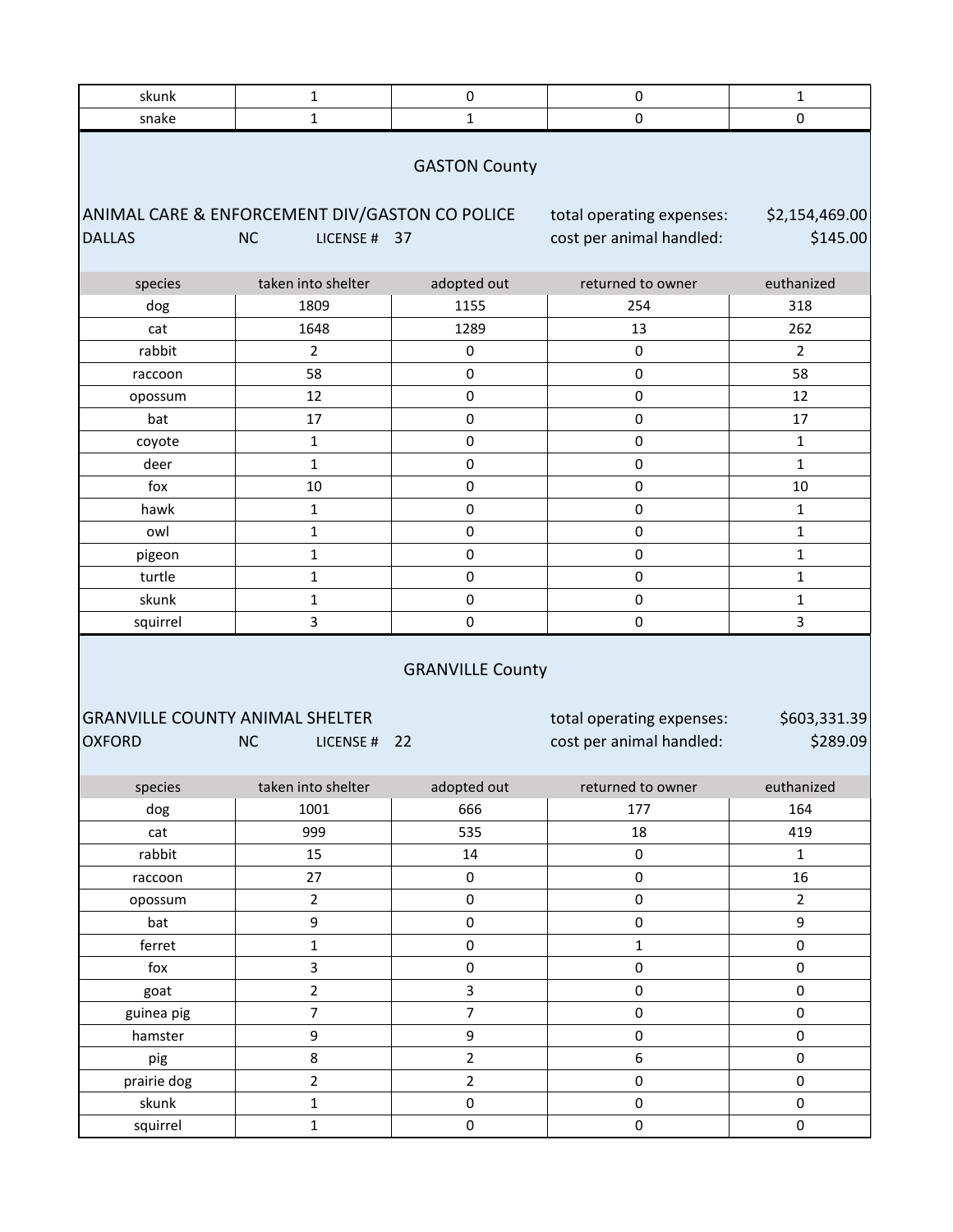|                                                            |                        | <b>GREENE County</b>          |                                                       |                            |
|------------------------------------------------------------|------------------------|-------------------------------|-------------------------------------------------------|----------------------------|
| <b>GREENE COUNTY ANIMAL SHELTER</b><br><b>SNOW HILL</b>    | <b>NC</b><br>LICENSE#  | 40                            | total operating expenses:<br>cost per animal handled: | \$151,738.00<br>\$186.69   |
| species                                                    | taken into shelter     | adopted out                   | returned to owner                                     | euthanized                 |
| dog                                                        | 621                    | 224                           | 61                                                    | 119                        |
| cat                                                        | 459                    | 102                           | $\overline{2}$                                        | 275                        |
| raccoon                                                    | 1                      | 0                             | 0                                                     | 0                          |
| horse                                                      | $\overline{2}$         | $\overline{2}$                | $\pmb{0}$                                             | 0                          |
| pig                                                        | $\mathbf 1$            | $\mathbf{1}$                  | 0                                                     | 0                          |
| <b>GUILFORD COUNTY ANIMAL SHELTER</b><br><b>GREENSBORO</b> | <b>NC</b><br>LICENSE#  | <b>GUILFORD County</b><br>151 | total operating expenses:<br>cost per animal handled: | \$2,686,000.00<br>\$403.00 |
| species                                                    | taken into shelter     | adopted out                   | returned to owner                                     | euthanized                 |
| dog                                                        | 3956                   | 2084                          | 699                                                   | 420                        |
| cat                                                        | 2700                   | 1504                          | 69                                                    | 740                        |
| <b>HALIFAX COUNTY ANIMAL SHELTER</b><br><b>HALIFAX</b>     | <b>NC</b><br>LICENSE#  | <b>HALIFAX County</b><br>25   | total operating expenses:<br>cost per animal handled: | \$280,670.00<br>\$237.05   |
| species                                                    | taken into shelter     | adopted out                   | returned to owner                                     | euthanized                 |
| dog                                                        | 551                    | 222                           | 118                                                   | 211                        |
| cat                                                        | 633                    | 30                            | 9                                                     | 594                        |
| HARNETT COUNTY ANIMAL SERVICES<br><b>LILLINGTON</b>        | <b>NC</b><br>LICENSE # | <b>HARNETT County</b><br>44   | total operating expenses:<br>cost per animal handled: | \$420,592.07<br>\$87.35    |
| species                                                    | taken into shelter     | adopted out                   | returned to owner                                     | euthanized                 |
| dog                                                        | 2639                   | 2190                          | 172                                                   | 277                        |
| cat                                                        | 1828                   | 1102                          | 47                                                    | 679                        |
| rabbit                                                     | 10                     | 8                             | 1                                                     | $\mathbf{1}$               |
| raccoon                                                    | 29                     | 0                             | 14                                                    | 15                         |
| opossum                                                    | 36                     | 0                             | 35                                                    | $\mathbf{1}$               |
| bat                                                        | 3                      | 0                             | $\pmb{0}$                                             | 3                          |
| beaver                                                     | $\mathbf{1}$           | $\pmb{0}$                     | $\pmb{0}$                                             | $\mathbf{1}$               |
| cattle                                                     | 5                      | 3                             | $\overline{2}$                                        | $\mathbf{1}$               |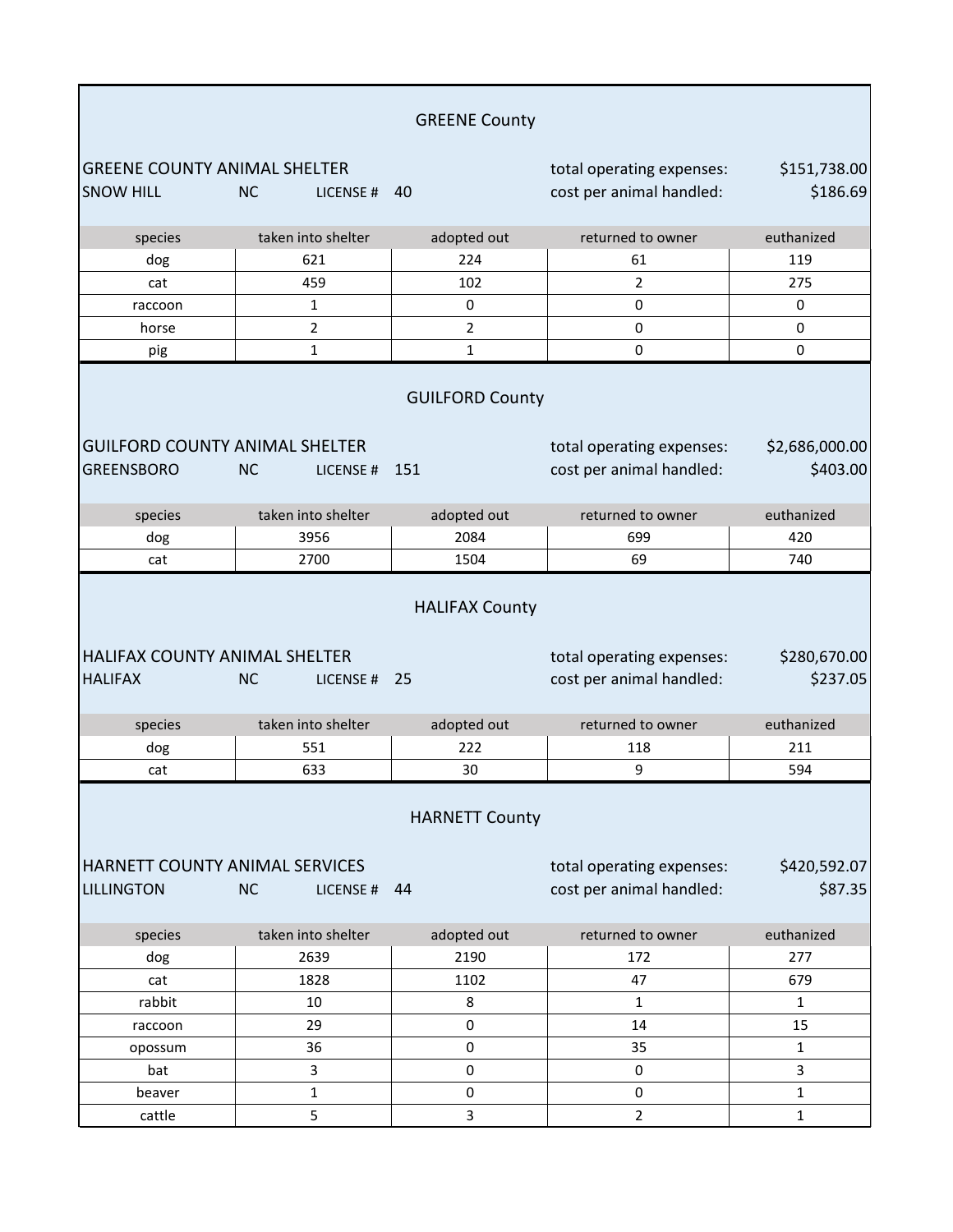| chicken                                            |                                                               |                         |                                                       |                          |
|----------------------------------------------------|---------------------------------------------------------------|-------------------------|-------------------------------------------------------|--------------------------|
|                                                    | 66                                                            | 61                      | $\mathbf{1}$                                          | $\overline{4}$           |
| crow                                               | $\mathbf{1}$                                                  | $\mathsf 0$             | $\mathbf 1$                                           | $\mathsf 0$              |
| deer                                               | $\overline{2}$                                                | $\mathsf 0$             | $\mathbf 1$                                           | $\mathbf{1}$             |
| turkey                                             | 22                                                            | 21                      | $\mathbf 1$                                           | $\pmb{0}$                |
| donkey                                             | 5                                                             | $\mathsf S$             | $\pmb{0}$                                             | $\pmb{0}$                |
| duck                                               | 13                                                            | $10\,$                  | $\pmb{0}$                                             | 3                        |
| fox                                                | 6                                                             | $\pmb{0}$               | $\pmb{0}$                                             | 6                        |
| goat                                               | 8                                                             | $\boldsymbol{6}$        | $\mathbf 1$                                           | $\mathbf{1}$             |
| goose                                              | 4                                                             | 3                       | $\pmb{0}$                                             | $\mathbf{1}$             |
| guinea pig                                         | 15                                                            | 15                      | $\pmb{0}$                                             | $\pmb{0}$                |
| guinea hen                                         | 22                                                            | 22                      | $\pmb{0}$                                             | $\pmb{0}$                |
| hawk                                               | $\overline{2}$                                                | $\pmb{0}$               | $\mathbf 1$                                           | $\mathbf 1$              |
| horse                                              | 22                                                            | 22                      | $\pmb{0}$                                             | $\pmb{0}$                |
| lizard                                             | $\mathbf{1}$                                                  | $\mathsf 0$             | $\mathbf 1$                                           | $\pmb{0}$                |
| lovebird                                           | 1                                                             | $\pmb{0}$               | $\pmb{0}$                                             | $\mathbf{1}$             |
| owl                                                | $\mathbf{1}$                                                  | $\mathbf 0$             | $\mathbf 1$                                           | $\pmb{0}$                |
| pig                                                | 68                                                            | 68                      | $\pmb{0}$                                             | $\pmb{0}$                |
| snake                                              | $\overline{\mathbf{4}}$                                       | $\pmb{0}$               | 3                                                     | $\mathbf{1}$             |
| squirrel                                           | $\mathbf{1}$                                                  | $\pmb{0}$               | $\mathbf{1}$                                          | $\pmb{0}$                |
| HAYWOOD COUNTY ANIMAL SERVICES<br><b>HAZELWOOD</b> | <b>NC</b><br>LICENSE # 353                                    |                         | total operating expenses:<br>cost per animal handled: | \$563,090.48<br>\$147.61 |
|                                                    |                                                               |                         |                                                       |                          |
|                                                    |                                                               |                         |                                                       |                          |
| species                                            | taken into shelter                                            | adopted out             | returned to owner                                     | euthanized               |
| dog                                                | 1265                                                          | 774                     | 380                                                   | 88                       |
| cat                                                | 809                                                           | 695                     | 24                                                    | 37                       |
| rabbit                                             | $\overline{7}$                                                | $\overline{7}$          | $\pmb{0}$                                             | $\pmb{0}$                |
| bearded dragon                                     | $\mathbf 1$                                                   | $\mathbf 1$             | $\pmb{0}$                                             | $\pmb{0}$                |
| guinea pig                                         | 9                                                             | 9                       | $\pmb{0}$                                             | $\pmb{0}$                |
| hedgehog                                           | 2                                                             | $\overline{2}$          | 0                                                     | 0                        |
| pig                                                | $\overline{\mathbf{3}}$                                       | $\pmb{0}$               | $\overline{2}$                                        | $\mathbf{1}$             |
|                                                    |                                                               | <b>HENDERSON County</b> |                                                       |                          |
| HENDERSONVILLE                                     | <b>HENDERSON COUNTY ANIMAL SERVICES</b><br>NC<br>LICENSE # 52 |                         | total operating expenses:<br>cost per animal handled: | \$573,049.00<br>\$216.00 |
| species                                            | taken into shelter                                            | adopted out             | returned to owner                                     | euthanized               |
| dog                                                | 1333                                                          | 646                     | 499                                                   | 226                      |
| cat                                                | 1279                                                          | 815                     | 67                                                    | 374                      |
| raccoon                                            | 3                                                             | $\pmb{0}$               | $\pmb{0}$                                             | $\mathbf{3}$             |
| bat                                                | 15                                                            | $\pmb{0}$               | $\pmb{0}$                                             | 15                       |
| bird                                               | $\overline{2}$                                                | $\overline{2}$          | $\pmb{0}$                                             | $\pmb{0}$                |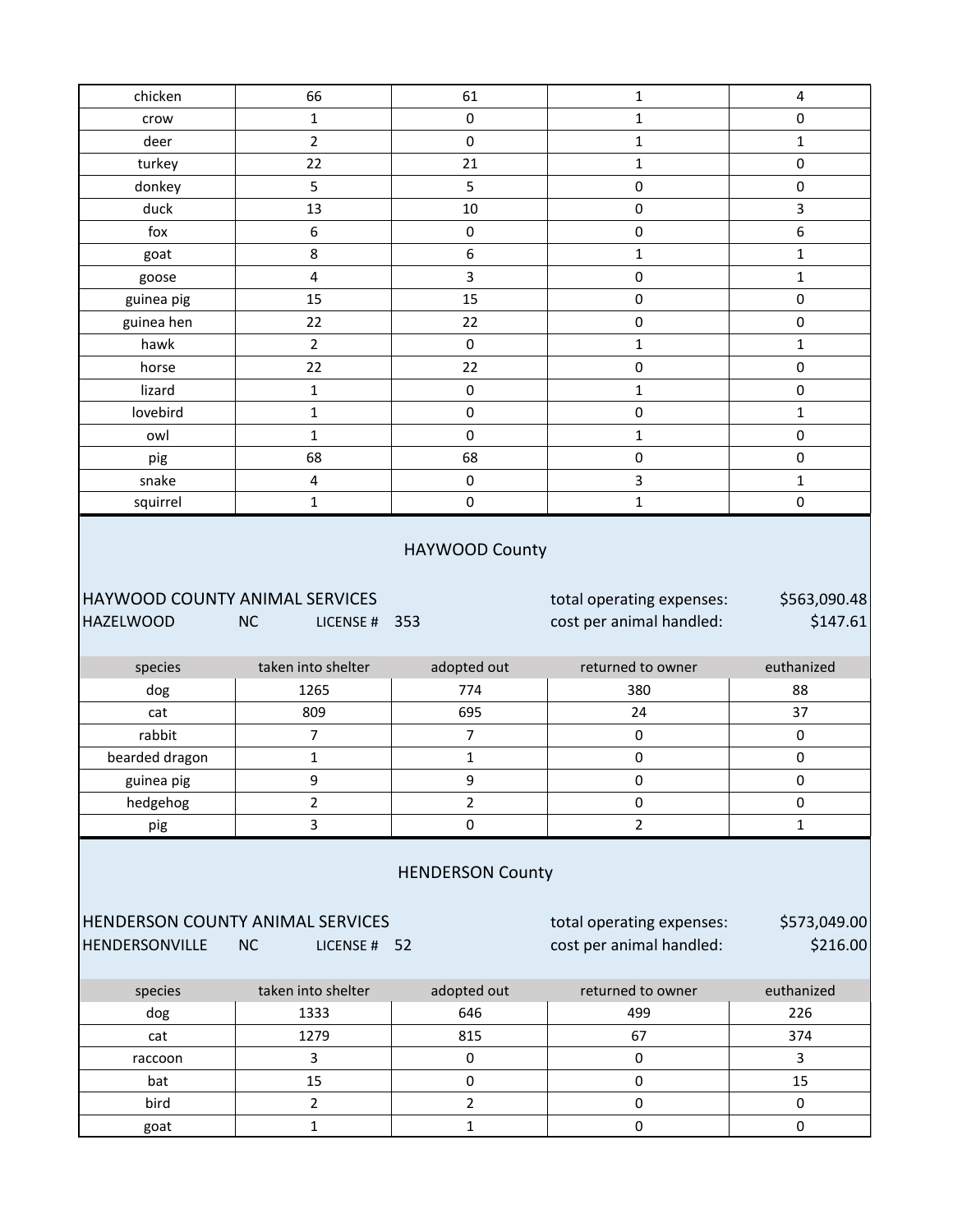| fox                                                        | $\mathbf 1$               | $\pmb{0}$               | $\pmb{0}$                                             | 1                          |
|------------------------------------------------------------|---------------------------|-------------------------|-------------------------------------------------------|----------------------------|
|                                                            | 3                         | 3                       | $\mathbf 0$                                           | $\pmb{0}$                  |
| horse                                                      | 8                         | 8                       | $\pmb{0}$                                             | 0                          |
| pig<br>rabbit                                              | 10                        | 10                      | 0                                                     | $\pmb{0}$                  |
|                                                            | $\mathbf 1$               | 0                       | $\mathbf{1}$                                          | $\mathsf 0$                |
| sheep                                                      |                           |                         |                                                       |                            |
|                                                            |                           | <b>HERTFORD County</b>  |                                                       |                            |
| HERTFORD COUNTY ANIMAL CONTROL<br><b>WINTON</b>            | <b>NC</b><br>LICENSE # 83 |                         | total operating expenses:<br>cost per animal handled: | $\overline{\phantom{a}}$   |
| species                                                    | taken into shelter        | adopted out             | returned to owner                                     | euthanized                 |
| dog                                                        | 425                       | 5                       | 20                                                    | 48                         |
| cat                                                        | 352                       | $\pmb{0}$               | 10                                                    | 52                         |
| <b>IREDELL COUNTY ANIMAL CONTROL</b><br><b>STATESVILLE</b> | <b>NC</b><br>LICENSE # 38 | <b>IREDELL County</b>   | total operating expenses:<br>cost per animal handled: | \$1,244,805.37<br>\$285.96 |
| species                                                    | taken into shelter        | adopted out             | returned to owner                                     | euthanized                 |
| dog                                                        | 1889                      | 979                     | 445                                                   | 330                        |
| cat                                                        | 2169                      | 1134                    | 63                                                    | 635                        |
| rabbit                                                     | 9                         | $\overline{\mathbf{4}}$ | $\pmb{0}$                                             | 0                          |
| raccoon                                                    | 99                        | $\pmb{0}$               | $\pmb{0}$                                             | 75                         |
| opossum                                                    | 35                        | $\pmb{0}$               | $\pmb{0}$                                             | 4                          |
| horse                                                      | 4                         | $\mathbf{1}$            | 0                                                     | $\pmb{0}$                  |
| donkey                                                     | $\mathbf 1$               | $\mathbf{1}$            | $\pmb{0}$                                             | 0                          |
| bat                                                        | 24                        | 0                       | $\pmb{0}$                                             | 15                         |
| wild bird                                                  | $\overline{2}$            | $\mathsf 0$             | $\pmb{0}$                                             | 0                          |
| chicken                                                    | $10\,$                    | 6                       | 0                                                     | 3                          |
| fish                                                       | 15                        | 15                      | $\pmb{0}$                                             | $\mathsf{O}\xspace$        |
| pet bird                                                   | $\overline{2}$            | $\overline{2}$          | $\mathsf{O}\xspace$                                   | $\pmb{0}$                  |
| duck                                                       | $\mathbf 2$               | $\pmb{0}$               | $\mathsf{O}\xspace$                                   | $\pmb{0}$                  |
| hawk                                                       | $\mathbf 1$               | $\mathsf{O}\xspace$     | $\pmb{0}$                                             | 0                          |
| snake                                                      | $\overline{2}$            | $\mathbf 1$             | $\pmb{0}$                                             | 0                          |
| deer                                                       | $\overline{7}$            | $\mathsf{O}\xspace$     | $\pmb{0}$                                             | $\mathbf{1}$               |
| fox                                                        | $14\,$                    | $\mathsf 0$             | $\pmb{0}$                                             | 5                          |
| goat                                                       | $\boldsymbol{6}$          | $\overline{\mathbf{3}}$ | 0                                                     | $\mathsf 0$                |
| ground hog                                                 | $\overline{2}$            | $\mathsf{O}\xspace$     | $\mathsf{O}\xspace$                                   | $\mathbf 1$                |
| guinea pig                                                 | 14                        | 14                      | $\pmb{0}$                                             | 0                          |
| hedgehog                                                   | $\mathbf 1$               | $\mathsf{O}\xspace$     | $\pmb{0}$                                             | 0                          |
| lizard                                                     | $\mathsf{3}$              | $\mathbf 1$             | $\pmb{0}$                                             | $\mathbf{1}$               |
| pig                                                        | 8                         | 6                       | $\pmb{0}$                                             | $\mathsf 0$                |
| skunk                                                      | 17                        | $\mathsf 0$             | $\mathsf{O}\xspace$                                   | 6                          |
| squirrel                                                   | $\overline{7}$            | $\mathsf{O}\xspace$     | $\pmb{0}$                                             | $\mathbf 1$                |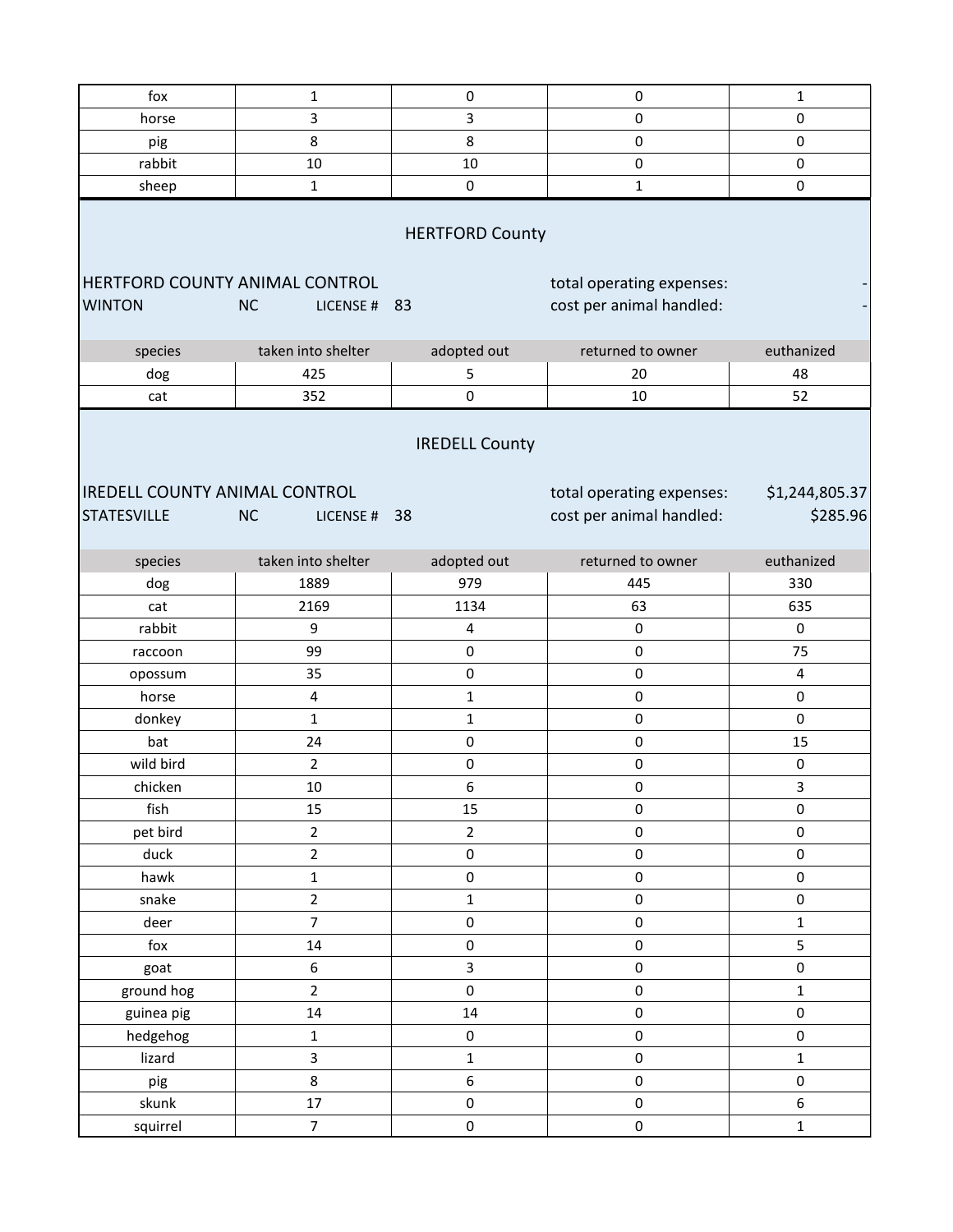| <b>JACKSON County</b><br>JACKSON COUNTY ANIMAL SHELTER<br>total operating expenses:<br>\$267,923.80<br>\$273.95<br>cost per animal handled:<br><b>SYLVA</b><br><b>NC</b><br>LICENSE # 92<br>returned to owner<br>species<br>taken into shelter<br>adopted out<br>euthanized<br>466<br>307<br>115<br>24<br>dog<br>473<br>347<br>4<br>109<br>cat<br>$\pmb{0}$<br>6<br>16<br>0<br>racoon<br>$\pmb{4}$<br>$\mathbf 0$<br>$\pmb{0}$<br>0<br>opossum<br>8<br>$\pmb{0}$<br>$\pmb{0}$<br>$\overline{2}$<br>fox<br>$\overline{7}$<br>$\mathbf 0$<br>$\pmb{0}$<br>bat<br>$\overline{4}$<br>$\mathbf 1$<br>$\pmb{0}$<br>$\pmb{0}$<br>0<br>goat<br>skunk<br>$\overline{2}$<br>$\pmb{0}$<br>$\pmb{0}$<br>0<br><b>JOHNSTON County</b><br>JOHNSTON COUNTY ANIMAL SERVICES<br>\$704,516.00<br>total operating expenses:<br>\$157.01<br><b>SMITHFIELD</b><br>cost per animal handled:<br><b>NC</b><br>LICENSE #<br>-28<br>taken into shelter<br>adopted out<br>returned to owner<br>euthanized<br>species<br>1776<br>865<br>375<br>517<br>dog<br>2624<br>321<br>49<br>2186<br>cat<br>rabbit<br>16<br>$\pmb{0}$<br>17<br>1<br>3<br>$\pmb{0}$<br>$\pmb{0}$<br>3<br>raccoon<br>$\pmb{4}$<br>$\pmb{0}$<br>$\pmb{0}$<br>$\overline{\mathbf{4}}$<br>opossum<br>$\pmb{0}$<br>$\mathsf 0$<br>owl<br>1<br>$\mathbf{1}$<br>6<br>5<br>0<br>$\mathbf{1}$<br>pig<br>cattle<br>2<br>2<br>0<br>0<br>16<br>12<br>0<br>chicken<br>4<br>chincilla<br>$\pmb{0}$<br>0<br>$\mathbf 1$<br>$\mathbf 1$<br>cockatiel<br>$\mathbf 1$<br>0<br>0<br>$\mathbf 1$<br>$\mathbf 1$<br>$\pmb{0}$<br>$\pmb{0}$<br>$\mathbf 1$<br>crow<br>$\mathbf 1$<br>$\mathbf{1}$<br>deer<br>$\pmb{0}$<br>$\pmb{0}$<br>$\overline{2}$<br>$\overline{2}$<br>$\pmb{0}$<br>0<br>dove<br>$\mathbf 1$<br>$\pmb{0}$<br>$\mathbf 1$<br>0<br>pigeon<br>$\overline{2}$<br>duck<br>$\mathbf 2$<br>$\pmb{0}$<br>0<br>$\overline{2}$<br>$\pmb{0}$<br>fox<br>$\pmb{0}$<br>$\overline{2}$<br>5<br>3<br>$\overline{2}$<br>0<br>goat<br>12<br>$\pmb{0}$<br>0<br>12<br>guinea pig<br>$\mathsf 0$<br>$\mathbf 1$<br>$\mathbf 1$<br>0<br>iguana<br>$\pmb{0}$<br>$\mathbf 1$<br>$\mathsf 0$<br>$\mathbf 1$<br>heron<br>$\pmb{4}$<br>$\pmb{0}$<br>4<br>0<br>sheep<br>3<br>$\pmb{0}$<br>$\mathsf{O}\xspace$<br>$\overline{\mathbf{3}}$<br>bat | vulture | $\mathbf 1$ | $\pmb{0}$ | $\pmb{0}$ | 0 |
|----------------------------------------------------------------------------------------------------------------------------------------------------------------------------------------------------------------------------------------------------------------------------------------------------------------------------------------------------------------------------------------------------------------------------------------------------------------------------------------------------------------------------------------------------------------------------------------------------------------------------------------------------------------------------------------------------------------------------------------------------------------------------------------------------------------------------------------------------------------------------------------------------------------------------------------------------------------------------------------------------------------------------------------------------------------------------------------------------------------------------------------------------------------------------------------------------------------------------------------------------------------------------------------------------------------------------------------------------------------------------------------------------------------------------------------------------------------------------------------------------------------------------------------------------------------------------------------------------------------------------------------------------------------------------------------------------------------------------------------------------------------------------------------------------------------------------------------------------------------------------------------------------------------------------------------------------------------------------------------------------------------------------------------------------------------------------------------------------------------------------------------------------------------------------------------------------------------------------------------------------------|---------|-------------|-----------|-----------|---|
|                                                                                                                                                                                                                                                                                                                                                                                                                                                                                                                                                                                                                                                                                                                                                                                                                                                                                                                                                                                                                                                                                                                                                                                                                                                                                                                                                                                                                                                                                                                                                                                                                                                                                                                                                                                                                                                                                                                                                                                                                                                                                                                                                                                                                                                          |         |             |           |           |   |
|                                                                                                                                                                                                                                                                                                                                                                                                                                                                                                                                                                                                                                                                                                                                                                                                                                                                                                                                                                                                                                                                                                                                                                                                                                                                                                                                                                                                                                                                                                                                                                                                                                                                                                                                                                                                                                                                                                                                                                                                                                                                                                                                                                                                                                                          |         |             |           |           |   |
|                                                                                                                                                                                                                                                                                                                                                                                                                                                                                                                                                                                                                                                                                                                                                                                                                                                                                                                                                                                                                                                                                                                                                                                                                                                                                                                                                                                                                                                                                                                                                                                                                                                                                                                                                                                                                                                                                                                                                                                                                                                                                                                                                                                                                                                          |         |             |           |           |   |
|                                                                                                                                                                                                                                                                                                                                                                                                                                                                                                                                                                                                                                                                                                                                                                                                                                                                                                                                                                                                                                                                                                                                                                                                                                                                                                                                                                                                                                                                                                                                                                                                                                                                                                                                                                                                                                                                                                                                                                                                                                                                                                                                                                                                                                                          |         |             |           |           |   |
|                                                                                                                                                                                                                                                                                                                                                                                                                                                                                                                                                                                                                                                                                                                                                                                                                                                                                                                                                                                                                                                                                                                                                                                                                                                                                                                                                                                                                                                                                                                                                                                                                                                                                                                                                                                                                                                                                                                                                                                                                                                                                                                                                                                                                                                          |         |             |           |           |   |
|                                                                                                                                                                                                                                                                                                                                                                                                                                                                                                                                                                                                                                                                                                                                                                                                                                                                                                                                                                                                                                                                                                                                                                                                                                                                                                                                                                                                                                                                                                                                                                                                                                                                                                                                                                                                                                                                                                                                                                                                                                                                                                                                                                                                                                                          |         |             |           |           |   |
|                                                                                                                                                                                                                                                                                                                                                                                                                                                                                                                                                                                                                                                                                                                                                                                                                                                                                                                                                                                                                                                                                                                                                                                                                                                                                                                                                                                                                                                                                                                                                                                                                                                                                                                                                                                                                                                                                                                                                                                                                                                                                                                                                                                                                                                          |         |             |           |           |   |
|                                                                                                                                                                                                                                                                                                                                                                                                                                                                                                                                                                                                                                                                                                                                                                                                                                                                                                                                                                                                                                                                                                                                                                                                                                                                                                                                                                                                                                                                                                                                                                                                                                                                                                                                                                                                                                                                                                                                                                                                                                                                                                                                                                                                                                                          |         |             |           |           |   |
|                                                                                                                                                                                                                                                                                                                                                                                                                                                                                                                                                                                                                                                                                                                                                                                                                                                                                                                                                                                                                                                                                                                                                                                                                                                                                                                                                                                                                                                                                                                                                                                                                                                                                                                                                                                                                                                                                                                                                                                                                                                                                                                                                                                                                                                          |         |             |           |           |   |
|                                                                                                                                                                                                                                                                                                                                                                                                                                                                                                                                                                                                                                                                                                                                                                                                                                                                                                                                                                                                                                                                                                                                                                                                                                                                                                                                                                                                                                                                                                                                                                                                                                                                                                                                                                                                                                                                                                                                                                                                                                                                                                                                                                                                                                                          |         |             |           |           |   |
|                                                                                                                                                                                                                                                                                                                                                                                                                                                                                                                                                                                                                                                                                                                                                                                                                                                                                                                                                                                                                                                                                                                                                                                                                                                                                                                                                                                                                                                                                                                                                                                                                                                                                                                                                                                                                                                                                                                                                                                                                                                                                                                                                                                                                                                          |         |             |           |           |   |
|                                                                                                                                                                                                                                                                                                                                                                                                                                                                                                                                                                                                                                                                                                                                                                                                                                                                                                                                                                                                                                                                                                                                                                                                                                                                                                                                                                                                                                                                                                                                                                                                                                                                                                                                                                                                                                                                                                                                                                                                                                                                                                                                                                                                                                                          |         |             |           |           |   |
|                                                                                                                                                                                                                                                                                                                                                                                                                                                                                                                                                                                                                                                                                                                                                                                                                                                                                                                                                                                                                                                                                                                                                                                                                                                                                                                                                                                                                                                                                                                                                                                                                                                                                                                                                                                                                                                                                                                                                                                                                                                                                                                                                                                                                                                          |         |             |           |           |   |
|                                                                                                                                                                                                                                                                                                                                                                                                                                                                                                                                                                                                                                                                                                                                                                                                                                                                                                                                                                                                                                                                                                                                                                                                                                                                                                                                                                                                                                                                                                                                                                                                                                                                                                                                                                                                                                                                                                                                                                                                                                                                                                                                                                                                                                                          |         |             |           |           |   |
|                                                                                                                                                                                                                                                                                                                                                                                                                                                                                                                                                                                                                                                                                                                                                                                                                                                                                                                                                                                                                                                                                                                                                                                                                                                                                                                                                                                                                                                                                                                                                                                                                                                                                                                                                                                                                                                                                                                                                                                                                                                                                                                                                                                                                                                          |         |             |           |           |   |
|                                                                                                                                                                                                                                                                                                                                                                                                                                                                                                                                                                                                                                                                                                                                                                                                                                                                                                                                                                                                                                                                                                                                                                                                                                                                                                                                                                                                                                                                                                                                                                                                                                                                                                                                                                                                                                                                                                                                                                                                                                                                                                                                                                                                                                                          |         |             |           |           |   |
|                                                                                                                                                                                                                                                                                                                                                                                                                                                                                                                                                                                                                                                                                                                                                                                                                                                                                                                                                                                                                                                                                                                                                                                                                                                                                                                                                                                                                                                                                                                                                                                                                                                                                                                                                                                                                                                                                                                                                                                                                                                                                                                                                                                                                                                          |         |             |           |           |   |
|                                                                                                                                                                                                                                                                                                                                                                                                                                                                                                                                                                                                                                                                                                                                                                                                                                                                                                                                                                                                                                                                                                                                                                                                                                                                                                                                                                                                                                                                                                                                                                                                                                                                                                                                                                                                                                                                                                                                                                                                                                                                                                                                                                                                                                                          |         |             |           |           |   |
|                                                                                                                                                                                                                                                                                                                                                                                                                                                                                                                                                                                                                                                                                                                                                                                                                                                                                                                                                                                                                                                                                                                                                                                                                                                                                                                                                                                                                                                                                                                                                                                                                                                                                                                                                                                                                                                                                                                                                                                                                                                                                                                                                                                                                                                          |         |             |           |           |   |
|                                                                                                                                                                                                                                                                                                                                                                                                                                                                                                                                                                                                                                                                                                                                                                                                                                                                                                                                                                                                                                                                                                                                                                                                                                                                                                                                                                                                                                                                                                                                                                                                                                                                                                                                                                                                                                                                                                                                                                                                                                                                                                                                                                                                                                                          |         |             |           |           |   |
|                                                                                                                                                                                                                                                                                                                                                                                                                                                                                                                                                                                                                                                                                                                                                                                                                                                                                                                                                                                                                                                                                                                                                                                                                                                                                                                                                                                                                                                                                                                                                                                                                                                                                                                                                                                                                                                                                                                                                                                                                                                                                                                                                                                                                                                          |         |             |           |           |   |
|                                                                                                                                                                                                                                                                                                                                                                                                                                                                                                                                                                                                                                                                                                                                                                                                                                                                                                                                                                                                                                                                                                                                                                                                                                                                                                                                                                                                                                                                                                                                                                                                                                                                                                                                                                                                                                                                                                                                                                                                                                                                                                                                                                                                                                                          |         |             |           |           |   |
|                                                                                                                                                                                                                                                                                                                                                                                                                                                                                                                                                                                                                                                                                                                                                                                                                                                                                                                                                                                                                                                                                                                                                                                                                                                                                                                                                                                                                                                                                                                                                                                                                                                                                                                                                                                                                                                                                                                                                                                                                                                                                                                                                                                                                                                          |         |             |           |           |   |
|                                                                                                                                                                                                                                                                                                                                                                                                                                                                                                                                                                                                                                                                                                                                                                                                                                                                                                                                                                                                                                                                                                                                                                                                                                                                                                                                                                                                                                                                                                                                                                                                                                                                                                                                                                                                                                                                                                                                                                                                                                                                                                                                                                                                                                                          |         |             |           |           |   |
|                                                                                                                                                                                                                                                                                                                                                                                                                                                                                                                                                                                                                                                                                                                                                                                                                                                                                                                                                                                                                                                                                                                                                                                                                                                                                                                                                                                                                                                                                                                                                                                                                                                                                                                                                                                                                                                                                                                                                                                                                                                                                                                                                                                                                                                          |         |             |           |           |   |
|                                                                                                                                                                                                                                                                                                                                                                                                                                                                                                                                                                                                                                                                                                                                                                                                                                                                                                                                                                                                                                                                                                                                                                                                                                                                                                                                                                                                                                                                                                                                                                                                                                                                                                                                                                                                                                                                                                                                                                                                                                                                                                                                                                                                                                                          |         |             |           |           |   |
|                                                                                                                                                                                                                                                                                                                                                                                                                                                                                                                                                                                                                                                                                                                                                                                                                                                                                                                                                                                                                                                                                                                                                                                                                                                                                                                                                                                                                                                                                                                                                                                                                                                                                                                                                                                                                                                                                                                                                                                                                                                                                                                                                                                                                                                          |         |             |           |           |   |
|                                                                                                                                                                                                                                                                                                                                                                                                                                                                                                                                                                                                                                                                                                                                                                                                                                                                                                                                                                                                                                                                                                                                                                                                                                                                                                                                                                                                                                                                                                                                                                                                                                                                                                                                                                                                                                                                                                                                                                                                                                                                                                                                                                                                                                                          |         |             |           |           |   |
|                                                                                                                                                                                                                                                                                                                                                                                                                                                                                                                                                                                                                                                                                                                                                                                                                                                                                                                                                                                                                                                                                                                                                                                                                                                                                                                                                                                                                                                                                                                                                                                                                                                                                                                                                                                                                                                                                                                                                                                                                                                                                                                                                                                                                                                          |         |             |           |           |   |
|                                                                                                                                                                                                                                                                                                                                                                                                                                                                                                                                                                                                                                                                                                                                                                                                                                                                                                                                                                                                                                                                                                                                                                                                                                                                                                                                                                                                                                                                                                                                                                                                                                                                                                                                                                                                                                                                                                                                                                                                                                                                                                                                                                                                                                                          |         |             |           |           |   |
|                                                                                                                                                                                                                                                                                                                                                                                                                                                                                                                                                                                                                                                                                                                                                                                                                                                                                                                                                                                                                                                                                                                                                                                                                                                                                                                                                                                                                                                                                                                                                                                                                                                                                                                                                                                                                                                                                                                                                                                                                                                                                                                                                                                                                                                          |         |             |           |           |   |
|                                                                                                                                                                                                                                                                                                                                                                                                                                                                                                                                                                                                                                                                                                                                                                                                                                                                                                                                                                                                                                                                                                                                                                                                                                                                                                                                                                                                                                                                                                                                                                                                                                                                                                                                                                                                                                                                                                                                                                                                                                                                                                                                                                                                                                                          |         |             |           |           |   |
|                                                                                                                                                                                                                                                                                                                                                                                                                                                                                                                                                                                                                                                                                                                                                                                                                                                                                                                                                                                                                                                                                                                                                                                                                                                                                                                                                                                                                                                                                                                                                                                                                                                                                                                                                                                                                                                                                                                                                                                                                                                                                                                                                                                                                                                          |         |             |           |           |   |
|                                                                                                                                                                                                                                                                                                                                                                                                                                                                                                                                                                                                                                                                                                                                                                                                                                                                                                                                                                                                                                                                                                                                                                                                                                                                                                                                                                                                                                                                                                                                                                                                                                                                                                                                                                                                                                                                                                                                                                                                                                                                                                                                                                                                                                                          |         |             |           |           |   |
|                                                                                                                                                                                                                                                                                                                                                                                                                                                                                                                                                                                                                                                                                                                                                                                                                                                                                                                                                                                                                                                                                                                                                                                                                                                                                                                                                                                                                                                                                                                                                                                                                                                                                                                                                                                                                                                                                                                                                                                                                                                                                                                                                                                                                                                          |         |             |           |           |   |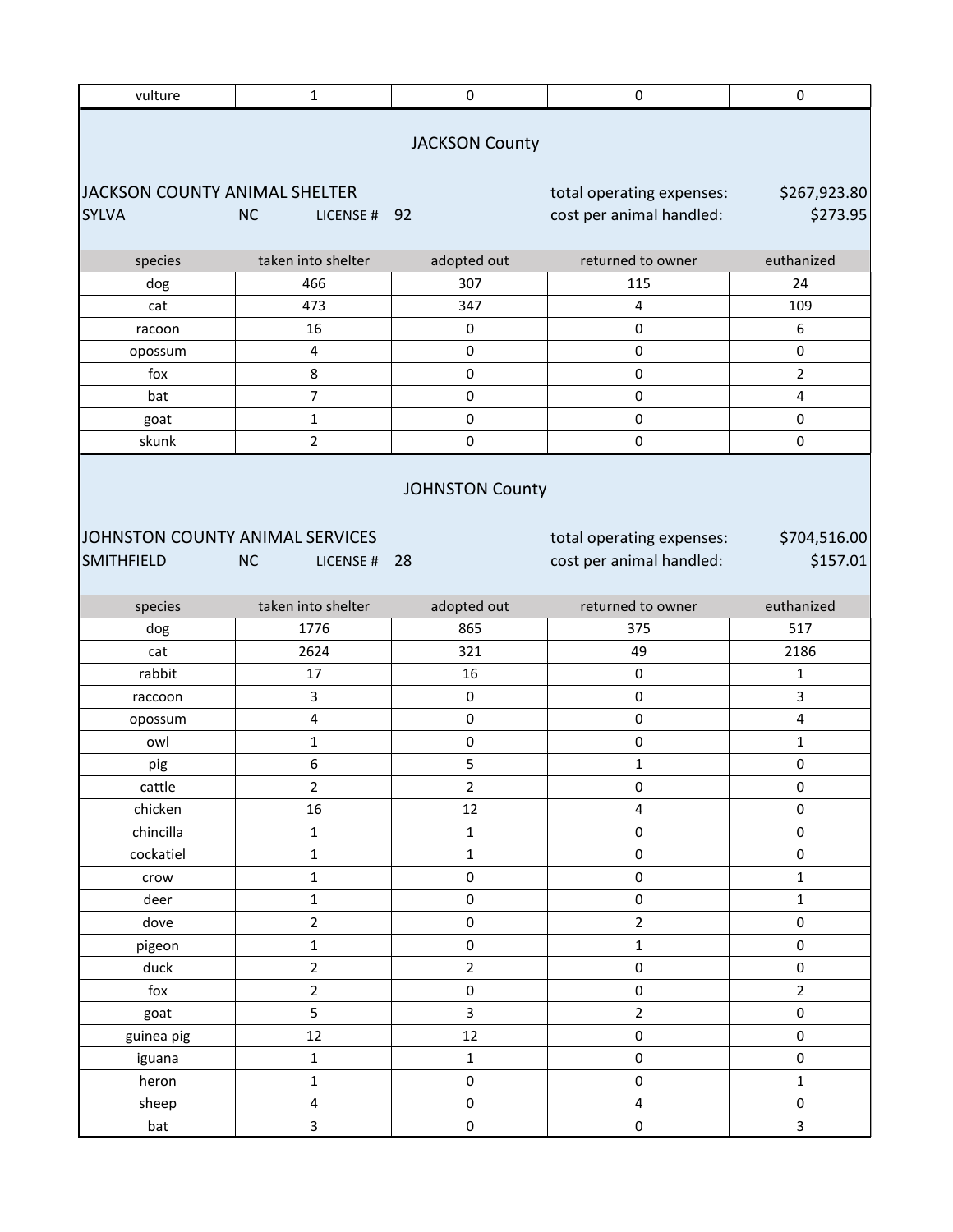|                            | TOWN OF CLAYTON ANIMAL HOLDING FACILITY | $\ast$            | total operating expenses: | \$0.00       |  |
|----------------------------|-----------------------------------------|-------------------|---------------------------|--------------|--|
| <b>CLAYTON</b>             | <b>NC</b><br>LICENSE#                   | 140               | cost per animal handled:  | \$0.00       |  |
|                            |                                         |                   | returned to owner         | euthanized   |  |
| species                    | taken into shelter                      | adopted out       |                           |              |  |
| dog                        | 0                                       | 0                 | 0                         | 0            |  |
| cat                        | $\mathbf 0$                             | $\mathbf 0$       | 0                         | 0            |  |
| <b>TOWN OF FOUR OAKS</b>   |                                         | $\ast$            | total operating expenses: | \$0.00       |  |
| <b>FOUR OAKS</b>           | <b>NC</b><br>LICENSE#                   | 120               | cost per animal handled:  | \$0.00       |  |
|                            |                                         |                   |                           |              |  |
| species                    | taken into shelter                      | adopted out       | returned to owner         | euthanized   |  |
| dog                        | 4                                       | 0                 | 0                         | 0            |  |
| cat                        | 4                                       | 0                 | 0                         | 0            |  |
|                            |                                         |                   |                           |              |  |
| TOWN OF WILSON'S MILLS     |                                         |                   | total operating expenses: | \$0.00       |  |
| <b>WILSON'S MILLS</b>      | <b>NC</b><br>LICENSE#                   | 322               | cost per animal handled:  | \$0.00       |  |
|                            |                                         |                   |                           |              |  |
| species                    | taken into shelter                      | adopted out       | returned to owner         | euthanized   |  |
| dog                        | 4                                       | 0                 | 0                         | 0            |  |
| cat                        | $\mathbf 0$                             | 0                 | 0                         | 0            |  |
|                            |                                         | <b>LEE County</b> |                           |              |  |
| LEE COUNTY ANIMAL SERVICES |                                         |                   | total operating expenses: |              |  |
| <b>SANFORD</b>             | <b>NC</b><br>LICENSE # 42               |                   | cost per animal handled:  |              |  |
| species                    | taken into shelter                      | adopted out       | returned to owner         | euthanized   |  |
| dog                        | 738                                     | 486               | 216                       | 34           |  |
| cat                        | 475                                     | 412               | 11                        | 34           |  |
| bat                        | 12                                      | 0                 | $\pmb{0}$                 | $\mathbf 1$  |  |
| raccoon                    | 2                                       | 0                 | 0                         | 0            |  |
| fox                        | $\mathbf 1$                             | $\pmb{0}$         | $\pmb{0}$                 | 0            |  |
| squirrel                   | $\mathbf 1$                             | $\Omega$          | 0                         | $\mathbf 0$  |  |
| <b>LENOIR County</b>       |                                         |                   |                           |              |  |
| <b>LENOIR COUNTY SPCA</b>  |                                         |                   | total operating expenses: | \$325,663.00 |  |
| <b>KINSTON</b>             | <b>NC</b><br>LICENSE # 73               |                   | cost per animal handled:  | \$167.26     |  |
|                            |                                         |                   |                           |              |  |
| species                    | taken into shelter                      | adopted out       | returned to owner         | euthanized   |  |
| dog                        | 1101                                    | 864               | 114                       | 49           |  |
| cat                        | 846                                     | 694               | 3                         | 53           |  |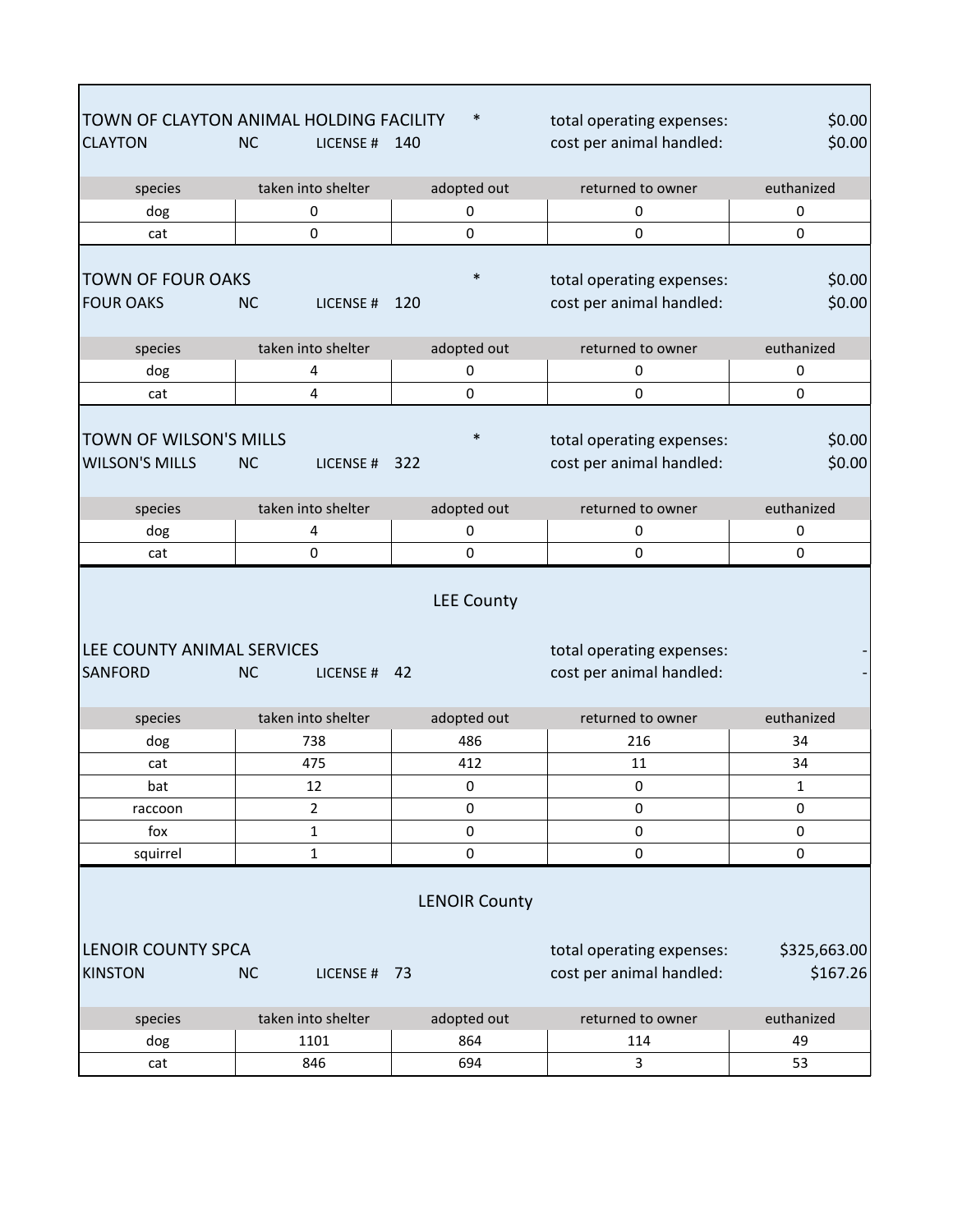### LINCOLN County

LINCOLN COUNTY ANIMAL SERVICES total operating expenses: LINCOLNTON NC LICENSE # 76 cost per animal handled:

\$464,550.00 \$196.68

| species             | taken into shelter | adopted out    | returned to owner | euthanized   |  |
|---------------------|--------------------|----------------|-------------------|--------------|--|
| dog                 | 997                | 749            | 206               | 45           |  |
| cat                 | 1295               | 1136           | $\overline{7}$    | 54           |  |
| rabbit              | 4                  | 4              | $\pmb{0}$         | $\pmb{0}$    |  |
| raccoon             | 13                 | 0              | $\pmb{0}$         | 13           |  |
| opossum             | 3                  | 0              | $\pmb{0}$         | 3            |  |
| bat                 | 5                  | 0              | $\pmb{0}$         | 5            |  |
| chicken             | $\mathbf{1}$       | $\mathbf{1}$   | $\pmb{0}$         | $\pmb{0}$    |  |
| coyote              | $\mathbf 1$        | 0              | $\pmb{0}$         | $\mathbf{1}$ |  |
| fox                 | 3                  | 0              | $\pmb{0}$         | 3            |  |
| guinea pig          | 3                  | 3              | $\pmb{0}$         | $\pmb{0}$    |  |
| hamster             | $\overline{2}$     | $\overline{2}$ | $\pmb{0}$         | $\pmb{0}$    |  |
| horse               | $\overline{2}$     | 0              | $\overline{2}$    | $\pmb{0}$    |  |
| pig                 | 13                 | 9              | $\overline{2}$    | $\pmb{0}$    |  |
| squirrel            | $\mathbf 1$        | $\mathsf 0$    | $\pmb{0}$         | $\mathbf{1}$ |  |
| duck                | 4                  | 3              | $\pmb{0}$         | $\pmb{0}$    |  |
| rat                 | 6                  | 6              | $\pmb{0}$         | $\pmb{0}$    |  |
| skunk               | $\mathbf 1$        | 0              | $\pmb{0}$         | $\mathbf{1}$ |  |
| cockatiel           | $\mathbf{1}$       | $\mathbf{1}$   | $\pmb{0}$         | $\pmb{0}$    |  |
| parakeet            | $\overline{7}$     | $\overline{7}$ | $\pmb{0}$         | $\pmb{0}$    |  |
| <b>MACON County</b> |                    |                |                   |              |  |

## MACON COUNTY ANIMAL SHELTER total operating expenses:

FRANKLIN NC LICENSE # 121 cost per animal handled:

\$356,298.00 \$326.00

| species    | taken into shelter | adopted out | returned to owner | euthanized |
|------------|--------------------|-------------|-------------------|------------|
| dog        | 619                | 102         | 150               | 67         |
| cat        | 458                | 119         |                   | 132        |
| guinea pig |                    |             |                   |            |
| wildlife   | 12                 |             |                   |            |
| pig        |                    |             |                   |            |
| horse      |                    |             |                   |            |
| bird       |                    |             |                   |            |
| goat       |                    |             |                   |            |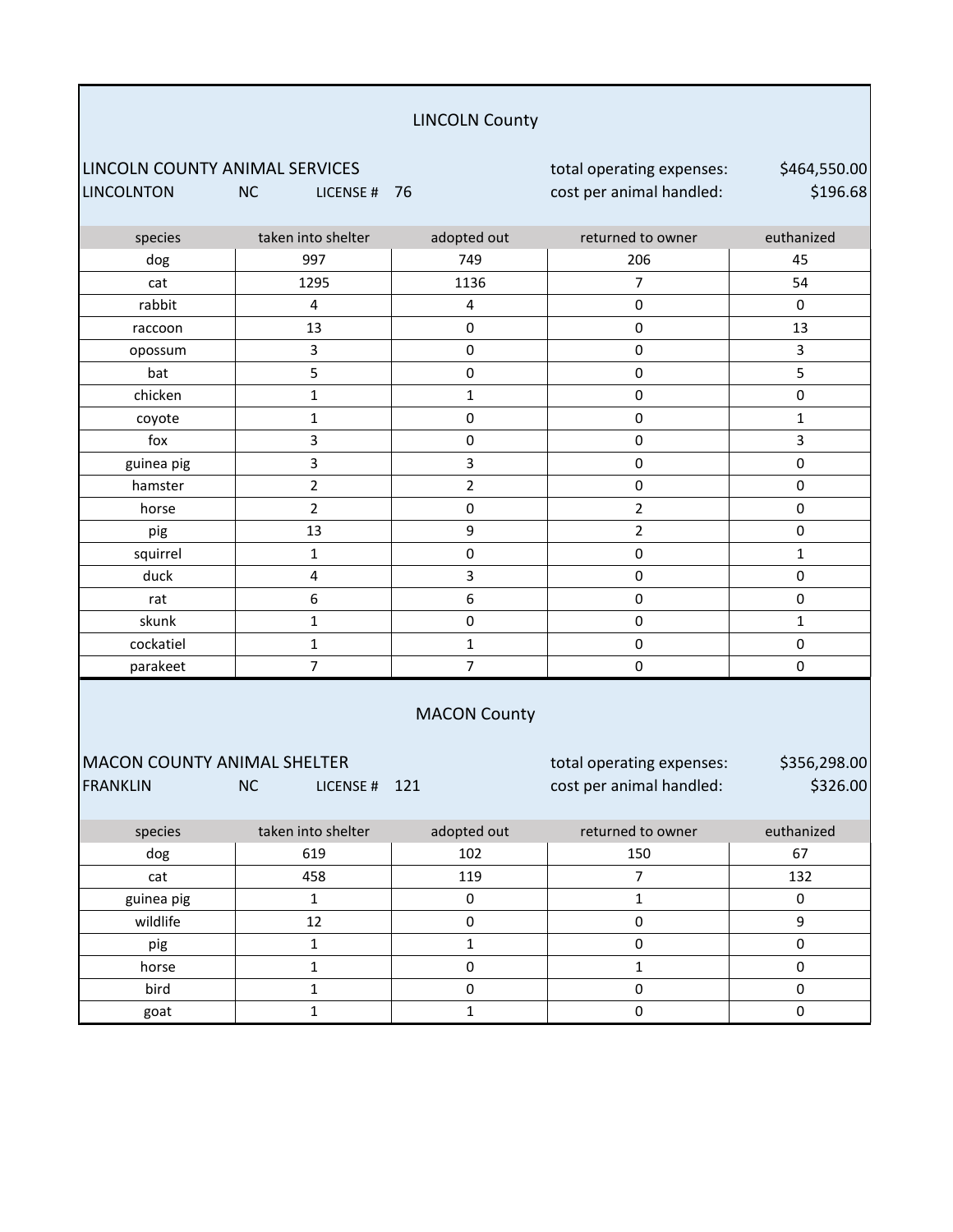|                                |                                                                                    | <b>MARTIN County</b>      |                                                       |                              |
|--------------------------------|------------------------------------------------------------------------------------|---------------------------|-------------------------------------------------------|------------------------------|
| <b>WILLIAMSTON</b>             | <b>MARTIN COUNTY SHERIFF'S OFFICE ANIMAL SHELTER</b><br><b>NC</b><br>LICENSE # 147 |                           | total operating expenses:<br>cost per animal handled: | \$91,950.00<br>\$133.73      |
| species                        | taken into shelter                                                                 | adopted out               | returned to owner                                     | euthanized                   |
| dog                            | 328                                                                                | 153                       | 61                                                    | 120                          |
| cat                            | 380                                                                                | 72                        | 6                                                     | 295                          |
|                                |                                                                                    | <b>MCDOWELL County</b>    |                                                       |                              |
| MCDOWELL COUNTY ANIMAL CONTROL |                                                                                    |                           | total operating expenses:                             | \$196,933.63                 |
| <b>MARION</b>                  | <b>NC</b><br>LICENSE # 88                                                          |                           | cost per animal handled:                              | \$114.03                     |
| species                        | taken into shelter                                                                 | adopted out               | returned to owner                                     | euthanized                   |
| dog                            | 588                                                                                | 403                       | 121                                                   | 31                           |
| cat                            | 311                                                                                | 234                       | 12                                                    | 17                           |
| goat                           | $\mathbf{1}$                                                                       | 1                         | $\pmb{0}$                                             | 0                            |
| pig                            | $\overline{2}$                                                                     | $\overline{2}$            | $\pmb{0}$                                             | 0                            |
| chicken                        | $\overline{2}$                                                                     | $\overline{2}$            | 0                                                     | 0                            |
| <b>CHARLOTTE</b>               | CHARLOTTE/MECKLENBURG ANIMAL CONTROL<br><b>NC</b><br>LICENSE # 68                  | <b>MECKLENBURG County</b> | total operating expenses:<br>cost per animal handled: | \$6,377,414.90<br>\$550.49   |
| species                        | taken into shelter                                                                 | adopted out               | returned to owner                                     | euthanized                   |
| armadillo                      | $\mathbf{1}$                                                                       | 0                         | 0                                                     | 0                            |
| bat                            | 169                                                                                | $\pmb{0}$                 | 0                                                     | 137                          |
| bird                           | 156                                                                                | 80                        | $\overline{2}$                                        | 30                           |
| cat                            | 3975                                                                               | 2608                      | 134                                                   | 996                          |
| chicken                        | 94                                                                                 | $70\,$                    | $\mathbf 1$                                           | 13                           |
| chipmunk                       | $\overline{2}$                                                                     | $\mathbf 1$               | $\mathsf{O}\xspace$                                   | $\mathbf 1$                  |
| cow                            | $\overline{2}$                                                                     | 0                         | $\overline{2}$                                        | 0                            |
| coyote                         | 9                                                                                  | $\pmb{0}$                 | $\pmb{0}$                                             | $\overline{7}$               |
| deer                           | 234                                                                                | $\overline{7}$            | $\pmb{0}$                                             | 28                           |
| degu                           | $\overline{3}$                                                                     | $\overline{3}$            | $\mathbf 0$                                           | $\mathsf{O}$                 |
| dog                            | 5836                                                                               | 2696                      | 1357                                                  | 1607                         |
| gerbil                         | 3                                                                                  | 3                         | $\pmb{0}$                                             | $\mathsf{O}\xspace$          |
| goat                           | $\overline{4}$                                                                     | $\overline{2}$            | $\mathbf 0$                                           | $\pmb{0}$                    |
| goose                          | 26<br>$\mathbf 1$                                                                  | 14<br>$\pmb{0}$           | $\pmb{0}$<br>$\pmb{0}$                                | $\overline{4}$               |
| ground hog                     |                                                                                    |                           |                                                       | $\mathbf{1}$                 |
| guinea                         | $\mathbf{1}$                                                                       | $\mathbf{1}$<br>88        | $\pmb{0}$                                             | $\mathsf{O}\xspace$          |
| guinea pig                     | 92<br>27                                                                           | 24                        | 5<br>$\mathbf 0$                                      | $\mathbf{3}$<br>$\mathbf{1}$ |
| hamster                        |                                                                                    |                           |                                                       |                              |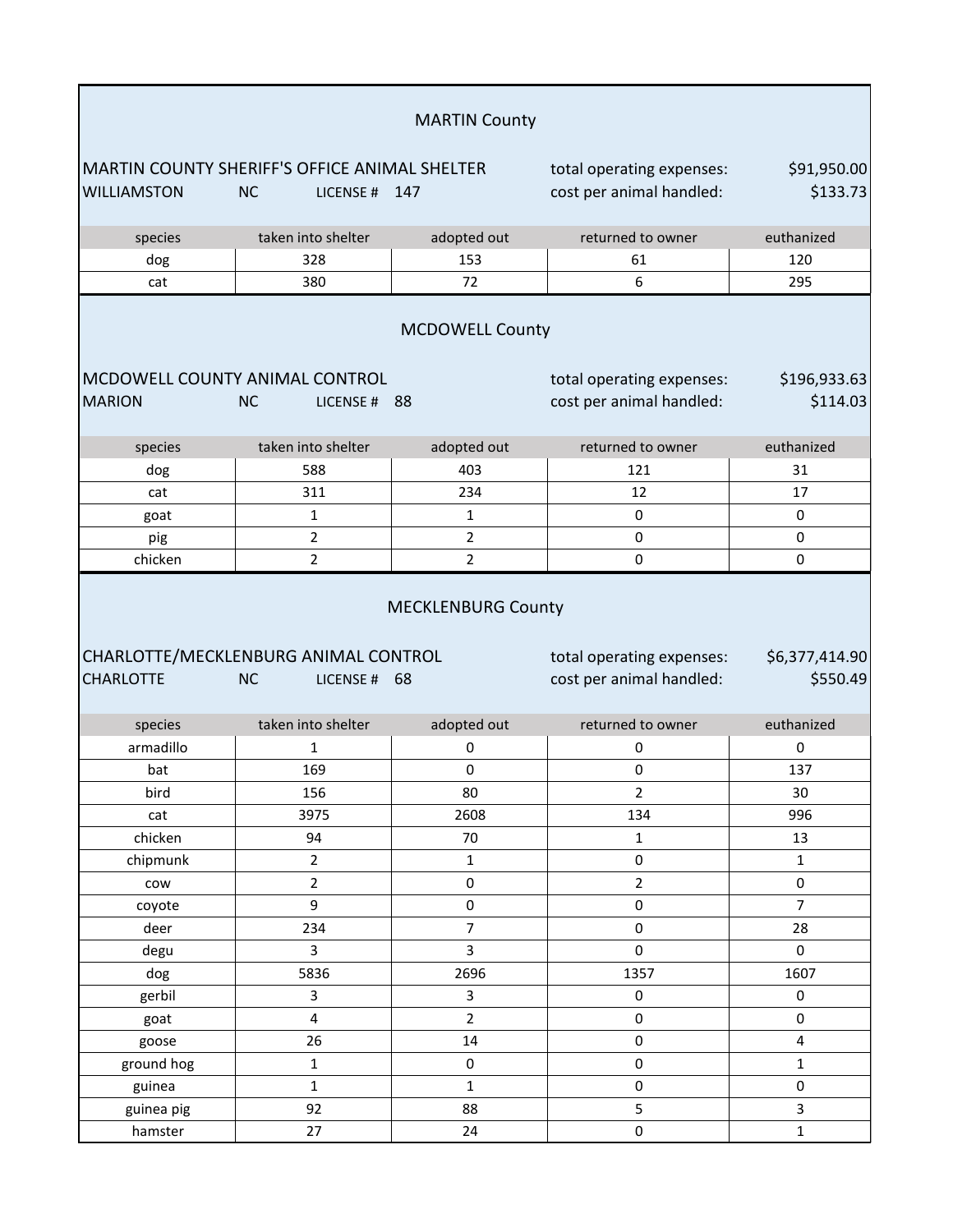| hedgehog                                            | $\overline{2}$                              | $\pmb{0}$                    | $\mathbf{1}$                                                               | $\mathbf{1}$                 |
|-----------------------------------------------------|---------------------------------------------|------------------------------|----------------------------------------------------------------------------|------------------------------|
| horse                                               | 5                                           | 3                            | $\overline{2}$                                                             | 0                            |
| lizard                                              | 5                                           | 4                            | $\pmb{0}$                                                                  | $\pmb{0}$                    |
| mouse                                               | 3                                           | 0                            | $\pmb{0}$                                                                  | 2                            |
| mule                                                | $\mathbf{1}$                                | 1                            | $\pmb{0}$                                                                  | $\pmb{0}$                    |
| opossum                                             | 91                                          | 15                           | $\pmb{0}$                                                                  | 62                           |
| peafowl                                             | $\mathbf{1}$                                | $\mathbf 0$                  | $\mathbf{1}$                                                               | $\pmb{0}$                    |
| pig                                                 | 11                                          | 7                            | $\overline{2}$                                                             | $\pmb{0}$                    |
| pony                                                | 3                                           | $\mathbf{1}$                 | $\overline{2}$                                                             | $\pmb{0}$                    |
| potbelly pig                                        | $\overline{2}$                              | 2                            | $\pmb{0}$                                                                  | 0                            |
| rabbit                                              | 162                                         | 110                          | $\overline{2}$                                                             | 36                           |
| raccoon                                             | 473                                         | $\pmb{0}$                    | $\pmb{0}$                                                                  | 417                          |
| rat                                                 | $\overline{7}$                              | 4                            | $\pmb{0}$                                                                  | 3                            |
| sheep                                               | 3                                           | $\pmb{0}$                    | 3                                                                          | $\pmb{0}$                    |
| snake                                               | 8                                           | 1                            | $\overline{2}$                                                             | $\pmb{0}$                    |
| squirrel                                            | 76                                          | 24                           | $\pmb{0}$                                                                  | 39                           |
| sugar glider                                        | $\overline{2}$                              | $\pmb{0}$                    | $\pmb{0}$                                                                  | $\pmb{0}$                    |
| swan                                                | $\mathbf{1}$                                | $\mathbf{1}$                 | $\pmb{0}$                                                                  | 0                            |
| tortoise                                            | $\overline{2}$                              | $\mathbf{1}$                 | $\pmb{0}$                                                                  | $\mathbf{1}$                 |
| turtle                                              | 14                                          | 3                            | $\pmb{0}$                                                                  | 3                            |
| <b>CORNELIUS ANIMAL SHELTER</b>                     |                                             | $\ast$                       |                                                                            |                              |
| <b>CORNELIUS</b><br>species                         | <b>NC</b><br>LICENSE#<br>taken into shelter | 124<br>adopted out           | total operating expenses:<br>cost per animal handled:<br>returned to owner | euthanized                   |
| MITCHELL COUNTY ANIMAL RESCUE<br><b>SPRUCE PINE</b> | <b>NC</b><br>LICENSE #                      | <b>MITCHELL County</b><br>47 | total operating expenses:<br>cost per animal handled:                      | \$318,020.59<br>\$175.00     |
| species                                             | taken into shelter                          | adopted out                  | returned to owner                                                          | euthanized                   |
| dog                                                 | 493                                         | 253                          | 91                                                                         | 51                           |
| cat                                                 | 485                                         | 319                          | $\boldsymbol{7}$                                                           | 128                          |
| rabbit                                              | 3                                           | 3                            | $\pmb{0}$                                                                  | $\mathbf 0$                  |
| donkey/mule                                         | $\overline{2}$                              | $\mathbf 1$                  | $\mathbf 1$                                                                | $\mathsf{O}\xspace$          |
| chincilla                                           | $\mathbf 1$                                 | $\mathbf 1$                  | $\pmb{0}$                                                                  | 0                            |
| guinea pig                                          | $\overline{2}$                              | $\overline{2}$               | $\pmb{0}$                                                                  | 0                            |
| hamster                                             | $\overline{\mathbf{4}}$                     | 6                            | $\pmb{0}$                                                                  | $\mathsf{O}\xspace$          |
| hedgehog                                            | $\overline{2}$                              | $\overline{2}$               | $\pmb{0}$                                                                  | 0                            |
| horse                                               | $\overline{2}$                              | $\pmb{0}$                    | $\mathbf 2$                                                                | $\mathbf 0$                  |
| bird                                                | 3                                           | $\overline{\mathbf{3}}$      | $\pmb{0}$                                                                  | 0                            |
| pig<br>rat                                          | 5<br>4                                      | $\overline{\mathbf{4}}$<br>3 | $\pmb{0}$<br>$\pmb{0}$                                                     | $\mathbf{1}$<br>$\mathbf{1}$ |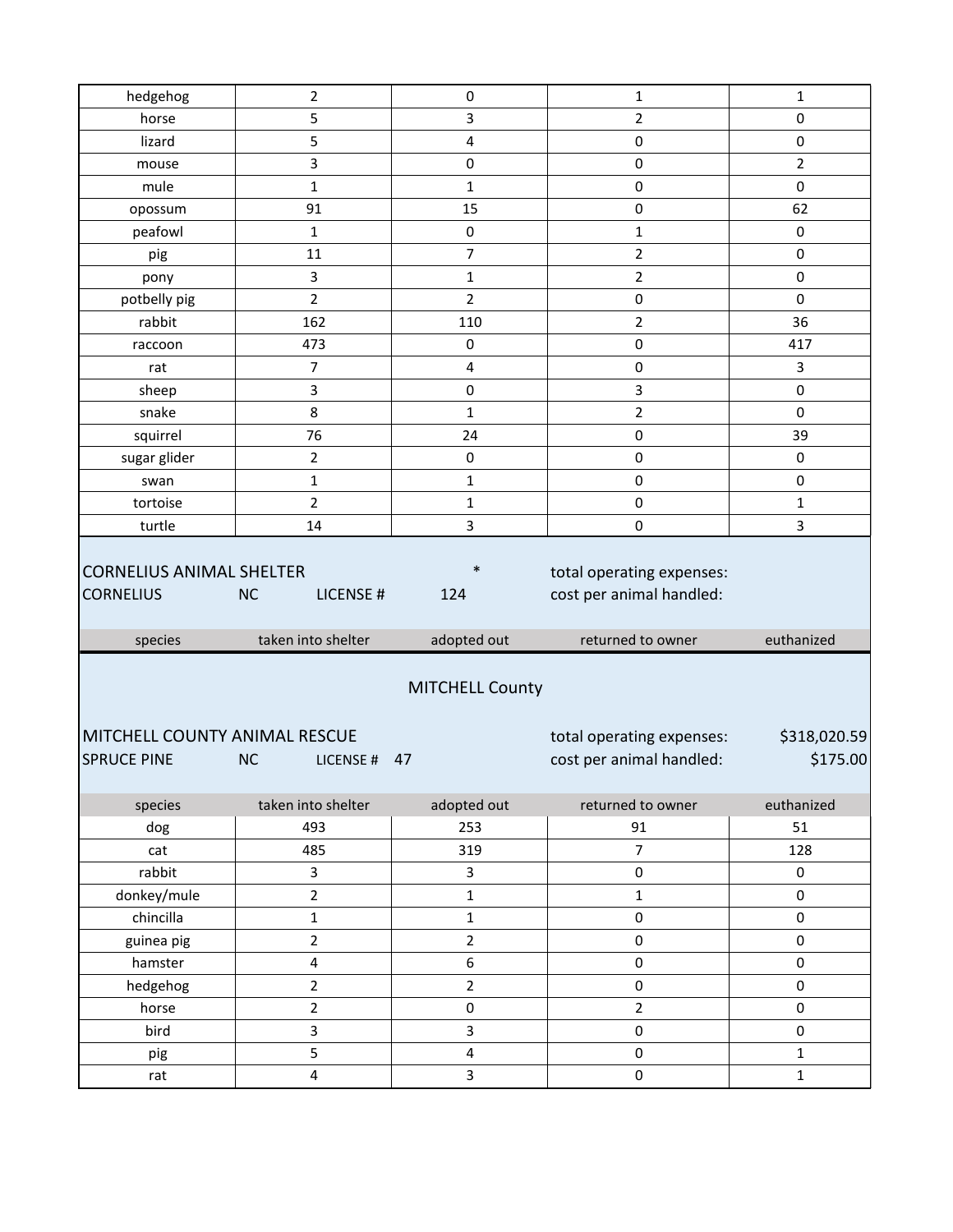|                                                                                                                                                                 |                                                                    | <b>MONTGOMERY County</b>                              |                                                       |                          |  |
|-----------------------------------------------------------------------------------------------------------------------------------------------------------------|--------------------------------------------------------------------|-------------------------------------------------------|-------------------------------------------------------|--------------------------|--|
| <b>TROY</b>                                                                                                                                                     | MONTGOMERY COUNTY ANIMAL CONTROL FACILITY<br><b>NC</b><br>LICENSE# | 116                                                   | total operating expenses:<br>cost per animal handled: | \$65,877.11<br>\$46.07   |  |
| species                                                                                                                                                         | taken into shelter                                                 | adopted out                                           | returned to owner                                     | euthanized               |  |
| dog                                                                                                                                                             | 661                                                                | 294                                                   | 69                                                    | 298                      |  |
| cat                                                                                                                                                             | 710                                                                | 115                                                   | 18                                                    | 577                      |  |
| raccoon                                                                                                                                                         | 46                                                                 | 0                                                     | 5                                                     | 41                       |  |
| fox                                                                                                                                                             | 10                                                                 | 0                                                     | 0                                                     | 10                       |  |
| coyote                                                                                                                                                          | 3                                                                  | 0                                                     | $\mathbf 0$                                           | 3                        |  |
| <b>MOORE County</b><br>ANIMAL CENTER OF MOORE COUNTY<br>total operating expenses:<br>cost per animal handled:<br><b>CARTHAGE</b><br><b>NC</b><br>18<br>LICENSE# |                                                                    |                                                       |                                                       |                          |  |
|                                                                                                                                                                 |                                                                    |                                                       |                                                       |                          |  |
| species                                                                                                                                                         | taken into shelter                                                 | adopted out                                           | returned to owner                                     | euthanized               |  |
| dog                                                                                                                                                             | 1335                                                               | 722                                                   | 179                                                   | 421                      |  |
| cat                                                                                                                                                             | 1256                                                               | 511                                                   | 24                                                    | 659                      |  |
| rabbit                                                                                                                                                          | 9                                                                  | 6                                                     | $\mathbf{1}$                                          | $\overline{2}$           |  |
| pig                                                                                                                                                             | $\overline{\mathbf{4}}$                                            | 3                                                     | $\pmb{0}$                                             | $\mathbf{1}$             |  |
| horse                                                                                                                                                           | $\overline{2}$                                                     | $\mathbf{1}$                                          | $\pmb{0}$                                             | $\mathbf{1}$             |  |
| guinea pig                                                                                                                                                      | 4                                                                  | 4                                                     | $\pmb{0}$                                             | 0                        |  |
| chincilla                                                                                                                                                       | $\mathbf{1}$                                                       | 1                                                     | 0                                                     | $\pmb{0}$                |  |
| <b>ROCKY MOUNT</b>                                                                                                                                              | ROCKY MOUNT ANIMAL SERVICES AND SHELTER<br><b>NC</b><br>LICENSE #  | total operating expenses:<br>cost per animal handled: | \$303,437.00<br>\$269.72                              |                          |  |
| species                                                                                                                                                         | taken into shelter                                                 | adopted out                                           | returned to owner                                     | euthanized               |  |
| dog                                                                                                                                                             | 682                                                                | 468                                                   | 121                                                   | 85                       |  |
| cat                                                                                                                                                             | 418                                                                | 198                                                   | 5                                                     | 211                      |  |
| <b>NASH COUNTY ANIMAL CONTROL</b><br><b>NASHVILLE</b>                                                                                                           | <b>NC</b><br>LICENSE #                                             | 26                                                    | total operating expenses:<br>cost per animal handled: | \$360,154.00<br>\$185.93 |  |
| species                                                                                                                                                         | taken into shelter                                                 | adopted out                                           | returned to owner                                     | euthanized               |  |
| dog                                                                                                                                                             | 748                                                                | 452                                                   | 90                                                    | 203                      |  |
| cat                                                                                                                                                             | 1167                                                               | 204                                                   | $\pmb{4}$                                             | 940                      |  |
| raccoon                                                                                                                                                         | 3                                                                  | $\pmb{0}$                                             | $\pmb{0}$                                             | 3                        |  |
| rabbit                                                                                                                                                          | 3                                                                  | $\overline{2}$                                        | $\pmb{0}$                                             | $\mathbf{1}$             |  |
| buzzard                                                                                                                                                         | $\mathbf 1$                                                        | 1                                                     | 0                                                     | 0                        |  |
| fox                                                                                                                                                             | 3                                                                  | 0                                                     | $\pmb{0}$                                             | 3                        |  |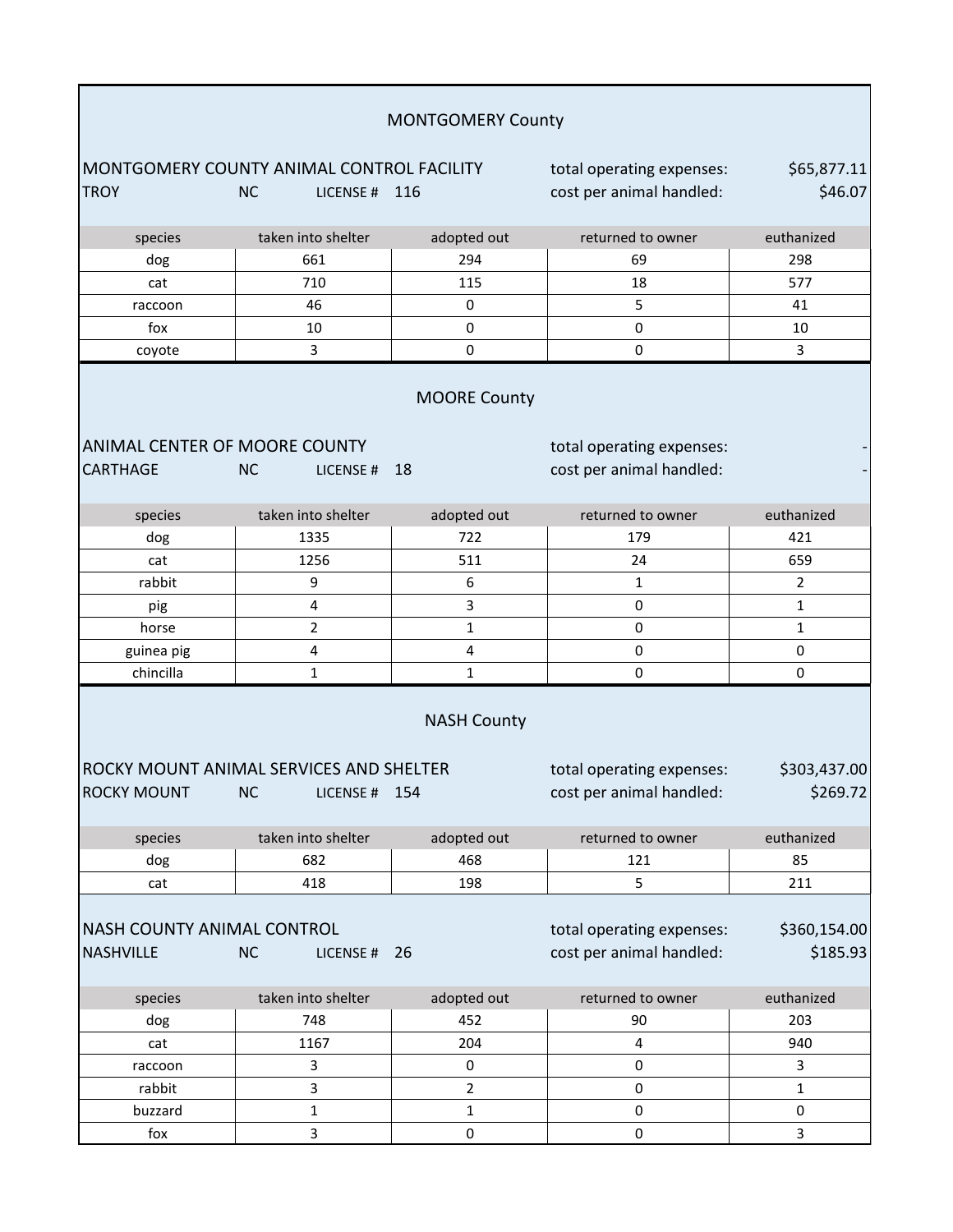| bat                                                             | 4                        | 0                                   | 0                                                     | 4                          |
|-----------------------------------------------------------------|--------------------------|-------------------------------------|-------------------------------------------------------|----------------------------|
| coyote                                                          | 2                        | 0                                   | $\pmb{0}$                                             | $\overline{2}$             |
| chicken                                                         | 6                        | 5                                   | 1                                                     | 0                          |
|                                                                 |                          | <b>NEW HANOVER County</b>           |                                                       |                            |
| NEW HANOVER COUNTY ANIMAL CONTROL SERVICES<br><b>WILMINGTON</b> | <b>NC</b><br>LICENSE#    | 16                                  | total operating expenses:<br>cost per animal handled: | \$1,387,330.00<br>\$620.00 |
| species                                                         | taken into shelter       | adopted out                         | returned to owner                                     | euthanized                 |
| dog                                                             | 1197                     | 396                                 | 460                                                   | 313                        |
| cat                                                             | 948                      | 556                                 | 66                                                    | 306                        |
| rabbit                                                          | 53                       | 42                                  | $\mathbf{1}$                                          | 10                         |
| raccoon                                                         | 18                       | $\pmb{0}$                           | $\pmb{0}$                                             | 18                         |
| opossum                                                         | 21                       | 0                                   | 0                                                     | 21                         |
| <b>TOWN OF CONWAY</b>                                           |                          | <b>NORTHAMPTON County</b><br>$\ast$ |                                                       |                            |
|                                                                 |                          |                                     | total operating expenses:                             |                            |
| <b>CONWAY</b>                                                   | <b>NC</b><br>LICENSE#    | 98                                  | cost per animal handled:                              |                            |
| species                                                         | taken into shelter       | adopted out                         | returned to owner                                     | euthanized                 |
| dog                                                             | $\overline{\phantom{a}}$ |                                     |                                                       | $\overline{\phantom{a}}$   |
| cat                                                             |                          |                                     |                                                       |                            |
| NORTHAMPTON COUNTY ANIMAL SHELTER<br><b>JACKSON</b>             | <b>NC</b><br>LICENSE#    | 115                                 | total operating expenses:<br>cost per animal handled: | \$98,263.78<br>\$375.05    |
| species                                                         | taken into shelter       | adopted out                         | returned to owner                                     | euthanized                 |
| dog                                                             | 177                      | 109                                 | 20                                                    | 44                         |
| cat                                                             | 85                       | 28                                  | 1                                                     | 53                         |
| <b>TOWN OF GARYSBURG</b><br><b>GARYSBURG</b>                    | <b>NC</b><br>LICENSE#    | 114                                 | total operating expenses:<br>cost per animal handled: | \$125.00<br>\$2.00         |
| species                                                         | taken into shelter       | adopted out                         | returned to owner                                     | euthanized                 |
| dog                                                             | 6                        | 2                                   | 1                                                     | 0                          |
| cat                                                             | 5                        | 0                                   | $\pmb{0}$                                             | 0                          |
| <b>TOWN OF JACKSON</b><br><b>JACKSON</b>                        | <b>NC</b><br>LICENSE #   | 108                                 | total operating expenses:<br>cost per animal handled: | \$0.00<br>\$0.00           |
| species                                                         | taken into shelter       | adopted out                         | returned to owner                                     | euthanized                 |
| dog                                                             | 0                        | 0                                   | 0                                                     | 0                          |
| cat                                                             | 0                        | 0                                   | 0                                                     | 0                          |
| other                                                           | $\pmb{0}$                | 0                                   | $\pmb{0}$                                             | 0                          |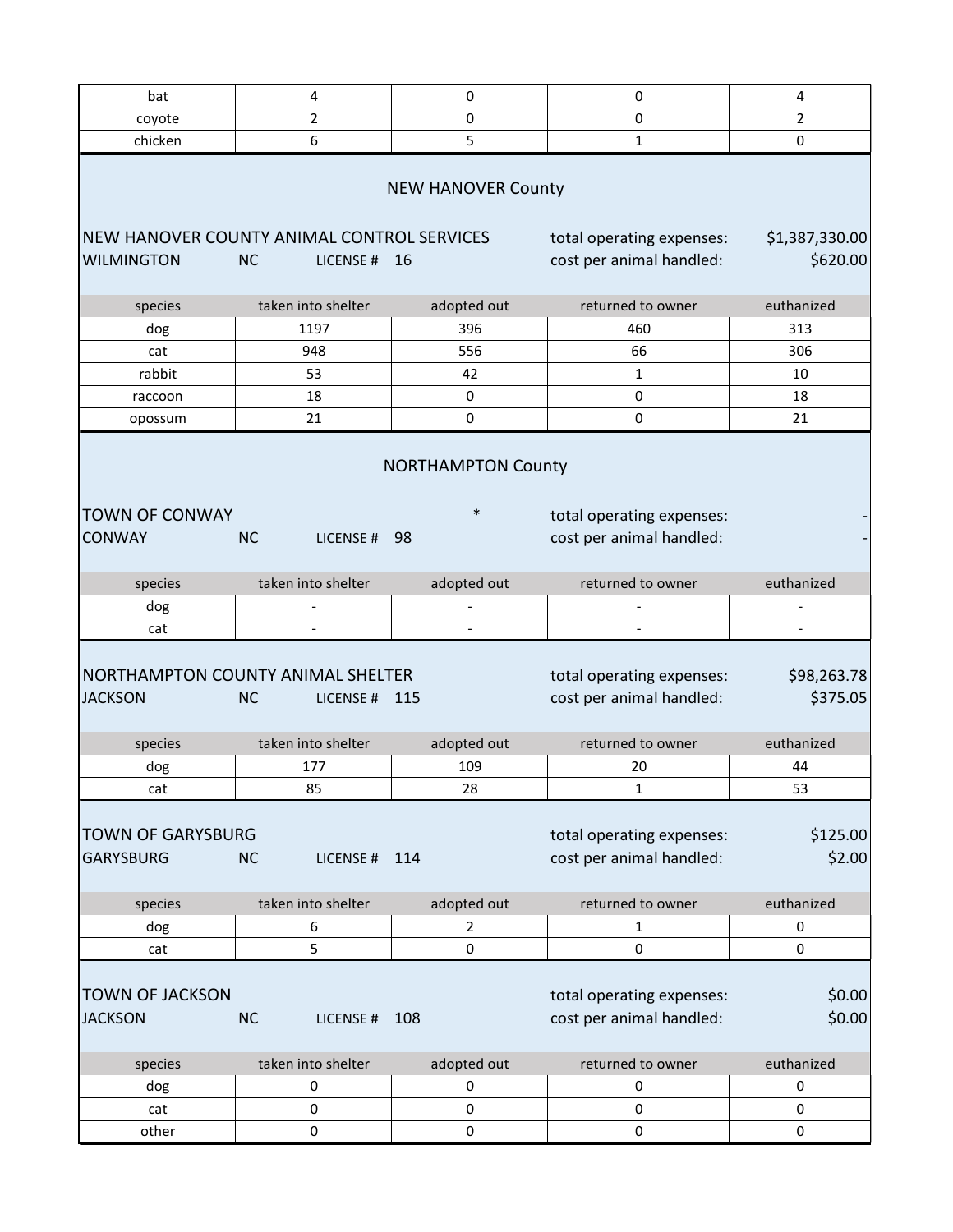|                                                            |                           | <b>ONSLOW County</b>       |                                                       |                            |
|------------------------------------------------------------|---------------------------|----------------------------|-------------------------------------------------------|----------------------------|
| <b>ONSLOW COUNTY ANIMAL SHELTER</b><br><b>JACKSONVILLE</b> | <b>NC</b><br>LICENSE # 59 |                            | total operating expenses:<br>cost per animal handled: | \$1,546,344.00<br>\$322.63 |
| species                                                    | taken into shelter        | adopted out                | returned to owner                                     | euthanized                 |
| bat                                                        | 1                         | 0                          | 0                                                     | $\mathbf{1}$               |
| cat                                                        | 2408                      | 769                        | 31                                                    | 1570                       |
| dog                                                        | 2292                      | 846                        | 697                                                   | 727                        |
| fox                                                        | 5                         | $\pmb{0}$                  | $\pmb{0}$                                             | 4                          |
| other                                                      | 68                        | 23                         | 8                                                     | 8                          |
| rabbit                                                     | 13                        | 12                         | 0                                                     | $\mathbf{1}$               |
| raccoon                                                    | 6                         | $\pmb{0}$                  | 0                                                     | 4                          |
| ORANGE COUNTY ANIMAL SHELTER<br><b>CHAPEL HILL</b>         | <b>NC</b><br>LICENSE#     | <b>ORANGE County</b><br>20 | total operating expenses:<br>cost per animal handled: | \$819,090.00<br>\$255.49   |
| species                                                    | taken into shelter        | adopted out                | returned to owner                                     | euthanized                 |
| dog                                                        | 1383                      | 826                        | 358                                                   | 169                        |
| cat                                                        | 1394                      | 994                        | 38                                                    | 267                        |
| rabbit                                                     | 41                        | 28                         | 0                                                     | 3                          |
| raccoon                                                    | 105                       | $\pmb{0}$                  | 0                                                     | 99                         |
| opossum                                                    | 10                        | 6                          | 0                                                     | 4                          |
| skunk                                                      | $\overline{7}$            | $\pmb{0}$                  | 0                                                     | $\overline{4}$             |
| bat                                                        | 64                        | $\pmb{0}$                  | 0                                                     | 62                         |
| fox                                                        | 15                        | $\pmb{0}$                  | $\pmb{0}$                                             | 14                         |
| groundhog                                                  | $\mathbf{1}$              | $\pmb{0}$                  | 0                                                     | $\mathbf{1}$               |
| deer                                                       | 40                        | 0                          | 0                                                     | 33                         |
| bird (wildlife)                                            | 6                         | $\mathbf{1}$               | $\pmb{0}$                                             | 3                          |
| bird (domestic)                                            | 4                         | $\overline{2}$             | $\overline{2}$                                        | $\pmb{0}$                  |
| chicken/rooster                                            | 20                        | 14                         | $\pmb{0}$                                             | $\overline{4}$             |
| pig                                                        | $\boldsymbol{7}$          | 3                          | $\overline{\mathbf{4}}$                               | $\pmb{0}$                  |
| horse                                                      | $\mathbf{1}$              | $\pmb{0}$                  | $\mathbf 1$                                           | $\pmb{0}$                  |
| goat                                                       | 4                         | $\mathbf 1$                | 3                                                     | $\pmb{0}$                  |
| snake                                                      | 4                         | $\overline{2}$             | $\overline{2}$                                        | $\pmb{0}$                  |
| hedgehog                                                   | $\mathbf 1$               | $\mathbf{1}$               | $\pmb{0}$                                             | $\pmb{0}$                  |
| chincilla                                                  | $\mathbf 1$               | $\mathbf{1}$               | $\pmb{0}$                                             | $\pmb{0}$                  |
| hamster                                                    | 4                         | 3                          | $\pmb{0}$                                             | $\mathbf{1}$               |
| gerbil                                                     | $\mathbf 1$               | $\pmb{0}$                  | $\mathbf 1$                                           | $\pmb{0}$                  |
| mouse                                                      | $\overline{7}$            | $\pmb{0}$                  | 6                                                     | $\pmb{0}$                  |
| rat                                                        | 35                        | $\overline{2}$             | 31                                                    | $\mathbf{1}$               |
| ferret                                                     | $\overline{\mathbf{4}}$   | $\overline{\mathbf{4}}$    | $\pmb{0}$                                             | $\pmb{0}$                  |
| fish                                                       | 6                         | $\boldsymbol{6}$           | $\pmb{0}$                                             | $\pmb{0}$                  |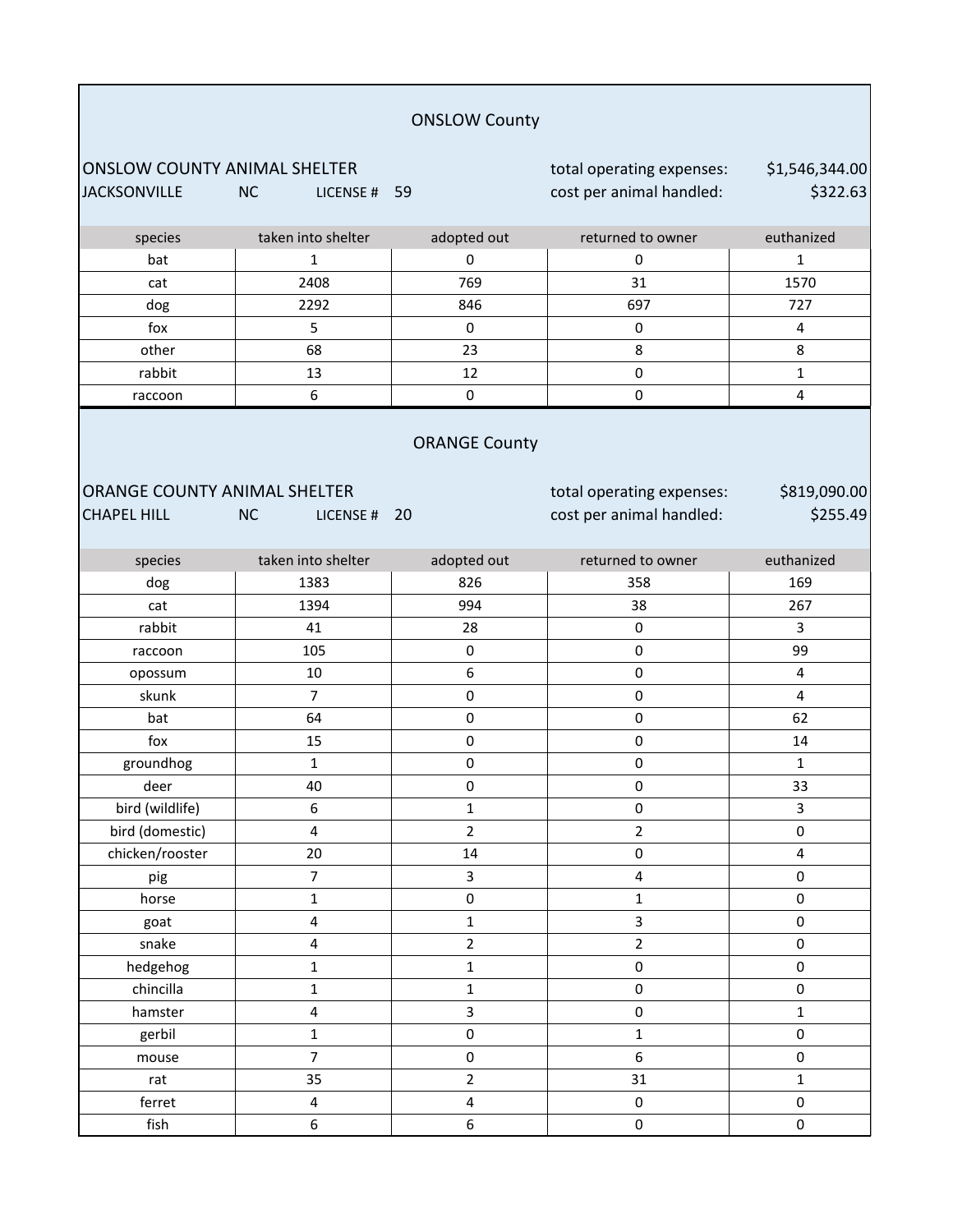| turtle                                                                                                                                                                                    | 4                         | $\pmb{4}$              | $\pmb{0}$                                             | $\pmb{0}$                |  |  |
|-------------------------------------------------------------------------------------------------------------------------------------------------------------------------------------------|---------------------------|------------------------|-------------------------------------------------------|--------------------------|--|--|
| guinea pig                                                                                                                                                                                | 37                        | 37                     | 0                                                     | 0                        |  |  |
| PASQUOTANK County                                                                                                                                                                         |                           |                        |                                                       |                          |  |  |
| <b>SPCA OF NORTHEASTERN NC</b><br><b>ELIZABTH CITY</b>                                                                                                                                    | #REF!<br>LICENSE#         | 162                    | total operating expenses:<br>cost per animal handled: | \$282,125.00<br>\$132.83 |  |  |
| species                                                                                                                                                                                   | taken into shelter        | adopted out            | returned to owner                                     | euthanized               |  |  |
| dog                                                                                                                                                                                       | 691                       | 417                    | 235                                                   | 141                      |  |  |
| cat                                                                                                                                                                                       | 1421                      | 566                    | 16                                                    | 772                      |  |  |
| rabbit                                                                                                                                                                                    | 4                         | 4                      | 0                                                     | 0                        |  |  |
| bird                                                                                                                                                                                      | $\overline{2}$            | 0                      | $\overline{2}$                                        | 0                        |  |  |
| guinea pig                                                                                                                                                                                | 5                         | 5                      | $\pmb{0}$                                             | 0                        |  |  |
| turtle                                                                                                                                                                                    | $\mathbf{1}$              | 1                      | $\pmb{0}$                                             | 0                        |  |  |
| PENDER COUNTY ANIMAL SHELTER<br><b>BURGAW</b>                                                                                                                                             | <b>NC</b><br>LICENSE # 87 | <b>PENDER County</b>   | total operating expenses:<br>cost per animal handled: | \$446,832.04<br>\$132.83 |  |  |
| species                                                                                                                                                                                   | taken into shelter        | adopted out            | returned to owner                                     | euthanized               |  |  |
| dog                                                                                                                                                                                       | 1532                      | 832                    | 468                                                   | 213                      |  |  |
| cat                                                                                                                                                                                       | 1710                      | 863                    | 54                                                    | 742                      |  |  |
| other                                                                                                                                                                                     | 122                       | 56                     | 59                                                    | $\overline{2}$           |  |  |
| <b>PERSON County</b><br>PERSON COUNTY ANIMAL SHELTER<br>\$118,195.00<br>total operating expenses:<br><b>ROXBORO</b><br>cost per animal handled:<br>\$68.05<br><b>NC</b><br>21<br>LICENSE# |                           |                        |                                                       |                          |  |  |
|                                                                                                                                                                                           |                           |                        |                                                       |                          |  |  |
| species                                                                                                                                                                                   | taken into shelter        | adopted out            | returned to owner                                     | euthanized               |  |  |
| dog                                                                                                                                                                                       | 752                       | 372                    | 123                                                   | 284                      |  |  |
| cat                                                                                                                                                                                       | 980                       | 180                    | 19                                                    | 772                      |  |  |
| raccoon                                                                                                                                                                                   | $\mathbf 1$               | $\pmb{0}$<br>$\pmb{0}$ | $\pmb{0}$<br>$\mathbf 1$                              | $\mathbf{1}$<br>0        |  |  |
| pig<br>guinea pig                                                                                                                                                                         | $\mathbf 1$<br>3          | 3                      | $\pmb{0}$                                             | 0                        |  |  |
|                                                                                                                                                                                           |                           |                        |                                                       |                          |  |  |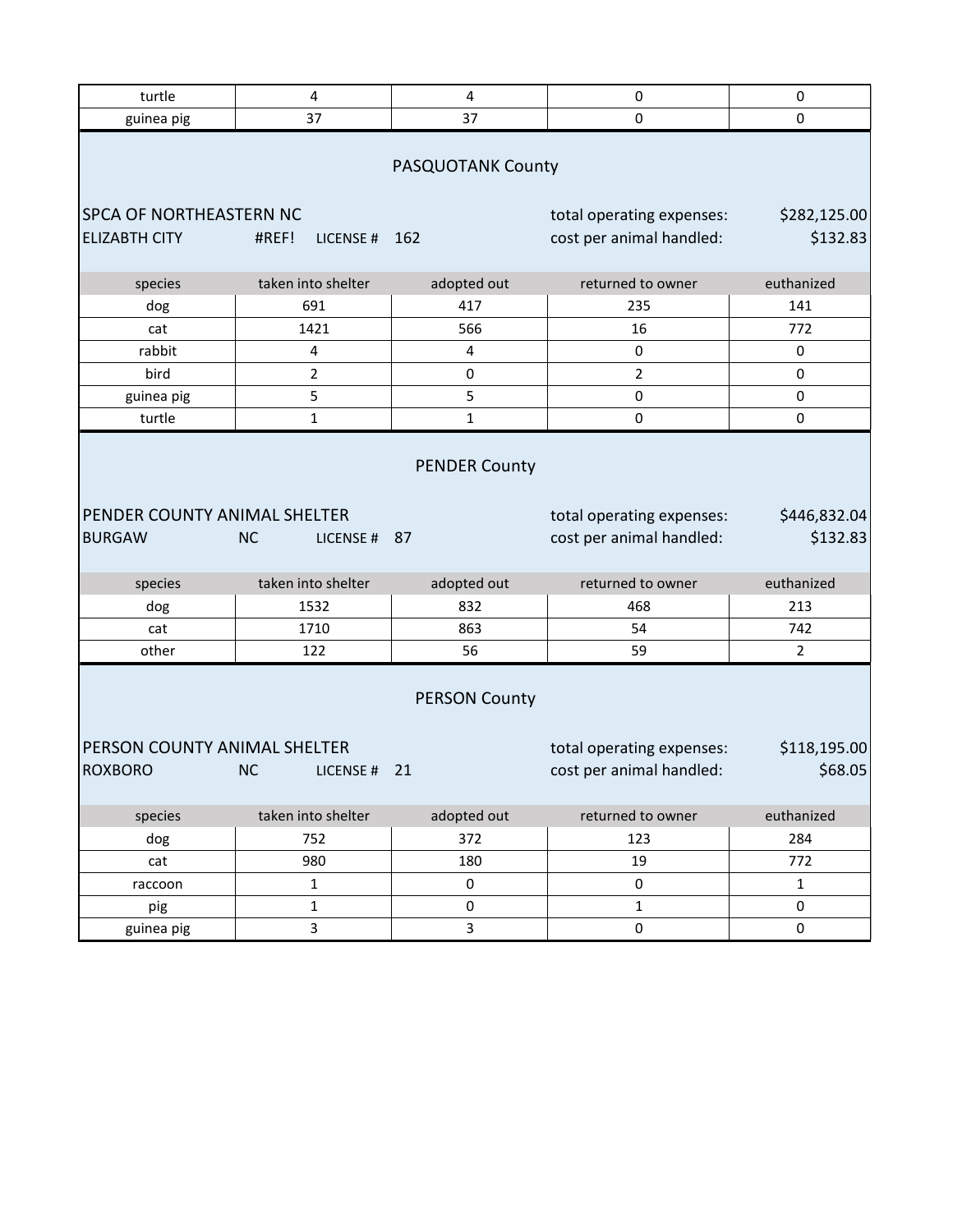# PITT County

GREENVILLE PD HOLDING FACILITY **total operating expenses:** GREENVILLE NC LICENSE # 133 cost per animal handled:

\$42,985.10 \$90.00

| species                  | taken into shelter      | adopted out         | returned to owner         | euthanized              |
|--------------------------|-------------------------|---------------------|---------------------------|-------------------------|
| dog                      | 412                     | $\pmb{0}$           | 117                       | 37                      |
| cat                      | 221                     | $\pmb{0}$           | $\pmb{0}$                 | 58                      |
| rabbit                   | $\overline{7}$          | $\mathsf{O}\xspace$ | $\pmb{0}$                 | $\overline{\mathbf{4}}$ |
| raccoon                  | 25                      | $\pmb{0}$           | $\pmb{0}$                 | $\overline{\mathbf{3}}$ |
| opossum                  | 40                      | 0                   | $\pmb{0}$                 | 12                      |
| bat                      | $\overline{\mathbf{4}}$ | $\pmb{0}$           | $\pmb{0}$                 | $\mathbf{3}$            |
| chicken                  | 5                       | $\pmb{0}$           | $\mathbf 1$               | $\mathbf 1$             |
| ferret                   | $\mathbf{1}$            | $\pmb{0}$           | $\pmb{0}$                 | $\pmb{0}$               |
| coyote                   | $\overline{2}$          | 0                   | $\pmb{0}$                 | $\pmb{0}$               |
| finch                    | $\overline{2}$          | $\pmb{0}$           | $\pmb{0}$                 | $\mathbf 1$             |
| deer                     | 39                      | $\mathsf 0$         | $\pmb{0}$                 | $\mathbf 1$             |
| dove                     | $\mathbf{1}$            | $\mathsf{O}\xspace$ | $\mathbf 0$               | $\pmb{0}$               |
| duck                     | 12                      | $\pmb{0}$           | $\pmb{0}$                 | $\pmb{0}$               |
| fox                      | $\overline{2}$          | $\pmb{0}$           | $\pmb{0}$                 | $\mathbf 1$             |
| goose                    | 3                       | $\pmb{0}$           | $\pmb{0}$                 | $\mathbf 1$             |
| guinea pig               | $\mathbf{1}$            | $\pmb{0}$           | $\pmb{0}$                 | $\pmb{0}$               |
| hawk                     | 3                       | $\mathsf 0$         | $\pmb{0}$                 | $\mathbf 1$             |
| lizard                   | $\mathbf 1$             | $\mathsf{O}\xspace$ | $\pmb{0}$                 | $\pmb{0}$               |
| mini pig                 | $\overline{2}$          | $\pmb{0}$           | $\mathbf 1$               | $\pmb{0}$               |
| muskrat                  | $\overline{2}$          | $\pmb{0}$           | $\pmb{0}$                 | $\pmb{0}$               |
| pigeon                   | $\overline{2}$          | $\pmb{0}$           | $\pmb{0}$                 | $\pmb{0}$               |
| rail                     | $\mathbf{1}$            | $\pmb{0}$           | $\pmb{0}$                 | $\mathbf 1$             |
| snake                    | 13                      | $\pmb{0}$           | $\pmb{0}$                 | $\pmb{0}$               |
| starling                 | $\overline{2}$          | $\mathsf 0$         | $\pmb{0}$                 | $\pmb{0}$               |
| squirrel                 | 15                      | $\mathsf 0$         | $\pmb{0}$                 | $\boldsymbol{9}$        |
| thrasher                 | $\mathbf 1$             | $\pmb{0}$           | $\pmb{0}$                 | $\mathbf 1$             |
| turkey                   | $\mathbf{1}$            | $\pmb{0}$           | $\pmb{0}$                 | $\pmb{0}$               |
| turtle                   | $\overline{2}$          | $\pmb{0}$           | $\pmb{0}$                 | $\pmb{0}$               |
| vulture                  | $\mathbf{1}$            | $\mathsf 0$         | $\pmb{0}$                 | 0                       |
| <b>TOWN OF FARMVILLE</b> |                         | $\ast$              | total operating expenses: | \$3,748.00              |
| <b>FARMVILLE</b>         | NC<br>LICENSE #         | 130                 | cost per animal handled:  | \$45.16                 |
| species                  | taken into shelter      | adopted out         | returned to owner         | euthanized              |
| dog                      | 56                      | 15                  | 23                        | 8                       |
| cat                      | 27                      | 3                   | $\pmb{0}$                 | $\pmb{0}$               |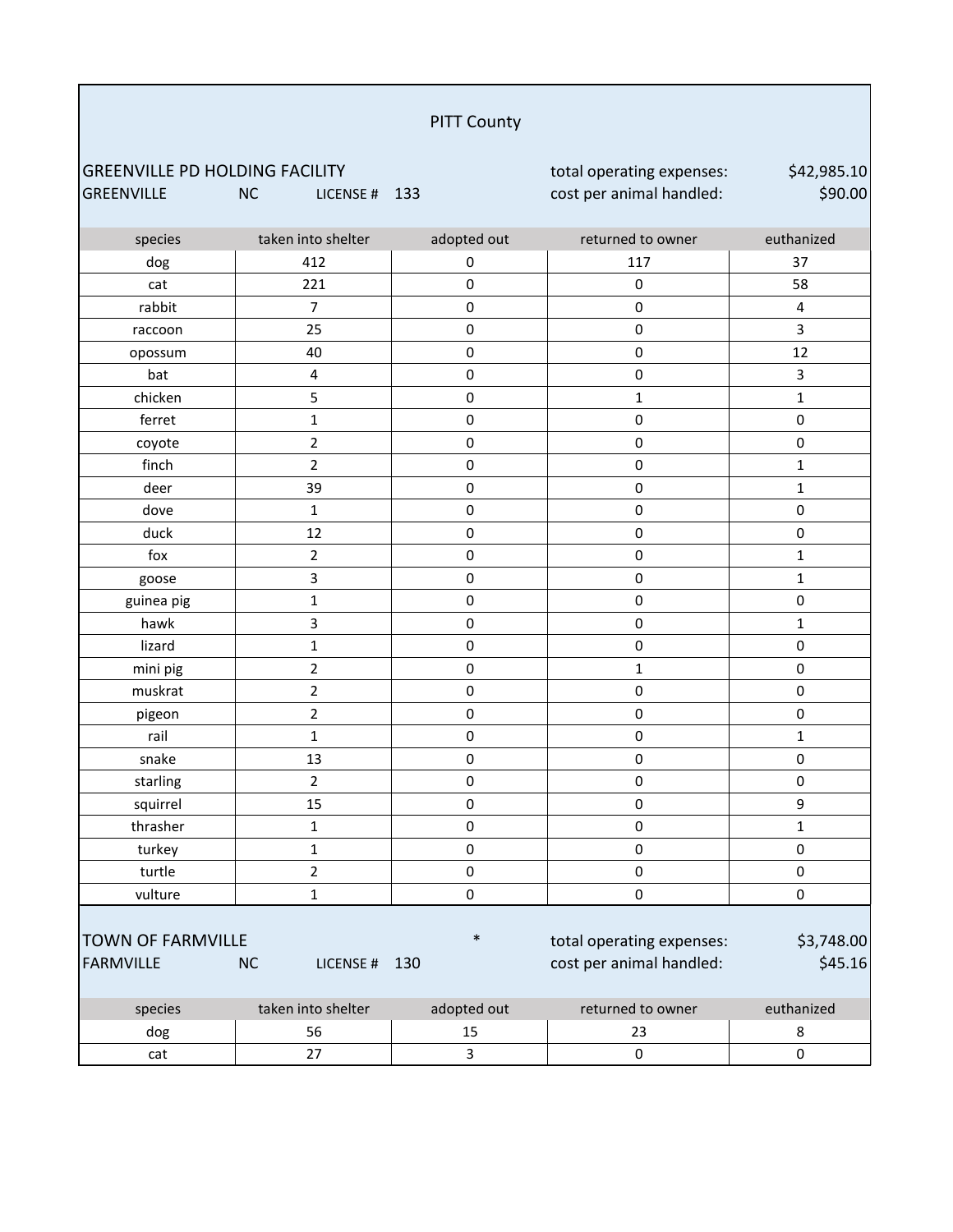| PITT COUNTY ANIMAL SHELTER      |                            |                        | total operating expenses: | \$872,672.00 |
|---------------------------------|----------------------------|------------------------|---------------------------|--------------|
| <b>GREENVILLE</b>               | <b>NC</b><br>LICENSE # 77  |                        | cost per animal handled:  | \$311.89     |
| species                         | taken into shelter         | adopted out            | returned to owner         |              |
| dog                             | 1350                       | 735                    | 165                       | 445          |
| cat                             | 1444                       | 422                    | 460                       | 527          |
| raccoon                         | $\mathbf{1}$               | 0                      | 0                         | $\mathbf{1}$ |
| fox                             | $\mathbf{1}$               | 0                      | 0                         | $\mathbf{1}$ |
| pig                             | $\mathbf 1$                | $\mathbf{1}$           | 0                         | 0            |
| hedgehog                        | 1                          | 0                      | 0                         | $\mathbf{1}$ |
|                                 |                            |                        |                           |              |
| <b>TOWN OF WINTERVILLE</b>      |                            |                        | total operating expenses: | \$4,360.74   |
| WINTERVILLE                     | <b>NC</b><br>LICENSE # 132 |                        | cost per animal handled:  | \$77.87      |
| species                         | taken into shelter         | adopted out            | returned to owner         | euthanized   |
| dog                             | 41                         | 23                     | 18                        | 0            |
| cat                             | 15                         | 15                     | 0                         | 0            |
|                                 |                            | <b>POLK County</b>     |                           |              |
|                                 |                            |                        |                           |              |
| <b>FOOTHILLS HUMANE SOCIETY</b> |                            |                        | total operating expenses: | \$849,027.00 |
| <b>COLUMBUS</b>                 | <b>NC</b><br>LICENSE # 8   |                        | cost per animal handled:  | \$1,025.39   |
| species                         | taken into shelter         | adopted out            | returned to owner         | euthanized   |
| dog                             | 446                        | 251                    | 109                       | 10           |
| cat                             | 377                        | 267                    | 11                        | 9            |
| goat                            | $\mathbf{1}$               | 0                      | $\mathbf{1}$              | 0            |
| horse                           | 4                          | $\pmb{0}$              | $\overline{2}$            | 0            |
|                                 |                            | <b>RANDOLPH County</b> |                           |              |
| RANDOLPH COUNTY ANIMAL SHELTER  |                            |                        | total operating expenses: | \$585,956.00 |
| <b>ASHEBORO</b>                 | <b>NC</b><br>LICENSE # 24  |                        | cost per animal handled:  | \$160.14     |
|                                 |                            |                        |                           |              |
| species                         | taken into shelter         | adopted out            | returned to owner         | euthanized   |
| dog                             | 1408                       | 541                    | 206                       | 654          |
| cat                             | 2159                       | 681                    | 30                        | 1441         |
| rabbit                          | $\overline{3}$             | $\overline{2}$         | 0                         | 1            |
| raccoon                         | 11                         | 0                      | $\mathbf 0$               | 3            |
| opossum                         | $\overline{2}$             | 0                      | $\pmb{0}$                 | 0            |
| bat                             | 13                         | 0                      | $\pmb{0}$                 | 10           |
| chicken                         | 46                         | 45                     | $\pmb{0}$                 | 0            |
| deer                            | $\overline{2}$             | 0                      | $\pmb{0}$                 | $\mathbf{1}$ |
| equine                          | $\mathbf 1$                | 0                      | 1                         | 0            |
| fox                             | $\boldsymbol{9}$           | $\pmb{0}$              | $\mathsf{O}\xspace$       | $\mathbf{1}$ |

Г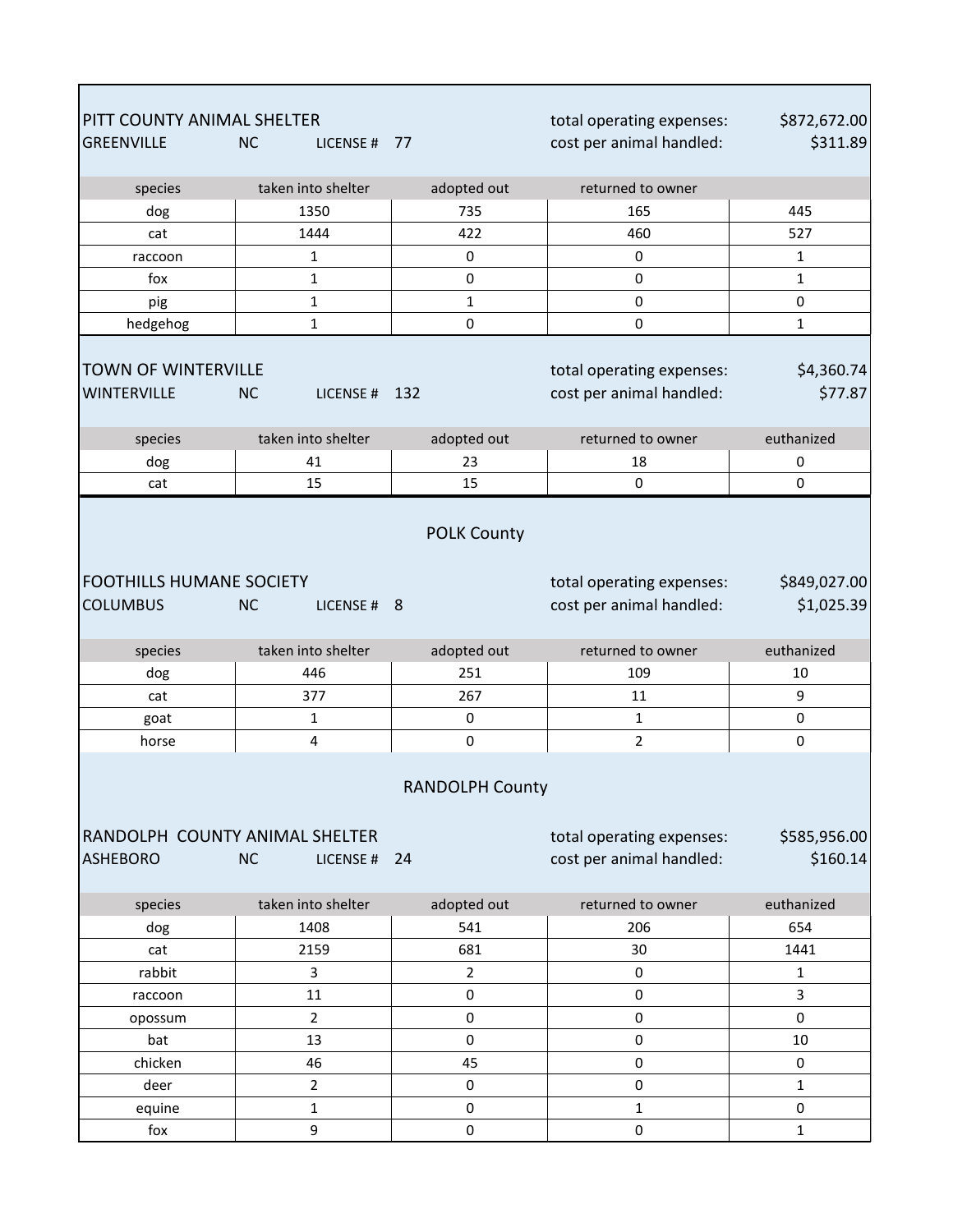| goat                                                     | $\overline{2}$             | $\mathbf{1}$             | 1                                                     | 0                        |  |  |
|----------------------------------------------------------|----------------------------|--------------------------|-------------------------------------------------------|--------------------------|--|--|
| pig                                                      | 3                          | $\mathbf{1}$             | $\overline{2}$                                        | 0                        |  |  |
| <b>RICHMOND County</b>                                   |                            |                          |                                                       |                          |  |  |
| RICHMOND COUNTY ANIMAL SHELTER<br><b>ROCKINGHAM</b>      | <b>NC</b><br>LICENSE#      | 142                      | total operating expenses:<br>cost per animal handled: | \$355,252.00<br>\$205.00 |  |  |
|                                                          |                            |                          |                                                       |                          |  |  |
| species                                                  | taken into shelter         | adopted out              | returned to owner                                     | euthanized               |  |  |
| dog                                                      | 1179                       | 316                      | 98                                                    | 347                      |  |  |
| cat                                                      | 558                        | 120                      | 3                                                     | 215                      |  |  |
|                                                          |                            | <b>ROBESON County</b>    |                                                       |                          |  |  |
| LUMBERTON POLICE DEPT.                                   |                            | $\ast$                   | total operating expenses:                             |                          |  |  |
| <b>LUMBERTON</b>                                         | <b>NC</b><br>LICENSE#      | 103                      | cost per animal handled:                              |                          |  |  |
|                                                          |                            |                          |                                                       |                          |  |  |
| species                                                  | taken into shelter         | adopted out              | returned to owner                                     | euthanized               |  |  |
| dog                                                      | 400                        | 0                        | 0                                                     | 0                        |  |  |
| cat                                                      | 310                        | 0                        | 0                                                     | 0                        |  |  |
| raccoon                                                  | 25                         | 0                        | 0                                                     | 0                        |  |  |
| opossum                                                  | 20                         | 0                        | 0                                                     | 0                        |  |  |
| <b>ROBESON COUNTY ANIMAL SHELTER</b><br><b>ST. PAULS</b> | <b>NC</b><br>LICENSE#      | 29                       | total operating expenses:<br>cost per animal handled: | \$534,855.52<br>\$111.94 |  |  |
| species                                                  | taken into shelter         | adopted out              | returned to owner                                     | euthanized               |  |  |
| dog                                                      | 3407                       | 351                      | 158                                                   | 2667                     |  |  |
| cat                                                      | 1371                       | 59                       | 6                                                     | 1826                     |  |  |
| ROCKINGHAM COUNTY ANIMAL SHELTER<br><b>REIDSVILLE</b>    | <b>NC</b><br>LICENSE # 136 | <b>ROCKINGHAM County</b> | total operating expenses:<br>cost per animal handled: | \$590,688.00<br>\$129.85 |  |  |
| species                                                  | taken into shelter         | adopted out              | returned to owner                                     | euthanized               |  |  |
| dog                                                      | 1828                       | 830                      | 366                                                   | 613                      |  |  |
| cat                                                      | 2654                       | 741                      | 20                                                    | 1719                     |  |  |
| rabbit                                                   | 20                         | 20                       | 0                                                     | 0                        |  |  |
| bat                                                      | 6                          | $\pmb{0}$                | 0                                                     | 6                        |  |  |
| duck                                                     | 6                          | 6                        | 0                                                     | 0                        |  |  |
| ferret                                                   | $\mathbf{1}$               | $\mathbf{1}$             | 0                                                     | 0                        |  |  |
| fowl                                                     | 22                         | 19                       | 0                                                     | 3                        |  |  |
| goat                                                     | $\overline{2}$             | $\pmb{0}$                | $\overline{2}$                                        | 0                        |  |  |
| hamster                                                  | 5                          | 5                        | 0                                                     | 0                        |  |  |
| pig                                                      | 5                          | $\overline{2}$           | 3                                                     | 0                        |  |  |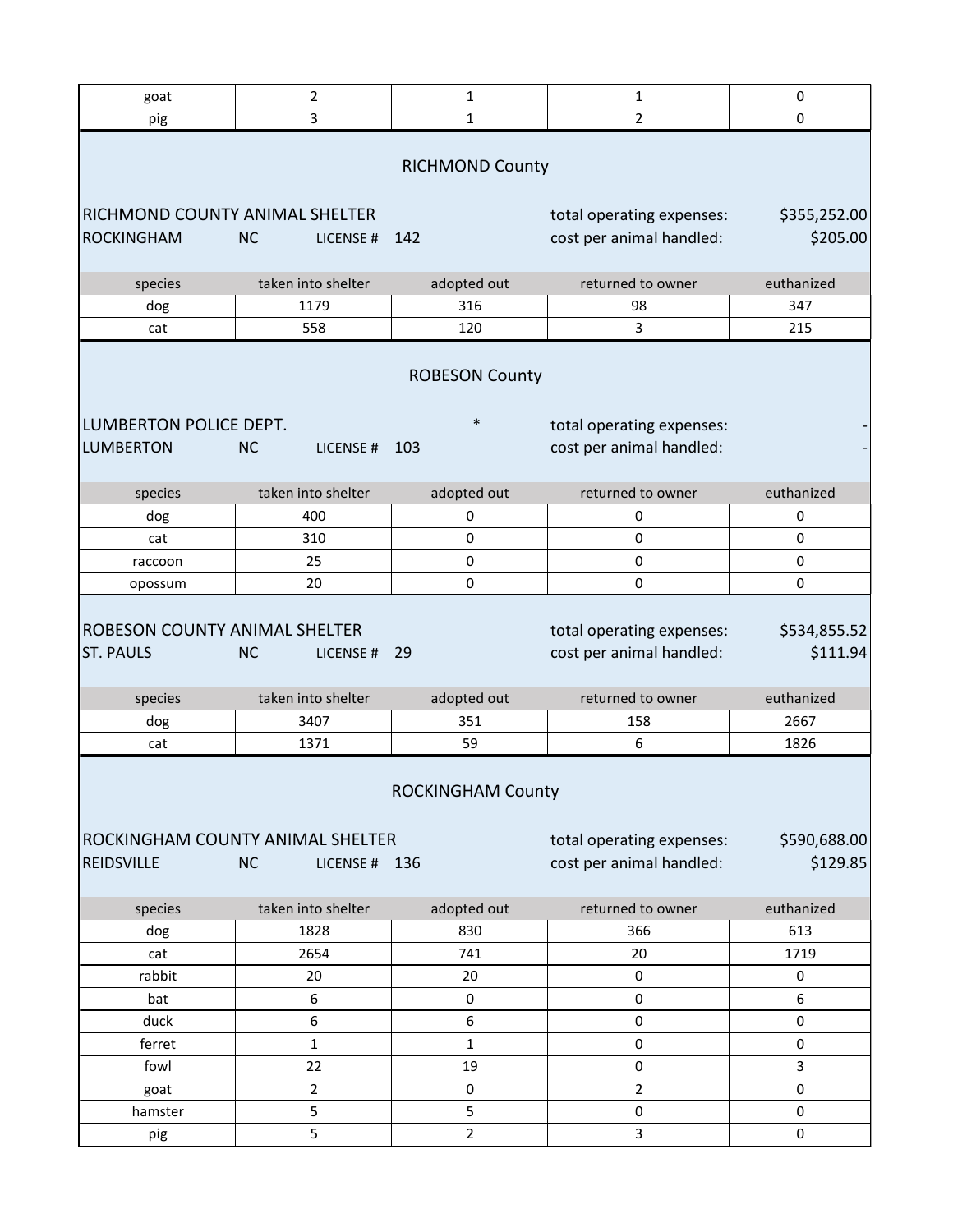#### ROWAN County

ROWAN COUNTY ANIMAL SHELTER total operating expenses: SALISBURY NC LICENSE # 36 cost per animal handled:

\$818,589.00 \$143.24

| species                  | taken into shelter | adopted out         | returned to owner   | euthanized     |  |
|--------------------------|--------------------|---------------------|---------------------|----------------|--|
| dog                      | 2416               | 1862                | 451                 | 78             |  |
| cat                      | 3111               | 2842                | 42                  | 125            |  |
| rabbit                   | 52                 | 48                  | $\pmb{0}$           | 3              |  |
| raccoon                  | 16                 | $\mathsf{O}\xspace$ | $\mathsf{O}\xspace$ | 12             |  |
| opossum                  | 3                  | $\mathsf{O}\xspace$ | $\mathsf 0$         | $\mathbf{1}$   |  |
| bat                      | 15                 | $\mathsf 0$         | $\mathsf 0$         | 9              |  |
| $f$                      | $\overline{2}$     | $\mathsf 0$         | $\mathsf 0$         | $\overline{2}$ |  |
| skunk                    | 3                  | $\mathsf 0$         | $\mathsf 0$         | $\overline{2}$ |  |
| pig                      | 10                 | 9                   | $\mathbf{1}$        | $\mathbf 0$    |  |
| goat                     | 33                 | 24                  | 5                   | $\mathbf 0$    |  |
| sheep                    | 12                 | 10                  | $\mathsf 0$         | $\mathbf 0$    |  |
| chicken                  | $\overline{2}$     | 0                   | $\pmb{0}$           | $\mathbf 1$    |  |
| donkey                   | 6                  | 6                   | $\pmb{0}$           | $\mathbf 0$    |  |
| guinea pig               | $\overline{7}$     | $\overline{7}$      | $\mathsf{O}\xspace$ | $\pmb{0}$      |  |
| hamster                  | 5                  | 5                   | $\pmb{0}$           | $\pmb{0}$      |  |
| ferret                   | $\mathbf 1$        | $\mathbf{1}$        | $\pmb{0}$           | $\mathbf 0$    |  |
| chincilla                | $\mathbf 1$        | $\mathbf{1}$        | $\pmb{0}$           | $\mathbf 0$    |  |
| horse                    | 3                  | $\mathsf 0$         | 3                   | $\mathbf 0$    |  |
| Ilama                    | $\mathbf 1$        | $\mathbf{1}$        | $\pmb{0}$           | $\pmb{0}$      |  |
| owl                      | $\mathbf{1}$       | $\pmb{0}$           | $\pmb{0}$           | $\pmb{0}$      |  |
| goose                    | $\overline{2}$     | $\mathbf 1$         | $\pmb{0}$           | $\mathbf 0$    |  |
| mouse                    | $\mathbf 1$        | $\mathbf 1$         | $\mathsf 0$         | $\mathbf 0$    |  |
| snake                    | $\mathbf 1$        | $\pmb{0}$           | $\pmb{0}$           | $\mathbf 0$    |  |
| squirrel                 | $\overline{2}$     | $\mathsf{O}\xspace$ | $\mathbf 0$         | $\mathbf 0$    |  |
| turtle                   | $\mathbf 1$        | $\pmb{0}$           | $\pmb{0}$           | $\mathbf{1}$   |  |
| bird                     | 8                  | 6                   | $\pmb{0}$           | $\mathbf{1}$   |  |
| <b>RUTHERFORD County</b> |                    |                     |                     |                |  |

### RUTHERFORD COUNTY ANIMAL CONTROL SERVICES total operating expenses: RUTHERFORDTON NC LICENSE # 65 cost per animal handled:

\$235,906.00 \$122.80

| species | taken into shelter | adopted out | returned to owner | euthanized |
|---------|--------------------|-------------|-------------------|------------|
| dog     | 1236               | 824         | 259               | 133        |
| cat     | 634                | 341         | 19                | 189        |
| rabbit  |                    |             |                   |            |
| raccoon |                    |             |                   |            |
| opossum |                    |             |                   |            |
| skunk   |                    |             |                   |            |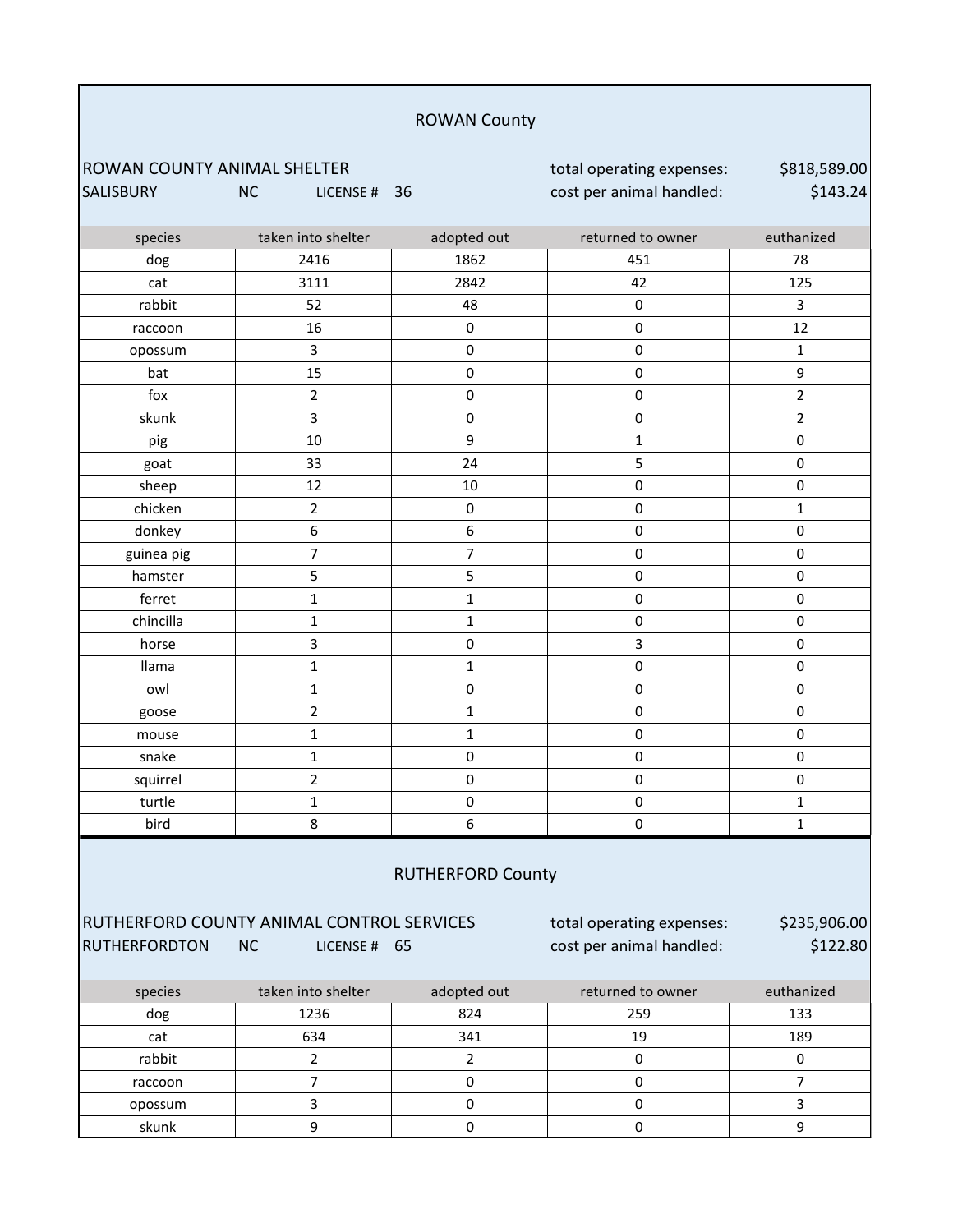| fox                                              | 5                              | $\pmb{0}$                         | 0                                                                                                       | 5                        |
|--------------------------------------------------|--------------------------------|-----------------------------------|---------------------------------------------------------------------------------------------------------|--------------------------|
| owl                                              | $\mathbf{1}$                   | $\mathbf{1}$                      | 0                                                                                                       | 0                        |
| pig                                              | $\overline{2}$                 | $\overline{2}$                    | 0                                                                                                       | $\pmb{0}$                |
| deer                                             | 5                              | 0                                 | 0                                                                                                       | 5                        |
| rooster                                          | $\mathbf{1}$                   | $\mathbf{1}$                      | 0                                                                                                       | $\pmb{0}$                |
| ground hog                                       | 1                              | $\pmb{0}$                         | 0                                                                                                       | $\mathbf{1}$             |
| bat                                              | 6                              | $\pmb{0}$                         | 0                                                                                                       | 6                        |
| duck                                             | 4                              | 4                                 | $\pmb{0}$                                                                                               | $\pmb{0}$                |
| coyote                                           | $\mathbf{1}$                   | $\pmb{0}$                         | 0                                                                                                       | $\mathbf{1}$             |
| goose                                            | 1                              | 1                                 | 0                                                                                                       | 0                        |
| vulture                                          | $\mathbf 1$                    | $\mathbf{1}$                      | 0                                                                                                       | $\mathbf 0$              |
| mouse                                            | $\mathbf{1}$                   | 0                                 | 0                                                                                                       | $\mathbf{1}$             |
| hawk                                             | $\mathbf 1$                    | $\mathbf{1}$                      | $\pmb{0}$                                                                                               | 0                        |
| SAMPSON COUNTY ANIMAL SHELTER<br><b>CLINTON</b>  | <b>NC</b><br>LICENSE#          | 81                                | total operating expenses:<br>cost per animal handled:                                                   | \$155,082.00             |
|                                                  |                                |                                   |                                                                                                         |                          |
| species                                          | taken into shelter             | adopted out                       | returned to owner                                                                                       | euthanized               |
| dog                                              | 1360                           | 815                               | 93                                                                                                      | 445                      |
| cat                                              | 748                            | 237                               | 11                                                                                                      | 497                      |
| <b>LAURINBURG</b>                                | <b>NC</b><br>LICENSE # 32      | <b>SCOTLAND County</b>            | SCOTLAND CO HUMANE SOCIETY (ASHER ANIMAL SHELTER) total operating expenses:<br>cost per animal handled: | \$374,093.66<br>\$213.28 |
|                                                  |                                |                                   |                                                                                                         |                          |
| species                                          | taken into shelter             | adopted out                       | returned to owner                                                                                       | euthanized               |
| cat                                              | 724                            | 323                               | 4<br>94                                                                                                 | 363<br>229               |
| dog<br>STANLY COUNTY ANIMAL CONTROL<br>ALBEMARLE | 1030<br><b>NC</b><br>LICENSE # | 696<br><b>STANLY County</b><br>71 | total operating expenses:<br>cost per animal handled:                                                   | \$422,437.00<br>\$327.72 |
|                                                  |                                |                                   |                                                                                                         |                          |
| species                                          | taken into shelter             | adopted out                       | returned to owner                                                                                       | euthanized               |
| dog<br>cat                                       | 616<br>669                     | 207<br>101                        | 60<br>$\pmb{0}$                                                                                         | 265<br>560               |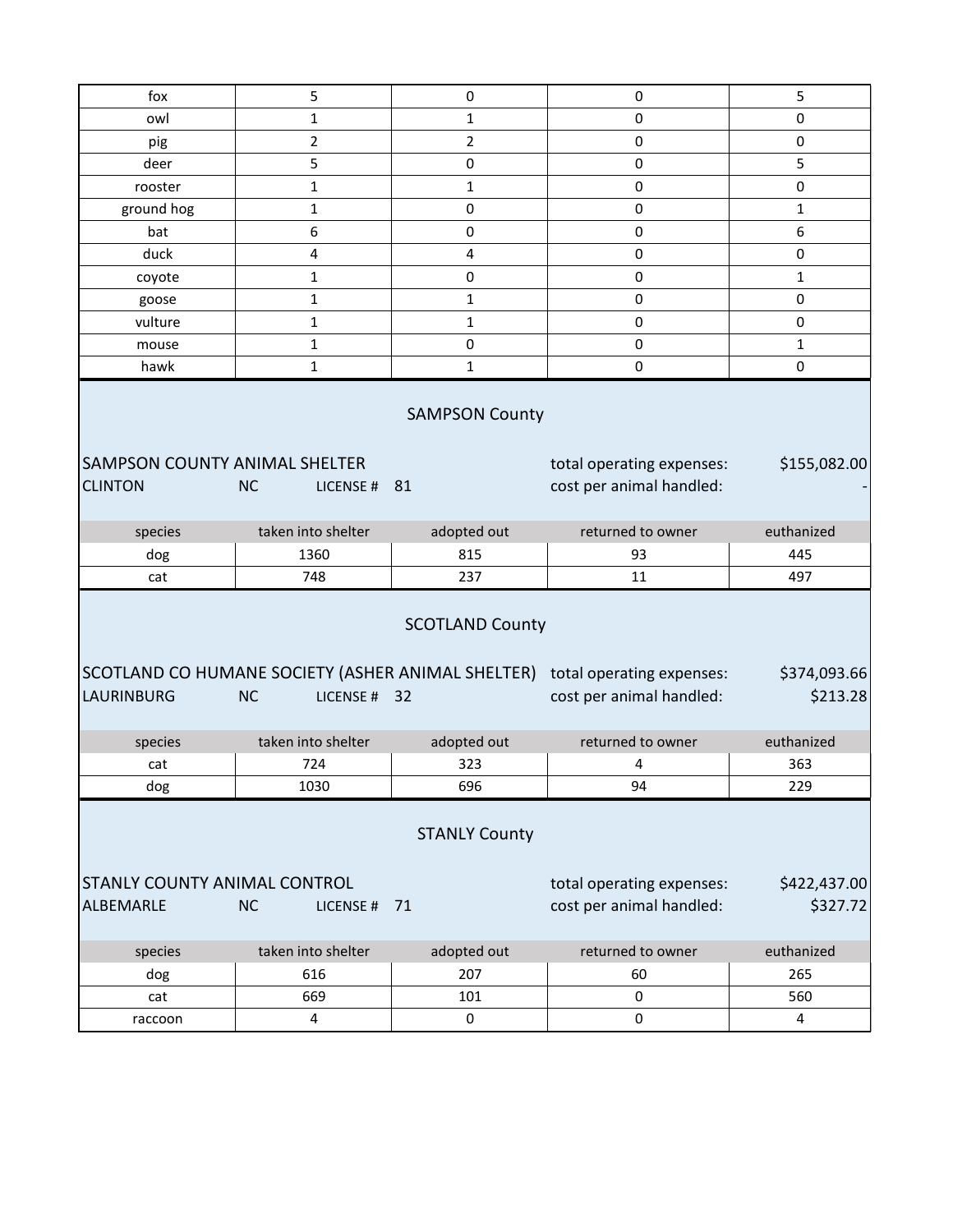|                                                                                                                                                                                              |                         | <b>STOKES County</b> |                                                       |                          |  |
|----------------------------------------------------------------------------------------------------------------------------------------------------------------------------------------------|-------------------------|----------------------|-------------------------------------------------------|--------------------------|--|
| <b>STOKES COUNTY ANIMAL SHELTER</b><br><b>GERMANTON</b>                                                                                                                                      | <b>NC</b><br>LICENSE#   | 63                   | total operating expenses:<br>cost per animal handled: | \$321,162.00<br>\$369.46 |  |
| species                                                                                                                                                                                      | taken into shelter      | adopted out          | returned to owner                                     | euthanized               |  |
| dog                                                                                                                                                                                          | 368                     | 81                   | 45                                                    | 67                       |  |
| cat                                                                                                                                                                                          | 314                     | 107                  | 3                                                     | 78                       |  |
| rabbit                                                                                                                                                                                       | 135                     | 11                   | 4                                                     | 10                       |  |
| raccoon                                                                                                                                                                                      | 3                       | $\pmb{0}$            | $\pmb{0}$                                             | $\mathbf{1}$             |  |
| opossum                                                                                                                                                                                      | $\overline{\mathbf{4}}$ | 0                    | 0                                                     | $\pmb{0}$                |  |
| skunk                                                                                                                                                                                        | $\mathbf{1}$            | $\pmb{0}$            | 0                                                     | 1                        |  |
| horse                                                                                                                                                                                        | 5                       | 0                    | 0                                                     | 0                        |  |
| <b>SURRY County</b><br><b>SURRY COUNTY ANIMAL CONTROL</b><br>total operating expenses:<br>\$535,000.00<br>\$170.38<br><b>DOBSON</b><br>cost per animal handled:<br><b>NC</b><br>LICENSE # 55 |                         |                      |                                                       |                          |  |
| species                                                                                                                                                                                      | taken into shelter      | adopted out          | returned to owner                                     | euthanized               |  |
| dog                                                                                                                                                                                          | 1377                    | 53                   | 280                                                   | 283                      |  |
| cat                                                                                                                                                                                          | 1669                    | 139                  | 13                                                    | 1249                     |  |
| rabbit                                                                                                                                                                                       | 5                       | $\pmb{0}$            | $\pmb{0}$                                             | 0                        |  |
| raccoon                                                                                                                                                                                      | $\mathbf{1}$            | $\pmb{0}$            | $\pmb{0}$                                             | $\pmb{0}$                |  |
| chicken                                                                                                                                                                                      | 1                       | $\pmb{0}$            | $\mathbf 1$                                           | $\pmb{0}$                |  |
| goat                                                                                                                                                                                         | 3                       | 0                    | 3                                                     | $\pmb{0}$                |  |
| horse                                                                                                                                                                                        | 8                       | $\pmb{0}$            | 6                                                     | 1                        |  |
| sheep                                                                                                                                                                                        | $\mathbf 1$             | $\pmb{0}$            | $\pmb{0}$                                             | $\mathbf{1}$             |  |
| donkey                                                                                                                                                                                       | $\overline{2}$          | $\pmb{0}$            | $\overline{2}$                                        | 0                        |  |
| pig                                                                                                                                                                                          | 4                       | $\mathbf{1}$         | 2                                                     | 0                        |  |
| hamster                                                                                                                                                                                      | 54                      | $\pmb{0}$            | 0                                                     | 0                        |  |
| guinea pig                                                                                                                                                                                   | $\overline{7}$          | $\pmb{0}$            | 0                                                     | $\pmb{0}$                |  |
| snake                                                                                                                                                                                        | $\mathbf 1$             | 0                    | 0                                                     | $\pmb{0}$                |  |
| turtle                                                                                                                                                                                       | $\mathbf 1$             | $\pmb{0}$            | 0                                                     | 0                        |  |
| bat                                                                                                                                                                                          | 9                       | 0                    | 0                                                     | 6                        |  |
| skunk                                                                                                                                                                                        | 3                       | $\pmb{0}$            | $\mathsf 0$                                           | $\pmb{0}$                |  |
| <b>TRANSYLVANIA County</b><br>TRANSYLVANIA COUNTY ANIMAL SERVICES<br>total operating expenses:<br>cost per animal handled:<br><b>NC</b><br><b>BREVARD</b><br>LICENSE # 90                    |                         |                      |                                                       |                          |  |
| species                                                                                                                                                                                      | taken into shelter      | adopted out          | returned to owner                                     | euthanized               |  |
| dog                                                                                                                                                                                          | 676                     | 422                  | 157                                                   | 95                       |  |
| cat                                                                                                                                                                                          | 610                     | 542                  | 8                                                     | 38                       |  |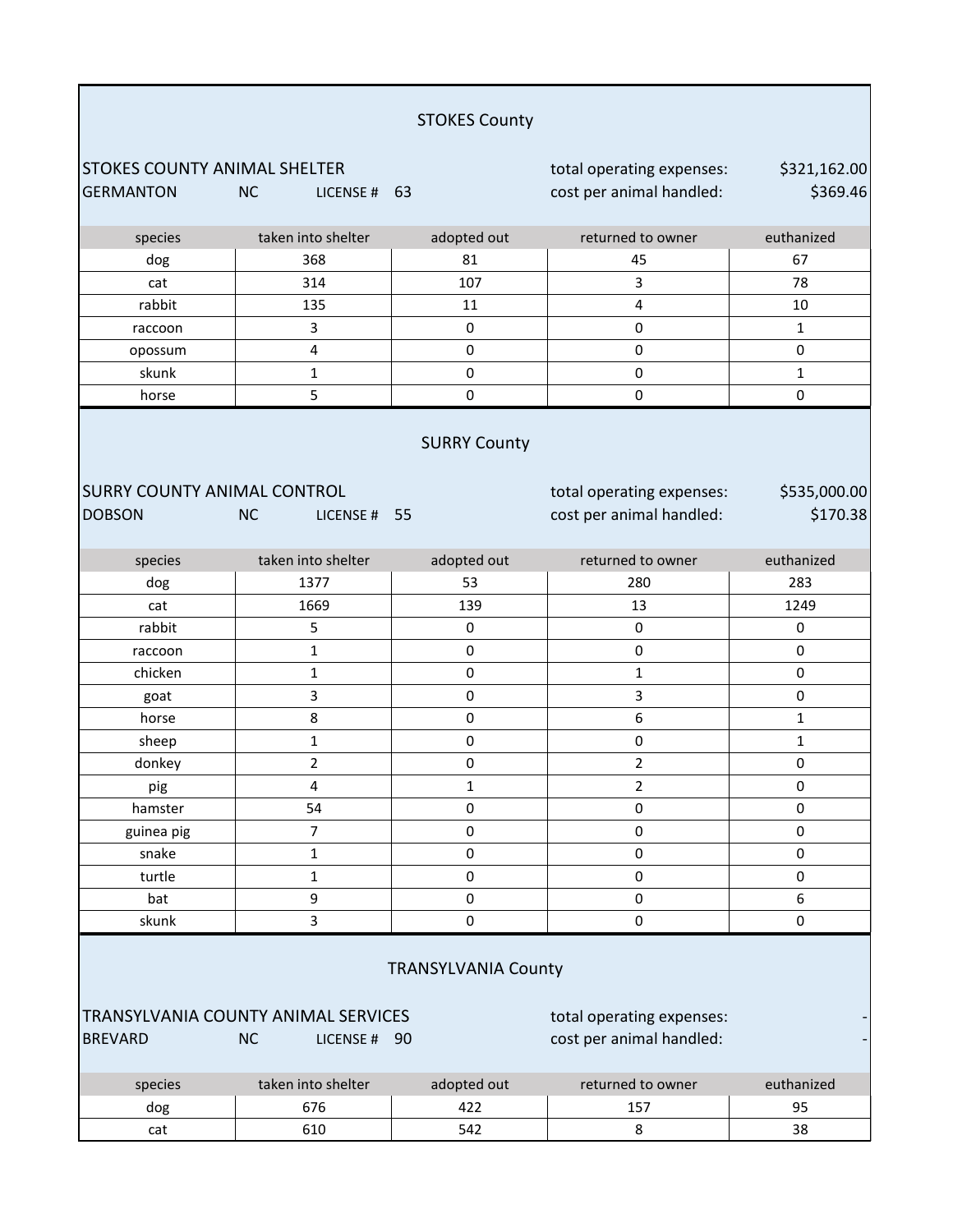| raccoon                                      | $\overline{7}$                | $\pmb{0}$                             | $\pmb{0}$                                             | $\overline{7}$             |
|----------------------------------------------|-------------------------------|---------------------------------------|-------------------------------------------------------|----------------------------|
| opossum                                      | $\mathbf 2$                   | $\mathsf 0$                           | $\pmb{0}$                                             | $\overline{2}$             |
| bat                                          | 14                            | $\pmb{0}$                             | $\pmb{0}$                                             | 14                         |
| bird                                         | 5                             | 5                                     | $\mathbf 0$                                           | $\pmb{0}$                  |
| fox                                          | $\overline{2}$                | $\pmb{0}$                             | $\pmb{0}$                                             | 2                          |
| ground hog                                   | $\mathbf{1}$                  | $\pmb{0}$                             | $\pmb{0}$                                             | $\mathbf{1}$               |
| skunk                                        | $\mathbf{1}$                  | $\mathsf 0$                           | $\pmb{0}$                                             | $\mathbf{1}$               |
| squirrel                                     | $\mathbf 1$                   | $\pmb{0}$                             | $\pmb{0}$                                             | 1                          |
| wolf hybrid                                  | $\mathbf{1}$                  | $\mathsf 0$                           | $\mathbf 0$                                           | $\mathbf{1}$               |
|                                              |                               | <b>TYRRELL County</b>                 |                                                       |                            |
| <b>TYRRELL COUNTY ANIMAL SHELTER</b>         |                               |                                       | total operating expenses:                             | \$9,442.21                 |
| <b>COLUMBIA</b>                              | <b>NC</b><br>LICENSE #        | 129                                   | cost per animal handled:                              | \$89.93                    |
|                                              |                               |                                       |                                                       |                            |
| species                                      | taken into shelter            | adopted out                           | returned to owner                                     | euthanized                 |
| dog                                          | 71                            | 39                                    | 20                                                    | 12                         |
| cat                                          | 30                            | 9                                     | $\overline{2}$                                        | 19                         |
| fox                                          | $\overline{4}$                | $\pmb{0}$                             | $\mathbf 0$                                           | 4                          |
| UNION COUNTY ANIMAL SHELTER<br><b>MONROE</b> | <b>NC</b><br>LICENSE #        | 64                                    | total operating expenses:<br>cost per animal handled: | \$1,490,970.00<br>\$386.86 |
| species                                      | taken into shelter            | adopted out                           | returned to owner                                     | euthanized                 |
| dog                                          | 1888                          | 648                                   | 441                                                   | 731                        |
| cat                                          | 1872                          | 308                                   | 55                                                    | 1468                       |
| rabbit                                       | 6                             | 5                                     | $\pmb{0}$                                             | $\mathbf{1}$               |
| raccoon                                      | 30                            | $\mathsf{O}\xspace$                   | $\pmb{0}$                                             | 30                         |
| opossum                                      | $\overline{2}$                | 0                                     | $\pmb{0}$                                             | $\mathbf{1}$               |
| bat                                          | 13                            | $\mathsf{O}\xspace$                   | $\pmb{0}$                                             | 13                         |
| bird                                         | $\mathbf 1$                   | $\mathbf 1$                           | $\mathsf{O}\xspace$                                   | 0                          |
| coyote                                       | $\mathbf 1$                   | $\pmb{0}$                             | $\mathsf{O}\xspace$                                   | $\mathbf{1}$               |
| ferret                                       | $\mathbf 1$                   | $\mathsf 0$                           | $\pmb{0}$                                             | $\pmb{0}$                  |
| fox                                          | 5                             | $\pmb{0}$                             | $\pmb{0}$                                             | $\overline{2}$             |
| goat                                         |                               |                                       |                                                       |                            |
| guinea pig                                   | $\overline{\mathbf{3}}$       | $\mathbf 1$                           | $\overline{2}$                                        | 0                          |
|                                              | 20                            | 18                                    | $\pmb{0}$                                             | $\overline{2}$             |
| horse                                        | $\mathbf 1$                   | $\mathsf 0$                           | $\mathbf{1}$                                          | $\mathsf 0$                |
| owl                                          | $\mathbf 1$                   | $\mathbf{1}$                          | $\mathsf{O}\xspace$                                   | 0                          |
| pig                                          | $\overline{2}$                | $\mathbf 1$                           | $\pmb{0}$                                             | $\mathbf{1}$               |
| chicken                                      | $\mathbf 2$                   | $\overline{2}$                        | $\pmb{0}$                                             | $\mathsf{O}\xspace$        |
| skunk                                        | $\overline{\mathbf{3}}$       | $\pmb{0}$                             | $\mathsf{O}\xspace$                                   | 0                          |
| squirrel                                     | $\mathbf 1$<br>$\overline{2}$ | $\mathsf{O}\xspace$<br>$\overline{2}$ | $\pmb{0}$                                             | 0                          |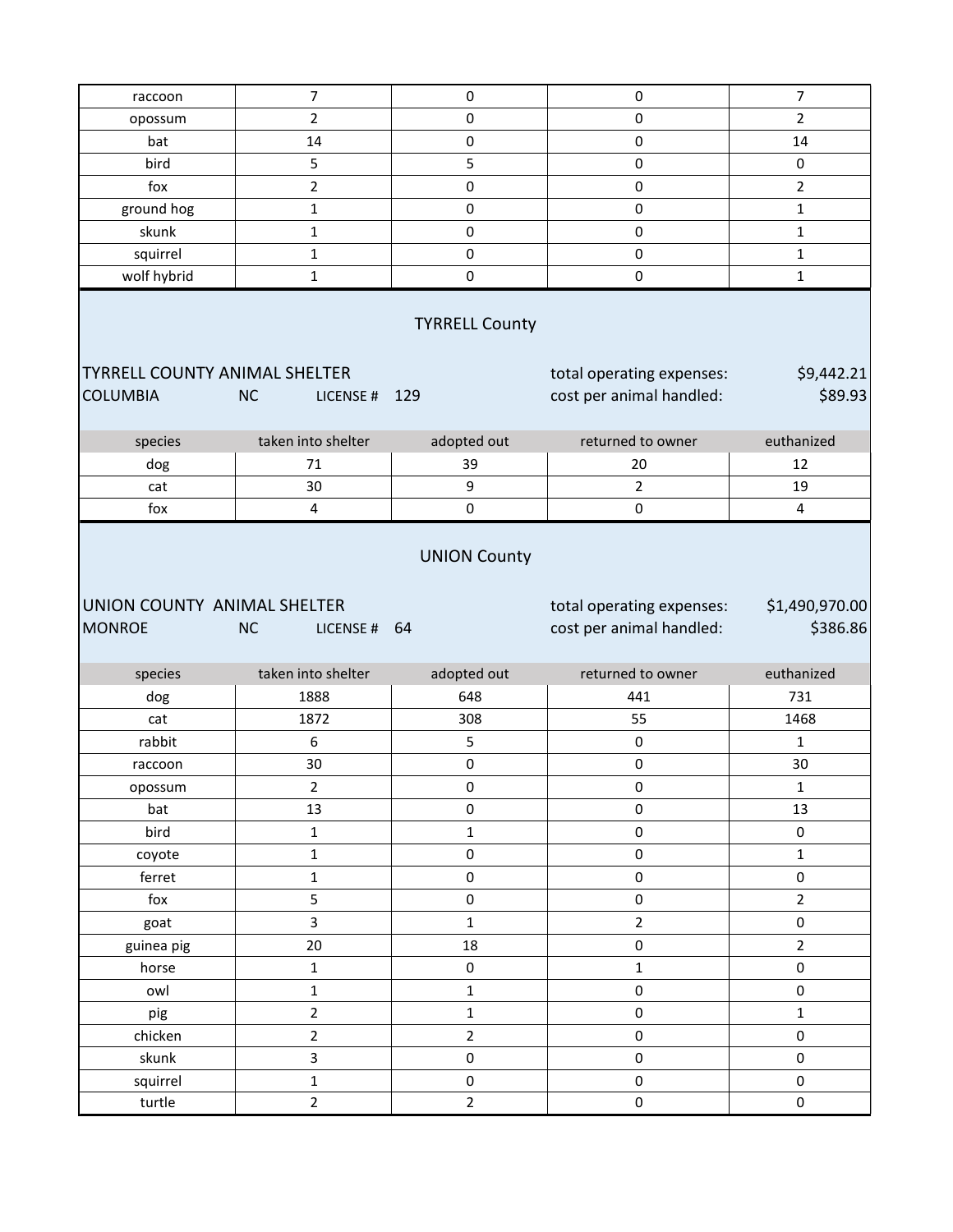|                                                         |                                                              | <b>VANCE County</b>     |                                                       |                            |  |
|---------------------------------------------------------|--------------------------------------------------------------|-------------------------|-------------------------------------------------------|----------------------------|--|
| <b>VANCE COUNTY ANIMAL SERVICES</b><br><b>HENDERSON</b> | <b>NC</b><br>LICENSE # 49                                    |                         | total operating expenses:<br>cost per animal handled: | \$455,222.00<br>\$196.05   |  |
| species                                                 | taken into shelter                                           | adopted out             | returned to owner                                     | euthanized                 |  |
| dog                                                     | 1284                                                         | 1096                    | 145                                                   | 59                         |  |
| cat                                                     | 1007                                                         | 739                     | 39                                                    | 229                        |  |
| rabbit                                                  | 4                                                            | 3                       | $\pmb{0}$                                             | 0                          |  |
| raccoon                                                 | 6                                                            | $\mathsf 0$             | $\overline{2}$                                        | 4                          |  |
| bat                                                     | 9                                                            | $\pmb{0}$               | 1                                                     | 8                          |  |
| bird                                                    | 3                                                            | $\mathbf{1}$            | $\mathbf{1}$                                          | $\mathbf 1$                |  |
| chicken                                                 | $\mathbf 1$                                                  | $\mathsf 0$             | $\mathsf 0$                                           | $\mathbf 1$                |  |
| fox                                                     | $\overline{2}$                                               | $\pmb{0}$               | 0                                                     | 2                          |  |
| goat                                                    | $\mathbf 1$                                                  | $\mathbf{1}$            | $\pmb{0}$                                             | $\pmb{0}$                  |  |
| guinea pig                                              | 4                                                            | $\overline{\mathbf{4}}$ | 0                                                     | 0                          |  |
| hawk                                                    | 1                                                            | 0                       | $\pmb{0}$                                             | 1                          |  |
| horse                                                   | 8                                                            | 5                       | $\mathbf{1}$                                          | $\pmb{0}$                  |  |
| pig                                                     | 10                                                           | 10                      | 0                                                     | $\pmb{0}$                  |  |
| skunk                                                   | 1                                                            | 0                       | $\mathbf{1}$                                          | 0                          |  |
| <b>RALEIGH</b>                                          | WAKE COUNTY ANIMAL CARE CONTROL<br><b>NC</b><br>LICENSE # 57 |                         | total operating expenses:<br>cost per animal handled: | \$3,495,996.00<br>\$321.50 |  |
| species                                                 | taken into shelter                                           | adopted out             | returned to owner                                     | euthanized                 |  |
| dog                                                     | 5055                                                         | 3157                    | 1177                                                  | 674                        |  |
| cat                                                     | 5168                                                         | 3219                    | 191                                                   | 1580                       |  |
| rabbit                                                  | 113                                                          | 103                     | $\overline{2}$                                        | $\overline{2}$             |  |
| opossum                                                 | 4                                                            | $\pmb{0}$               | $\pmb{0}$                                             | 4                          |  |
| wildlife                                                | 150                                                          | 0                       | 0                                                     | 150                        |  |
| <b>WARREN County</b>                                    |                                                              |                         |                                                       |                            |  |
| <b>WARREN COUNTY ANIMAL ARK</b><br><b>WARRENTON</b>     | #REF!<br>LICENSE #                                           | 50                      | total operating expenses:<br>cost per animal handled: | \$302,467.00<br>\$261.00   |  |
| species                                                 | taken into shelter                                           | adopted out             | returned to owner                                     | euthanized                 |  |
| dog                                                     | 684                                                          | 456                     | 63                                                    | 163                        |  |
| cat                                                     | 446                                                          | 218                     | 5                                                     | 221                        |  |
| rabbit                                                  | $\mathbf 1$                                                  | $\mathbf{1}$            | $\pmb{0}$                                             | $\mathbf 0$                |  |
| raccoon                                                 | 3                                                            | $\pmb{0}$               | 0                                                     | 3                          |  |
| opossum                                                 | 5                                                            | $\pmb{0}$               | $\pmb{0}$                                             | $\mathbf 1$                |  |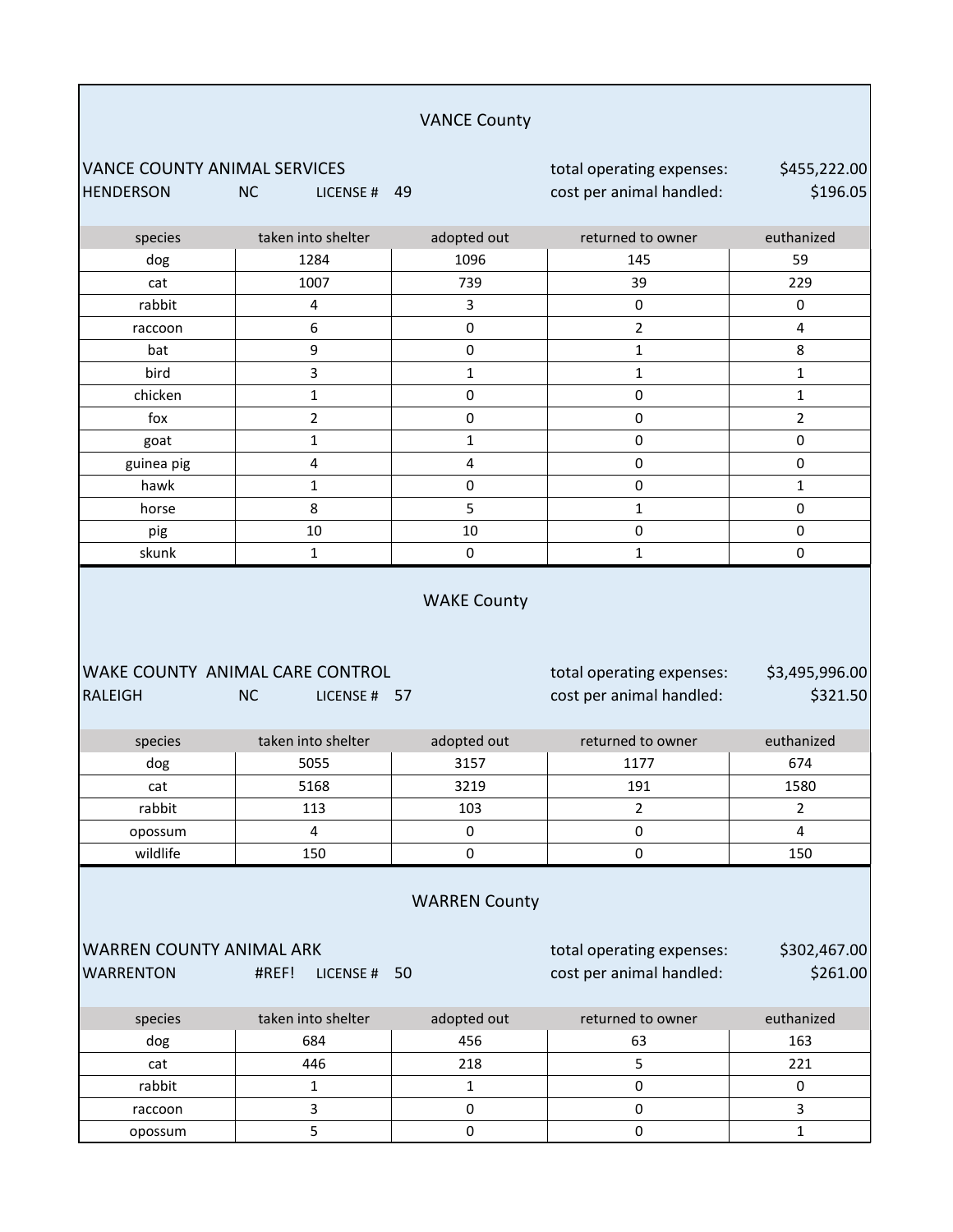| horse                                                                                                   | $\overline{2}$            | $\mathbf 0$             | $\overline{2}$                                        | $\pmb{0}$                |  |
|---------------------------------------------------------------------------------------------------------|---------------------------|-------------------------|-------------------------------------------------------|--------------------------|--|
| pony                                                                                                    | $\mathbf{1}$              | $\pmb{0}$               | $\mathbf{1}$                                          | $\pmb{0}$                |  |
| pig                                                                                                     | $\boldsymbol{7}$          | $\pmb{0}$               | $\overline{2}$                                        | 5                        |  |
| bird                                                                                                    | 8                         | 8                       | $\mathsf 0$                                           | $\pmb{0}$                |  |
| rat                                                                                                     | $\mathbf 1$               | $\mathbf{1}$            | $\pmb{0}$                                             | $\pmb{0}$                |  |
| fox                                                                                                     | $\mathbf 1$               | $\pmb{0}$               | $\pmb{0}$                                             | $\mathbf 1$              |  |
| <b>WAYNE County</b><br>WAYNE CO. ADOPTION & EDUCATION CTR.<br>\$856,177.11<br>total operating expenses: |                           |                         |                                                       |                          |  |
| <b>GOLDSBORO</b>                                                                                        | <b>NC</b><br>LICENSE # 78 |                         | cost per animal handled:                              | \$206.26                 |  |
| species                                                                                                 | taken into shelter        | adopted out             | returned to owner                                     | euthanized               |  |
| dog                                                                                                     | 2058                      | 790                     | 295                                                   | 453                      |  |
| cat                                                                                                     | 2049                      | 529                     | 65                                                    | 1105                     |  |
| rabbit                                                                                                  | 11                        | 11                      | $\pmb{0}$                                             | $\pmb{0}$                |  |
| raccoon                                                                                                 | $\pmb{4}$                 | $\pmb{0}$               | $\pmb{0}$                                             | $\overline{\mathbf{4}}$  |  |
| opossum                                                                                                 | $\mathsf{3}$              | $\pmb{0}$               | $\pmb{0}$                                             | 3                        |  |
| squirrel                                                                                                | $\mathbf 1$               | $\pmb{0}$               | $\pmb{0}$                                             | $\mathbf 1$              |  |
| pig                                                                                                     | 5                         | $\overline{\mathbf{4}}$ | $\mathbf{1}$                                          | $\pmb{0}$                |  |
| deer                                                                                                    | $\mathbf 1$               | $\pmb{0}$               | $\pmb{0}$                                             | $\mathbf{1}$             |  |
| goat                                                                                                    | 3                         | 3                       | $\pmb{0}$                                             | $\pmb{0}$                |  |
| cow                                                                                                     | $\overline{2}$            | $\overline{2}$          | $\pmb{0}$                                             | $\pmb{0}$                |  |
| coyote                                                                                                  | $\mathbf 1$               | $\pmb{0}$               | $\pmb{0}$                                             | $\mathbf{1}$             |  |
| rooster                                                                                                 | $\mathbf 1$               | $\mathbf{1}$            | $\pmb{0}$                                             | $\pmb{0}$                |  |
| lovebird                                                                                                | $\mathbf 1$               | $\mathbf{1}$            | $\pmb{0}$                                             | $\mathbf 0$              |  |
| parakeet                                                                                                | $\mathbf 1$               | 1                       | $\pmb{0}$                                             | $\pmb{0}$                |  |
| rat                                                                                                     | $\mathbf 1$               | 1                       | $\pmb{0}$                                             | $\pmb{0}$                |  |
| hamster                                                                                                 | $\overline{2}$            | $\overline{2}$          | $\pmb{0}$                                             | $\pmb{0}$                |  |
| turkey                                                                                                  | $\mathbf 1$               | $\mathbf 1$             | 0                                                     | $\pmb{0}$                |  |
| donkey                                                                                                  | $\mathbf 1$               | $\mathbf 1$             | 0                                                     | $\mathbf 0$              |  |
| owl                                                                                                     | $\mathbf{1}$              | $\mathbf{1}$            | 0                                                     | $\pmb{0}$                |  |
| duck                                                                                                    | $\mathbf{1}$              | $\mathbf{1}$            | $\pmb{0}$                                             | $\pmb{0}$                |  |
| chicken                                                                                                 | $\overline{\mathbf{3}}$   | 3                       | $\pmb{0}$                                             | $\pmb{0}$                |  |
| <b>WILKES County</b>                                                                                    |                           |                         |                                                       |                          |  |
| WILKES COUNTY ANIMAL SHELTER<br><b>WILKESBORO</b>                                                       | NC<br>LICENSE # 19        |                         | total operating expenses:<br>cost per animal handled: | \$729,000.00<br>\$165.34 |  |
| species                                                                                                 | taken into shelter        | adopted out             | returned to owner                                     | euthanized               |  |
| dog                                                                                                     | 1917                      | 918                     | 232                                                   | 767                      |  |
| cat                                                                                                     | 2404                      | 374                     | 37                                                    | 1993                     |  |
| raccoon                                                                                                 | 12                        | $\pmb{0}$               | $\pmb{0}$                                             | 12                       |  |
| opossum                                                                                                 | 41                        | $\pmb{0}$               | $\pmb{0}$                                             | 41                       |  |
| fox                                                                                                     | $\mathbf{1}$              | $\pmb{0}$               | $\pmb{0}$                                             | $\mathbf{1}$             |  |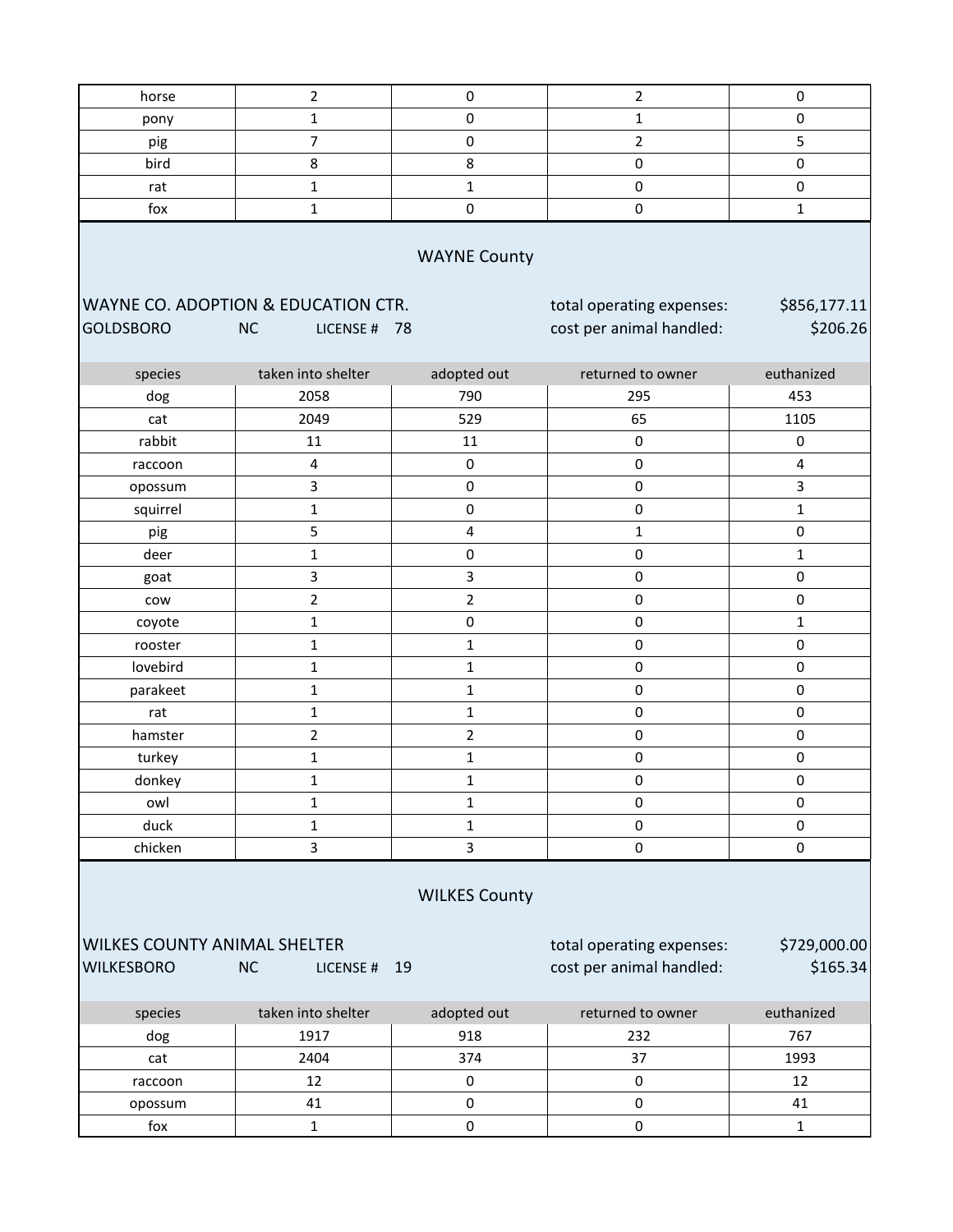| cow                                 | $\overline{2}$            | $\pmb{0}$               | $\overline{2}$            | $\mathsf 0$  |  |  |  |  |  |  |  |
|-------------------------------------|---------------------------|-------------------------|---------------------------|--------------|--|--|--|--|--|--|--|
| chicken                             | 3                         | $\pmb{0}$               | $\mathsf{O}\xspace$       | 3            |  |  |  |  |  |  |  |
| bat                                 | 11                        | $\pmb{0}$               | $\pmb{0}$                 | 11           |  |  |  |  |  |  |  |
| horse                               | $\overline{3}$            | $\mathbf 0$             | 3                         | $\mathsf 0$  |  |  |  |  |  |  |  |
| pig                                 | 14                        | 10                      | $\pmb{0}$                 | 4            |  |  |  |  |  |  |  |
| bird                                | $\mathbf 1$               | $\pmb{0}$               | $\mathsf 0$               | $\mathbf{1}$ |  |  |  |  |  |  |  |
| <b>WILSON County</b>                |                           |                         |                           |              |  |  |  |  |  |  |  |
| <b>WILSON COUNTY ANIMAL SHELTER</b> |                           |                         | total operating expenses: | \$683,727.00 |  |  |  |  |  |  |  |
| <b>WILSON</b>                       | <b>NC</b><br>LICENSE # 82 |                         | cost per animal handled:  | \$341.01     |  |  |  |  |  |  |  |
|                                     |                           |                         |                           |              |  |  |  |  |  |  |  |
| species                             | taken into shelter        | adopted out             | returned to owner         | euthanized   |  |  |  |  |  |  |  |
| dog                                 | 1026                      | 571                     | 276                       | 148          |  |  |  |  |  |  |  |
| cat                                 | 925                       | 318                     | 21                        | 568          |  |  |  |  |  |  |  |
| rabbit                              | $\overline{2}$            | 2                       | $\mathsf 0$               | 0            |  |  |  |  |  |  |  |
| raccoon                             | $\overline{\mathbf{4}}$   | $\mathbf{1}$            | $\pmb{0}$                 | 3            |  |  |  |  |  |  |  |
| opossum                             | $\mathbf{1}$              | $\mathbf 0$             | $\pmb{0}$                 | $\mathbf{1}$ |  |  |  |  |  |  |  |
| cow                                 | $\mathbf{1}$              | $\pmb{0}$               | $\mathbf{1}$              | $\mathsf 0$  |  |  |  |  |  |  |  |
| duck                                | $\mathbf 1$               | $\mathbf{1}$            | $\mathsf 0$               | $\pmb{0}$    |  |  |  |  |  |  |  |
| goat                                | $\mathbf{1}$              | $\mathbf{1}$            | $\mathbf 0$               | $\mathsf 0$  |  |  |  |  |  |  |  |
| bat                                 | 23                        | $\mathbf 0$             | $\mathbf 0$               | 23           |  |  |  |  |  |  |  |
| deer                                | $\mathbf{1}$              | $\pmb{0}$               | $\mathsf 0$               | $\mathbf{1}$ |  |  |  |  |  |  |  |
| rooster                             | $\overline{\mathbf{4}}$   | $\overline{\mathbf{4}}$ | $\pmb{0}$                 | 0            |  |  |  |  |  |  |  |
| fox                                 | $\mathbf{1}$              | $\mathbf 0$             | $\mathsf 0$               | $\mathbf{1}$ |  |  |  |  |  |  |  |
| guinea pig                          | 4                         | 4                       | $\mathsf 0$               | $\mathbf 0$  |  |  |  |  |  |  |  |
| squirrel                            | $\mathbf 1$               | $\mathbf 0$             | $\mathbf 0$               | $\mathbf{1}$ |  |  |  |  |  |  |  |
| chincilla                           | 6                         | 6                       | $\mathsf 0$               | $\pmb{0}$    |  |  |  |  |  |  |  |
| pig                                 | 4                         | 3                       | $\mathbf{1}$              | $\mathsf 0$  |  |  |  |  |  |  |  |